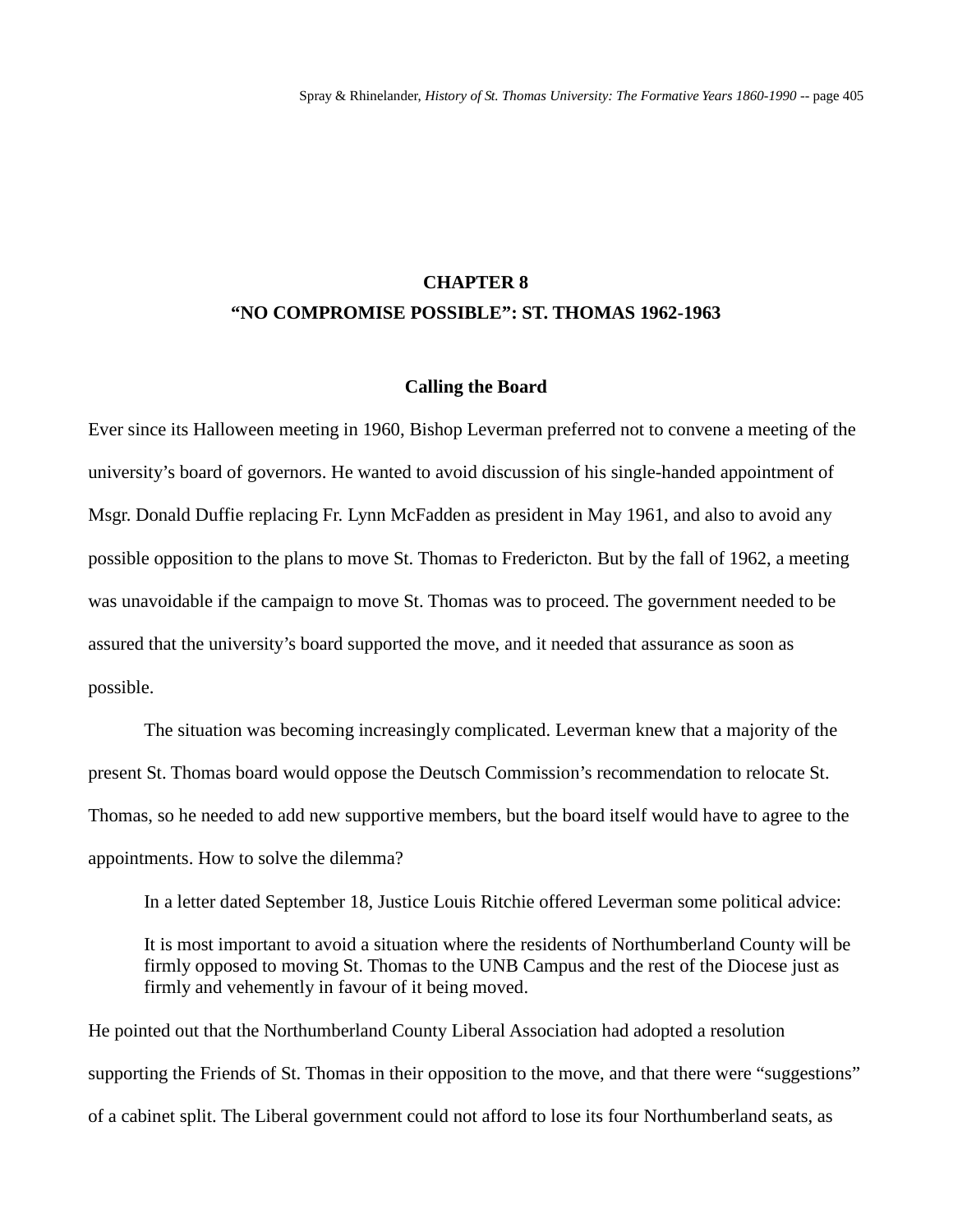they had no hope of electing candidates in the Saint John and York County constituencies. He told Leverman he was "amazed" to learn that Robert Martin was a member of St. Thomas's board of governors. He speculated that Martin justified his activities in opposing the move on the grounds that the board had not been consulted. He was also surprised to find out that Charlie Van Horne, a Conservative, was also on the board: "

With all deference to the present members, I suggest the board of Governors should be strengthened by the addition, or substitution, of members having a greater breadth of experience and vision."

But the advice was superfluous. Leverman and Duffie knew what had to be done. Leverman had already turned things over to his master strategist. On September 14, a summons to meet had already gone out to board members over the bishop's signature. The meeting would be held Friday, September 21, 1962—but not in Chatham. It was scheduled to meet in Fredericton, at St. Dunstan's Hall.

#### **Packing the Board**

Holding the meeting in Fredericton was part of Duffie's strategy. Supporters of the move were more likely to be found in Fredericton and Saint John than on the Miramichi. Richmond Grannon from Saint John was already on the board. And there was room for more: in 1939, the board was granted the legal authority to increase its membership to "any number not exceeding twenty-five."

When the Chatham members arrived at the meeting they were surprised to find in the room not only Leverman and Duffie, but Duffie's secretary, Ann Clinch, and six others who were not members of the board. The bishop called the meeting to order. There is no mention in the minutes that he began the session with the customary prayer for the Lord's guidance. Nor were the minutes of the board's last meeting (October 31, 1960) presented for discussion and approval. Furthermore, the members were informed that the president's secretary rather than the university's and the board's official secretary, Fr. Henry McGrath, although he was present, would be recording the minutes.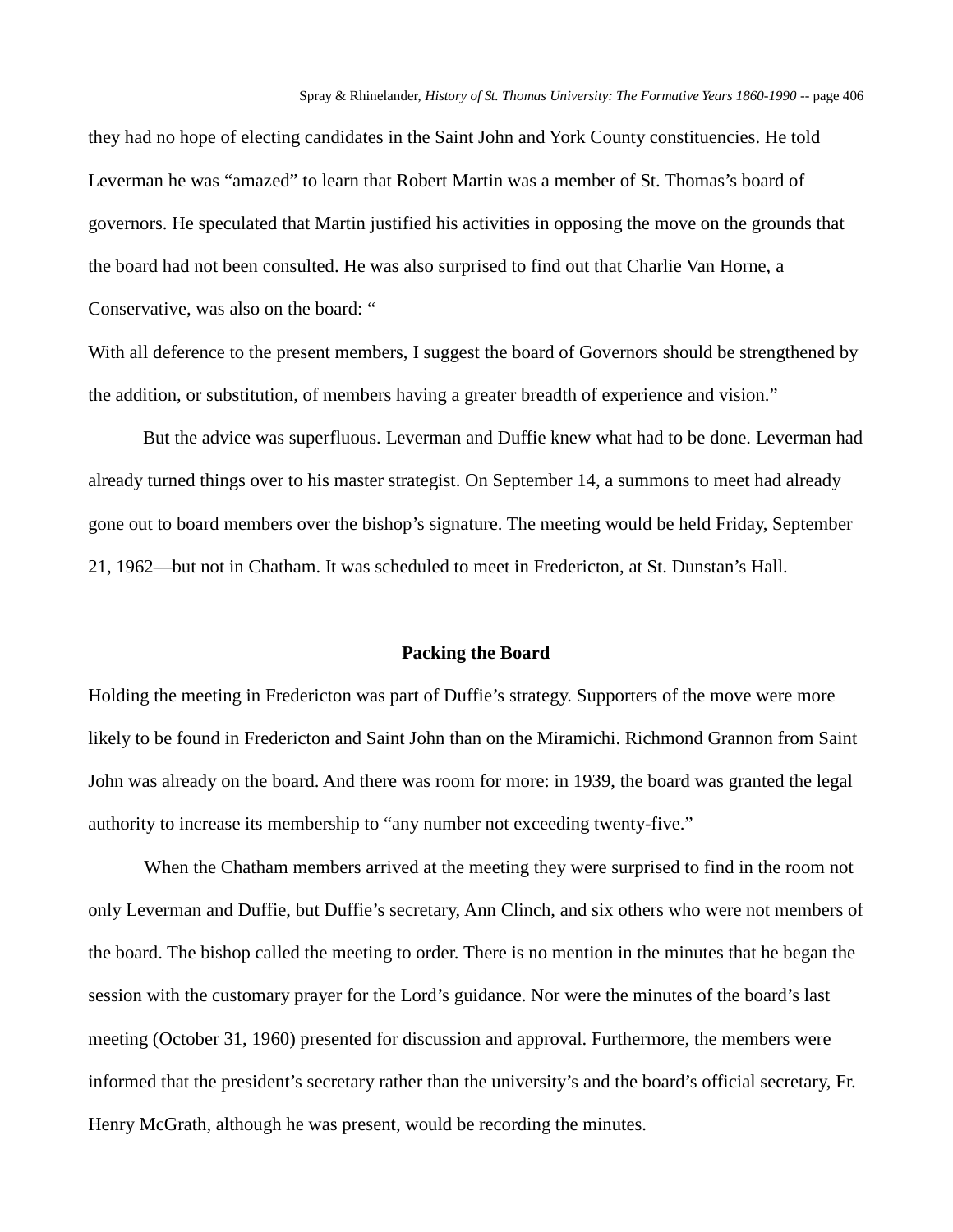The bishop announced that this was the board's annual meeting for 1962, which had been postponed from May. There was no mention of the fact that no "annual" meeting had been held in 1961 and, even more startlingly, no mention that St. Thomas in that time had a new president, namely Msgr. Donald Duffie. The bishop made a few comments about the Ecumenical Council, then presented the board with the proposal to appoint six new members—the six non-members present at the meeting.

In the past, appointees to the board were nominated and elected at one meeting and invited to take their seats at the next. The bishop suggested that, owing to the urgency of the business before them, there was no time to follow usual procedure. He presented the new nominees: Msgr. Francis A. Cronin, vicar-general of the diocese of Saint John; Msgr. Joseph Gallagher, chancellor of the diocese of Saint John; Msgr. Charles T. Boyd, of St. Dunstan's Church in Fredericton and host of the meeting; Henry E. Ryan, a lawyer from Saint John whom Duffie had recently appointed solicitor for the university; Frank. J. Lenihan, a chartered accountant from Bathurst; and Hugh McElligott, from Saint John.

The nominees had obviously been chosen to ensure support for Leverman and Duffie and to endorse the recommendations of the Deutsch Commission.

Yet they were eminent members of the Roman Catholic community. Speaking against them in their presence would have been highly embarrassing. Caught off guard, and no doubt hoping at least to balance opinion, the older board members could only make some additional nominations. Without those nominees being present, however, and lacking evidence that they had agreed to their nomination, the nominators had to agree to Duffie's suggestion that membership for them would be "conditional" until invitations came "from the Bishop" and until their agreement was secured. Besides, said Duffie, he would be nominating three more persons from the North Shore, although for the moment—because they did not wish to become involved in the present controversy—he could not reveal their names. The bishop then put to a vote the official appointment of his six nominees present in the room, and the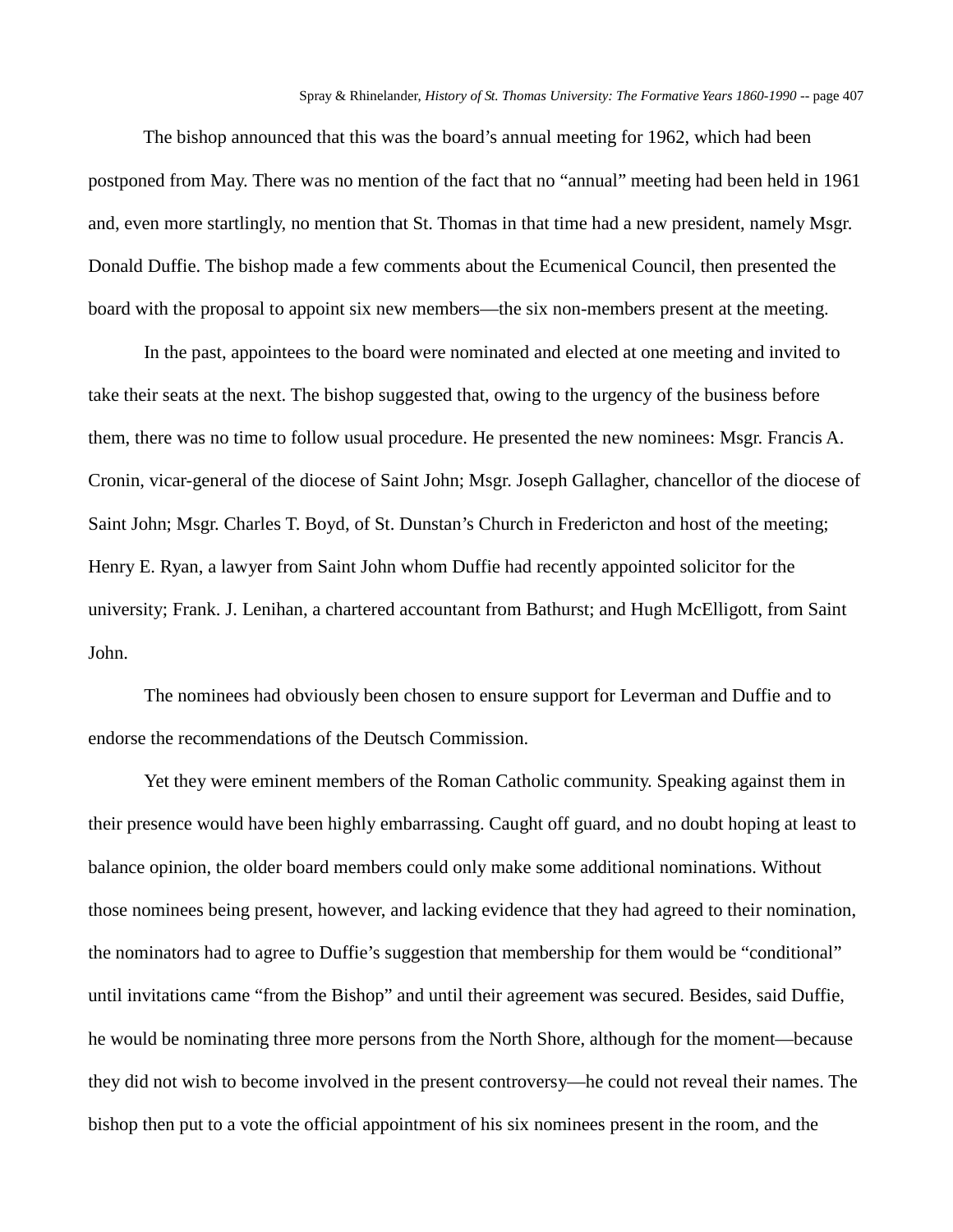motion carried. The new members took their seats at the table, and Leverman introduced the matter of the day: the transfer of St. Thomas to the UNB campus, indicating that the issue needed to be addressed immediately. Old members remonstrated. Edward Carten spoke against the move, as did Robert Martin. New member Grannan supported the decision "made by those people who are closest to the situation, by people who have the moral responsibility," meaning Leverman and Duffie. Old member Thomas Troy, a magistrate from Campbellton, spoke against the move. New member Ryan introduced a motion to support the bishop in accepting the commission's recommendation. It was seconded by new member Boyd. Old member Martin proposed an amendment requiring the board to take six months to study the situation. Old member Fr. Bernard Broderick seconded Martin's amendment.

As the meeting heated up, the lawyers took over. Duffie said Martin's proposed amendment was a "new contradictory motion" and, according to parliamentary rules of order, could not be considered an amendment. (He neglected to mention that, according to those same rules of order, motions of substance had to be given forty-eight hours' notice.) Carten, however, was up to Duffie's legalities. He argued that Martin's amendment could be considered a new motion, and, as it was a dilatory motion of privilege that sought to delay the first motion, it took precedence over it.

Duffie, caught out, tried to stall for time. He said there were "a few errors" in the financial report; in fact the university was on the verge of bankruptcy, so the move to Fredericton was financially necessary. McGrath disagreed with Duffie's statement. Carten asked the bishop as chair to keep the discussion to the motion at hand. Troy seconded Carten's motion. Duffie, in trouble, claimed that the motion was in essence a "non-confidence motion" in the bishop. Broderick said he did not like "the implication" from Duffie that "by following one's conscience one shows himself as not showing confidence in the bishop." Leverman, perhaps afraid of losing complete control of the meeting, announced that everyone was free to follow his conscience. He then called for a vote on the motion to delay. It was defeated 8–5, all new members voting against. He then called for a vote on Ryan's motion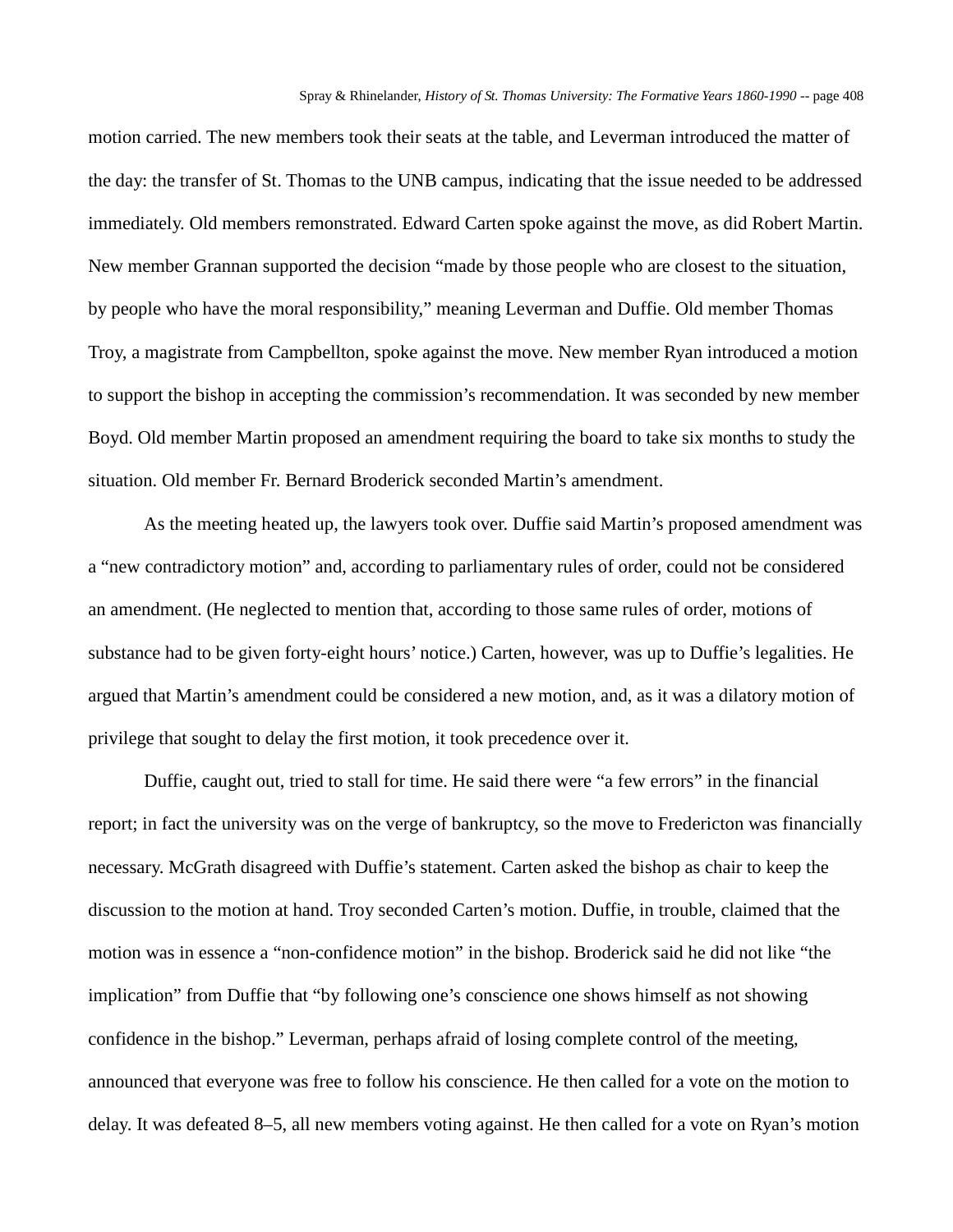of support for himself and the Deutsch Commission recommendations. It passed. Much relieved, Duffie suggested that in order to give maximum assurance to the government, the board should make the affirmative vote unanimous. The bishop put his suggestion to a vote, but that was too much even for his supporters, and it failed.

# **Mopping Up**

Duffie wasted no time. The next day, September 22, he had his secretary, Ann Clinch, type up the favourable resolution in support of the Deutsch Commission recommendations as extracted from the minutes. He sent copies to Leverman along with explicit instructions:

Here are several copies of the minutes of yesterday's meeting. I have placed the places for signature only on the original, but there should be two or three copies signed. First of all, have Henry Ryan look at them and see that everything is legally correct. Secondly, have two or three copies typed and sign them yourself. Have Msgr. Cronin and Msgr. Gallagher and Henry Ryan sign then send it to me and I will sign it and Miss Clinch will sign it. You will have to write to Fr. McGrath and tell him that he is to sign it. He will sign it in his office or my office, and I will send you back the copies with the exception of one which I will keep on file here. There should be one on file in the Chancery Office for safe-keeping. I don't want the minutes taken out of the building or distributed to different persons in the building. And I think to be safe Fr. McGrath should sign it, as he has signed all previous minutes.

The typed resolution from the board meeting contained places for signatures over only seven names: Leverman, Duffie, Cronin, Gallagher, McGrath, Ryan, and Clinch. Missing were those who had voted against the resolution, excepting only McGrath. As Duffie indicated in his letter to Leverman, he thought McGrath might be a problem, but he would deal with it. Copies of the signed resolution would be sent to Premier Robichaud, Minister Irwin, and President Mackay.

Leverman was preparing for another visit to Rome. Duffie added at the bottom of his letter,

"The minutes should be signed right away, so that all will be cleared up before you go." Leverman did

as he was told; copies signed by himself and three of the other Saint John board members—Cronin,

Ryan, and Gallagher—were sent back to Duffie five days later.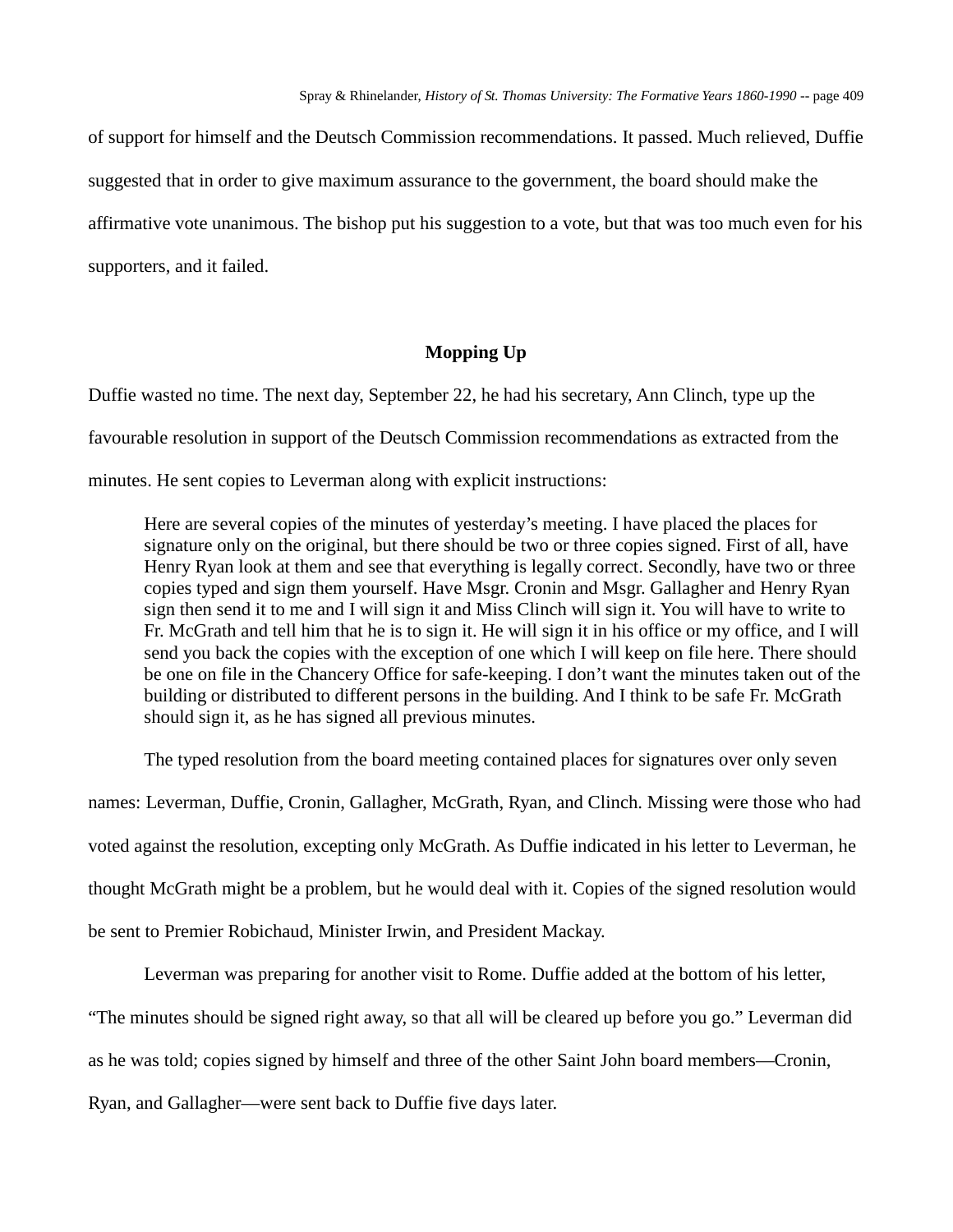Mackay was pleased with what Leverman and Duffie had done. He told the bishop it would be good news for the premier and his cabinet, and the recommendation now would surely receive their goahead, since the government now could claim they were not forcing St. Thomas to move. The decision was made by the bishop and the university's board.

## **Unexpected Setbacks**

Things did not go as smoothly as Leverman and Duffie had hoped. The Friends of St. Thomas organized a rally in Chatham for Sunday, September 23, two days after the board meeting in Fredericton. According to the newspapers, more than 1,500 people attended. Robert Martin spoke about what had happened in Fredericton, and there was unanimous approval to send a resolution to the government protesting the removal of St. Thomas to Fredericton.

A few days later, Leverman wrote Ritchie to inform him that "unfortunately, and unexpectedly, the problem of the transfer of St. Thomas [has] turned into a political foot-ball." He had expected normal difficulties, but "not such vehement public and even bitter controversy." He poured his heart out to Ritchie about the stressful board meeting of September 21, which he allowed Duffie to manage but which nevertheless created problems. Attempting to justify his actions at St. Thomas since 1959 when it was brought into his care in the Saint John diocese, he wrote, somewhat confusingly:

The set-up at St. Thomas in respect to many things was not up to my liking nor to the necessary requirements for such an institution, e.g. Board of Governors. I knew it would take time to create a proper instrument for the right running of things.

He seems to be telling Ritchie here that he wished St. Thomas had never been given a board, that the old way of running things under bishop and rector was better. Ritchie, an experienced corporate lawyer, must have wondered what Leverman had in mind by "proper instrument." How was a board packed with supporters, as he had advised and as Duffie had so adroitly managed, not a proper instrument? The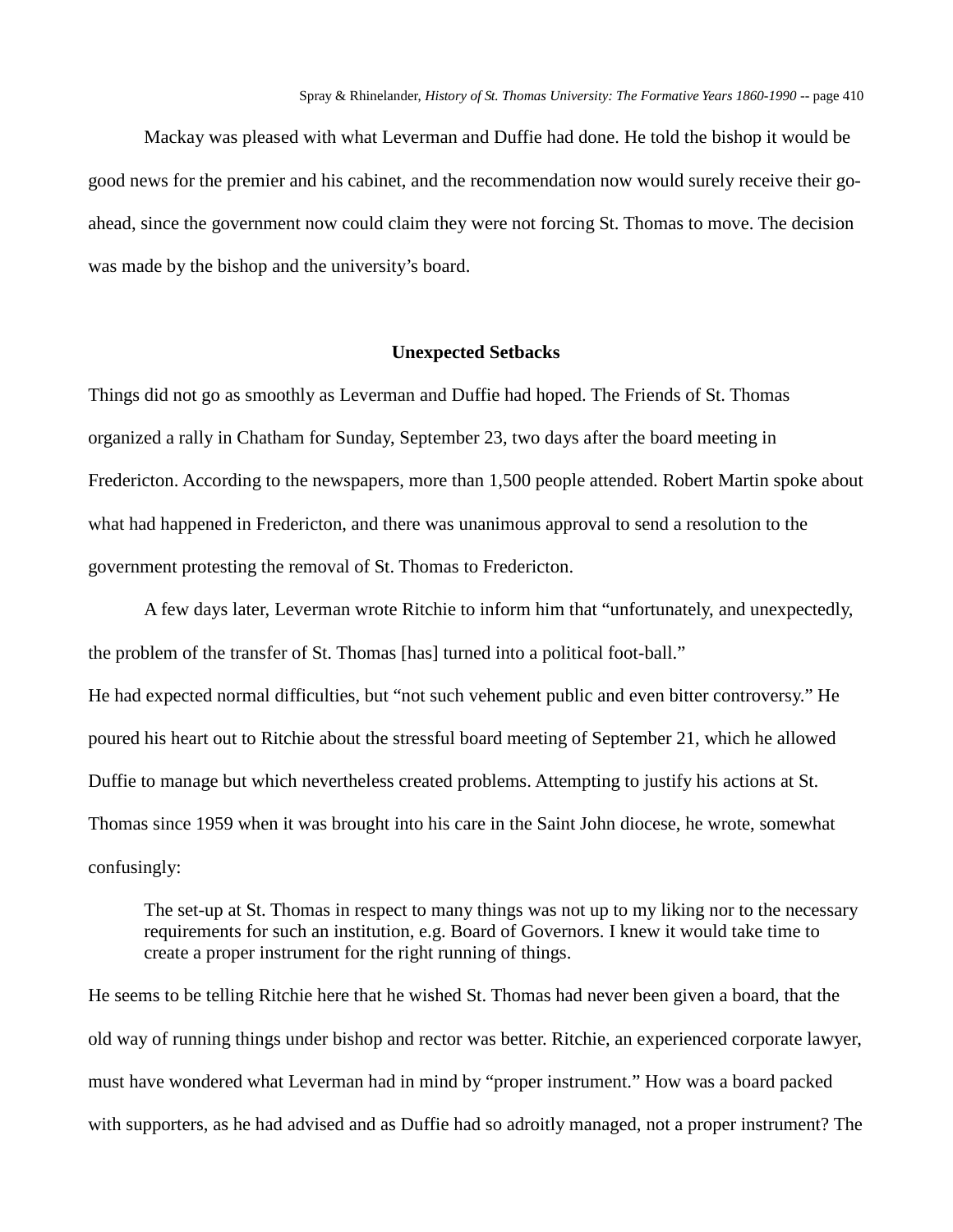bishop continued his self-exculpatory exposition as follows:

You see I started from almost nothing in regards to a properly constituted University and in the meantime I had many necessary and practical details to deal with. Irrespective of tradition and accomplishment, I had a long, arduous task ahead of me and so much was expected in a short time. After all, it is only three years or more since I took over. Had they put behind the College the efforts they have made the past few weeks, nobody would dare touch the place today.

It is unclear what Leverman meant by the last sentence. Did he mean that he had changed his mind about the wisdom of moving St. Thomas to UNB, that if it had been in better shape it might well have stayed in Chatham and that neither the government nor UNB would then have dared to think of moving it? If so, Ritchie (and Duffie, too, had he known) must have shuddered at the implication that their general was having second thoughts about the whole campaign.

Leverman went on to tell Ritchie that he could treat the question only "as an educational one" and could not get "involved in the political implications, although they are there." That "is not my problem," he declared, rather ambiguously. Referring again to the difficulties he was having with the board, he remarked somewhat cruelly that some of its members had been on it since he annexed the area to his diocese, although "time is eliminating them," for which he was "not sorry, for they are only a restraint to progress and growth." Leverman said there was talk about keeping a junior college in Chatham if St. Thomas moved, although he wondered if anyone would support it. "With its limited potential," the diocese could hardly support it at the same time it was building up an institution on UNB's campus,

especially with a junior college in Saint John. All that would do would be to establish another college and if they did that it might be as well to leave the present situation as it is since there would be the problem of finding staff.

He concluded by telling Ritchie that the problem was highly complicated, and that it might be best now to wait to see what the government was prepared to do. Ritchie must have shaken his head. It explains why, as we shall see, he shortly thereafter turned to Duffie as the recipient of his advice in the campaign.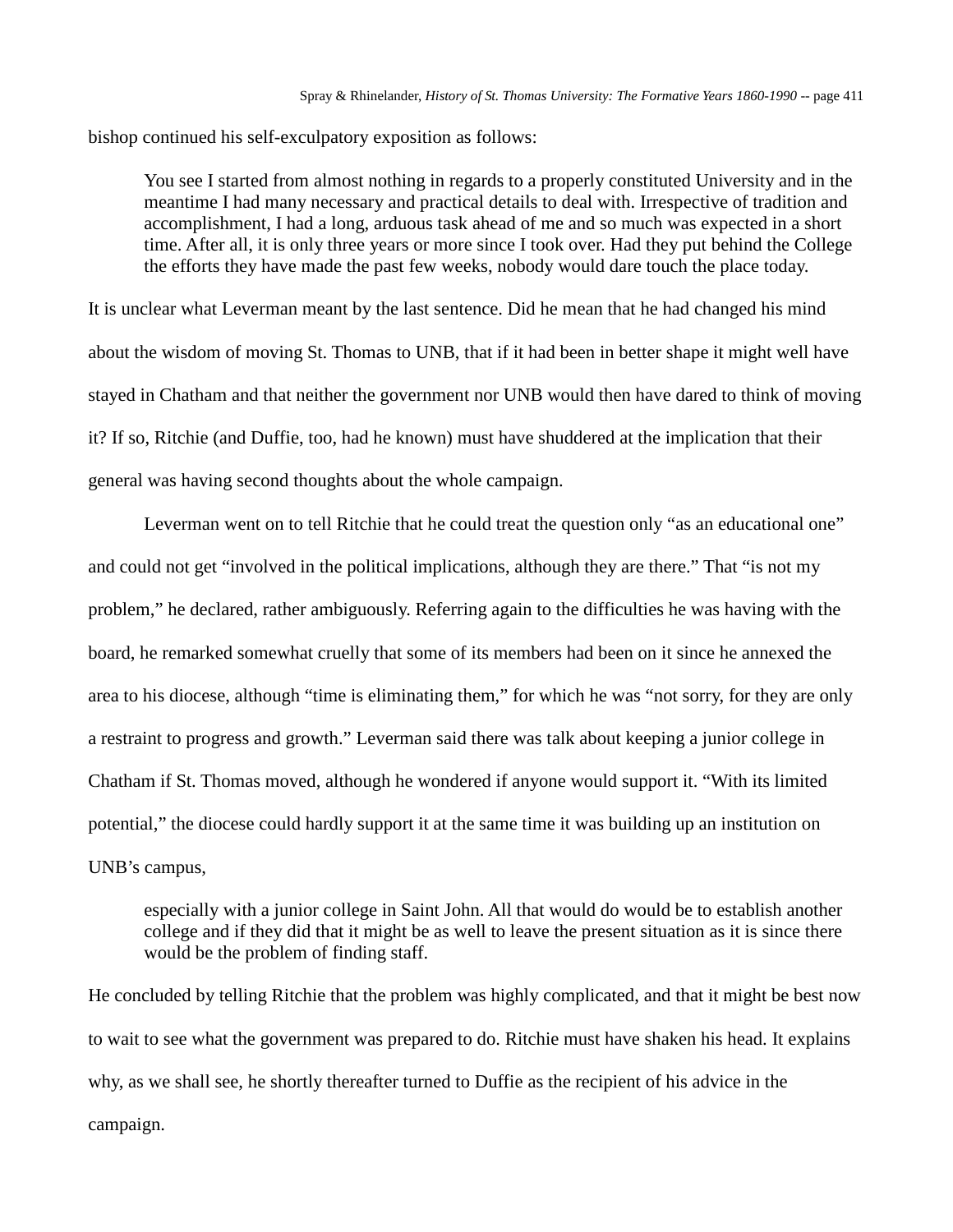To complicate matters further for Duffie and Leverman, Fr. Henry McGrath, the board's official secretary, refused to sign the minutes. In a letter to Leverman dated October 1, 1962, McGrath said he was returning the three copies unsigned. He said he hoped the bishop would understand his position. He was not trying to be "disobedient or showing disregard for authority," but for him it was a matter of conscience—and the bishop said at the meeting one should follow one's conscience. McGrath pointed out that he was technically the board's secretary. In the past he was the one who sent out notices of meetings, took minutes, and entered them in the minute book. For the September 21 meeting, however, he did none of those things, nor was he asked to. He was not given the minute book, nor was he asked to read the minutes of the previous meeting. In fact, the minutes of that meeting were not read at all. As a result, he could not sign the minutes, especially since the space for his signature indicated that he was signing as the board's secretary. Furthermore, he pointed out that he did "not think the minutes as written conveyed a true impression of the feeling of the meeting, also many pertinent points are omitted." He felt that comments of Carten, Martin, and Troy were not fairly reported. They stressed the point that "they were not challenging the authority of the Bishop, but had been voicing their opposition to the Commission's report, advocating the closing of St. Thomas as a small Catholic college in a completely Catholic environment." McGrath also objected to the misrepresentation of other comments made at the meeting. He wrote that he could say more, but given what he had said, he felt the bishop would agree that he should not sign the minutes.

Leverman was furious. On October 6 he wrote McGrath to inform him that

on receipt of this letter you are hereby relieved of your duties as Secretary of the Board of Governors of St. Thomas University. This is official and definitive. You will hand over to the President of the university all documents that you may possess relating to your former position as Secretary. I cannot have your poor conscience tortured and agonized like this.

**"I Have Been Too Good to Them"**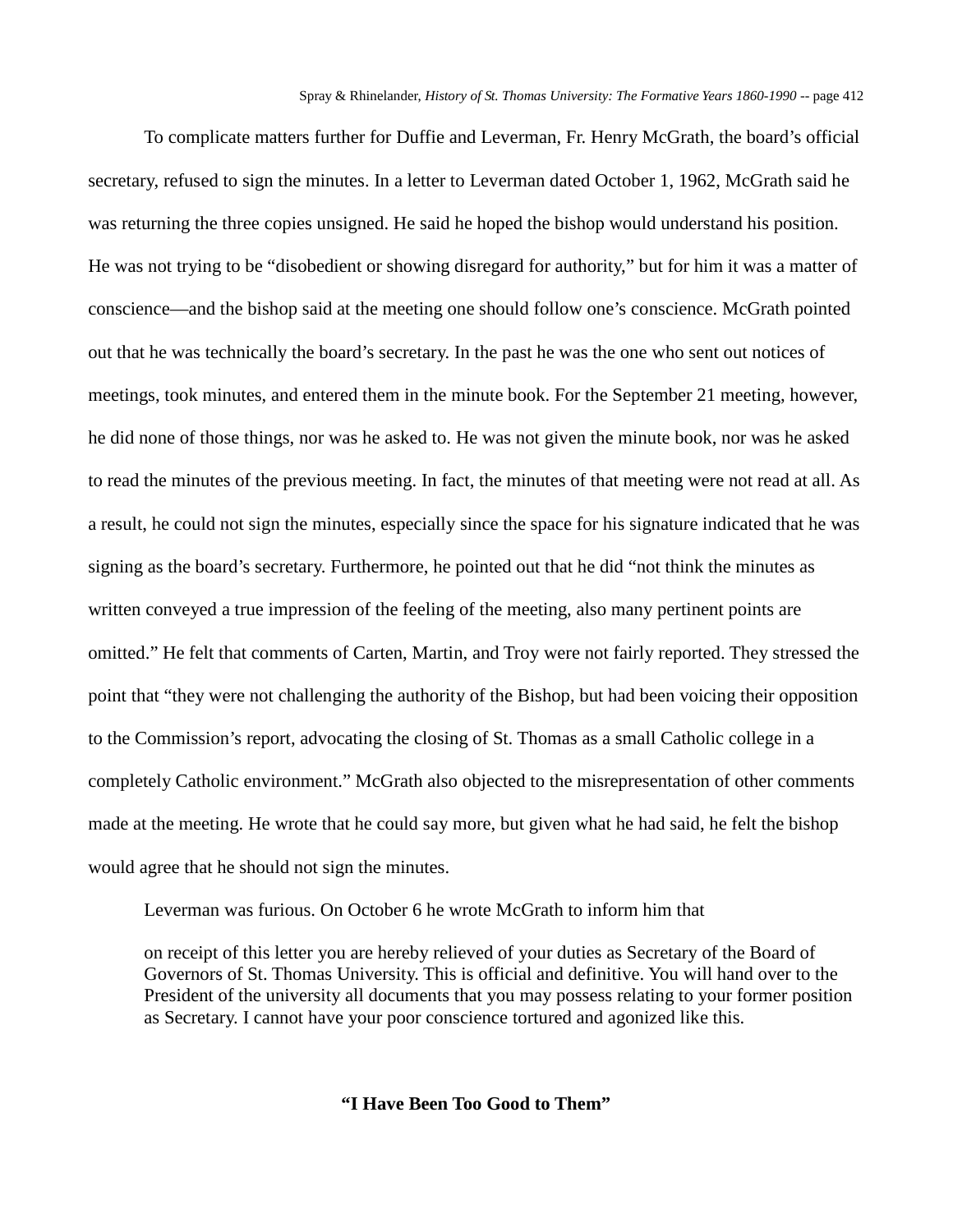Leverman had little sympathy for St. Thomas's friends on the Miramichi who were trying to save their college, even less for the priests who supported them. On the same day he wrote McGrath dismissing him as secretary of the board (he knew he did not have authority to remove him from the board entirely), he wrote McFadden, the erstwhile rector, Duffie's predecessor. The letter was very odd. Leverman seemed both to accuse McFadden of leading the opposition to the bishop and to ask his forgiveness for what he had done to St. Thomas, saying:

I think it is now come to the knowledge of the Clergy, I shall never 'eat their bread nor taste their salt' till there is positive evidence of loyalty, fidelity and obedience to the Bishop of this Diocese.

He would do his duty but had "no heart any longer in that area." The people had not supported him, so perhaps the area did not need a bishop at all. He was angry at the negative attitude of some priests "who had sat on the fence." He was preparing for a visit to Rome where "the Holy Father is striving to unite the peoples of the Christian worlds." (Leverman was referring to the imminent Vatican II, initiated by Pope John XXIII.) "But," he continued, "I shall be leaving behind me one of the saddest and [most] tragic things a Bishop and the Church can have, a divided Diocese, sectionalism." He could not understand what had happened to those "good priests and people"; he could not imagine men like Robert Martin, Paul Lordon, and Charlie Van Horne "speaking for the people."

The following day, October 7, on the eve of his departure for Rome, Leverman wrote an equally aggrieved letter, this time to a more sympathetic audience. The recipient was Archbishop Sebastiano Baggio, the Pope's representative in Canada; Baggio was the apostolic delegate from 1959 to 1964 and perforce became involved in the struggle over St. Thomas. The bishop wrote that he was not as concerned about the problem of re-establishing the college on the UNB campus as he was "about a spiritual condition, an attitude of mind, a deep-rooted spirit, which the incident has occasioned." Moving the college was only a problem of organization and effort. The real problem for him was "lack of loyalty and obedience on the part of the Clergy and the people, of course." He went on to describe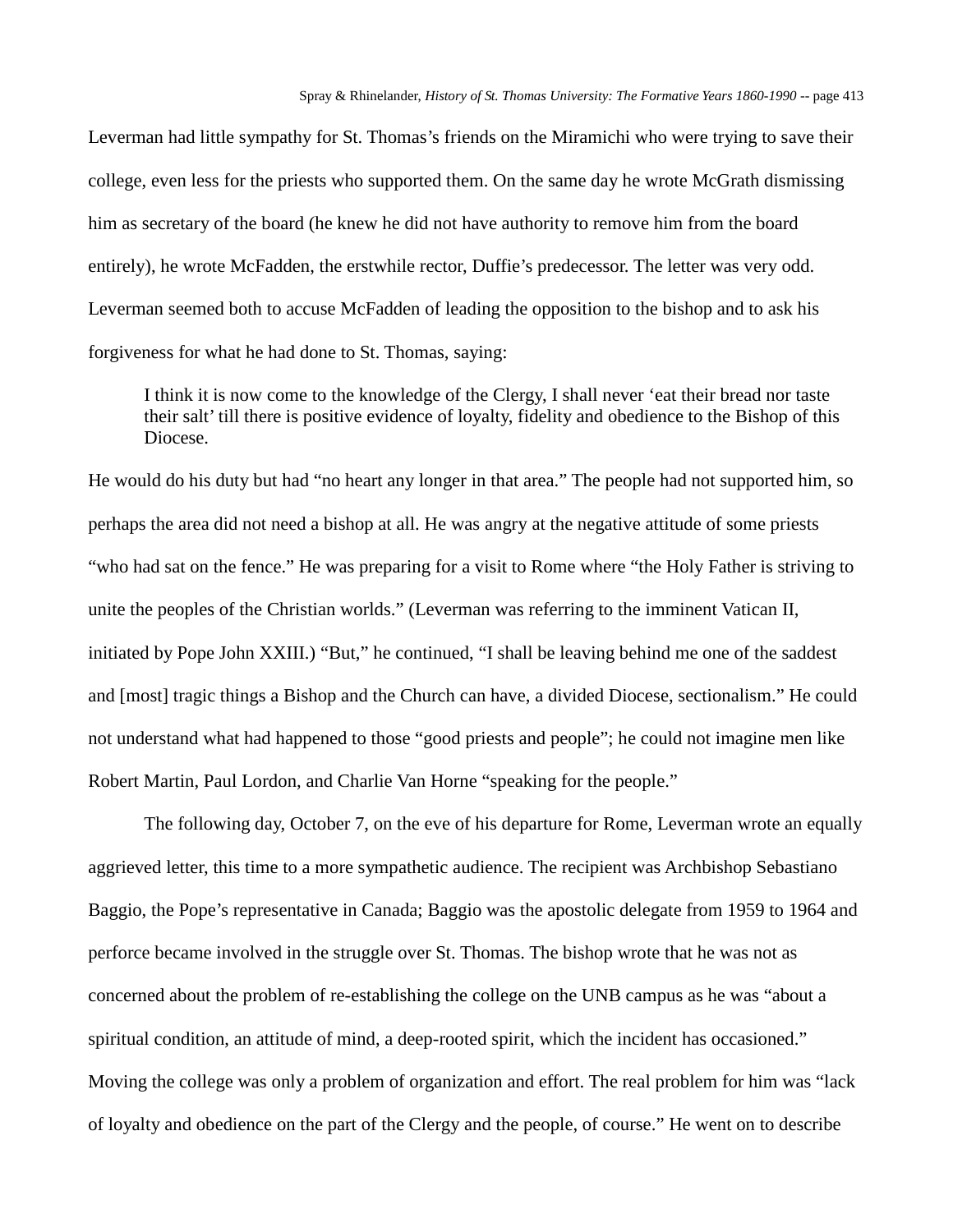the problems that had developed in the Miramichi area that went back to the time of Bishop Chiasson, "who left the place quietly one night, went to Bathurst and never returned. The See was transferred to that City." His successor, LeBlanc, who agreed to the division of the diocese attaching the Miramichi area to the diocese of Saint John, had recently told Leverman, quote:

I could never satisfy the priests of the Miramichi. They got rid of Rectors and the word is now, and I have no reason to disbelieve it, they will get rid of you and Duffie, Rector of the College. In the light of previous history, they are quite capable of trying.

Leverman informed Baggio that he had told the dean of the district that "they got rid of two Bishops but they were not going to get rid of me, at least not in the same way. I have been too good to them." Those priests' "spirit of independence," which he perceived from the very beginning, was "habitual and persistent," he complained. The clergy were simply reluctant to accept the decision of the bishop, and their attitude influenced the laity. When the Deutsch Commission's report was published, "the opposition started in earnest." There had been organizations, meetings, conferences, and "even priests [speaking] from the pulpit" without his knowledge or authorization. He sent "a solemn letter to the Clergy forbidding them to discuss [or] organize further." Nevertheless, "this did not stop this stubborn, arrogant crowd, the College Alumni Meeting. This was a disgrace." He warned the alumni director none other than Fr. Henry McGrath—not to hold the meeting. It was after this meeting that he "saw real trouble ahead." He held a meeting for all the clergy in the area, including the St. Thomas faculty, but, he complained bitterly, "no one had stood up in favour of the Bishop. Not a man. There were some who could not speak, some who did not have the courage, and the rest would not." He was amazed to see men who agreed with him that the move should be made who "stood or sat on the fence." The bishop apparently was looked upon as "an outsider, a foreigner, an immigrant." He felt the people from that area had the same type of relations with the government:

They tell the Government what to do and are uncompromising. The Premier said they are the most unreasonable people he ever encountered. The normal problems are difficult enough but they took the whole affair and made it a political foot-ball.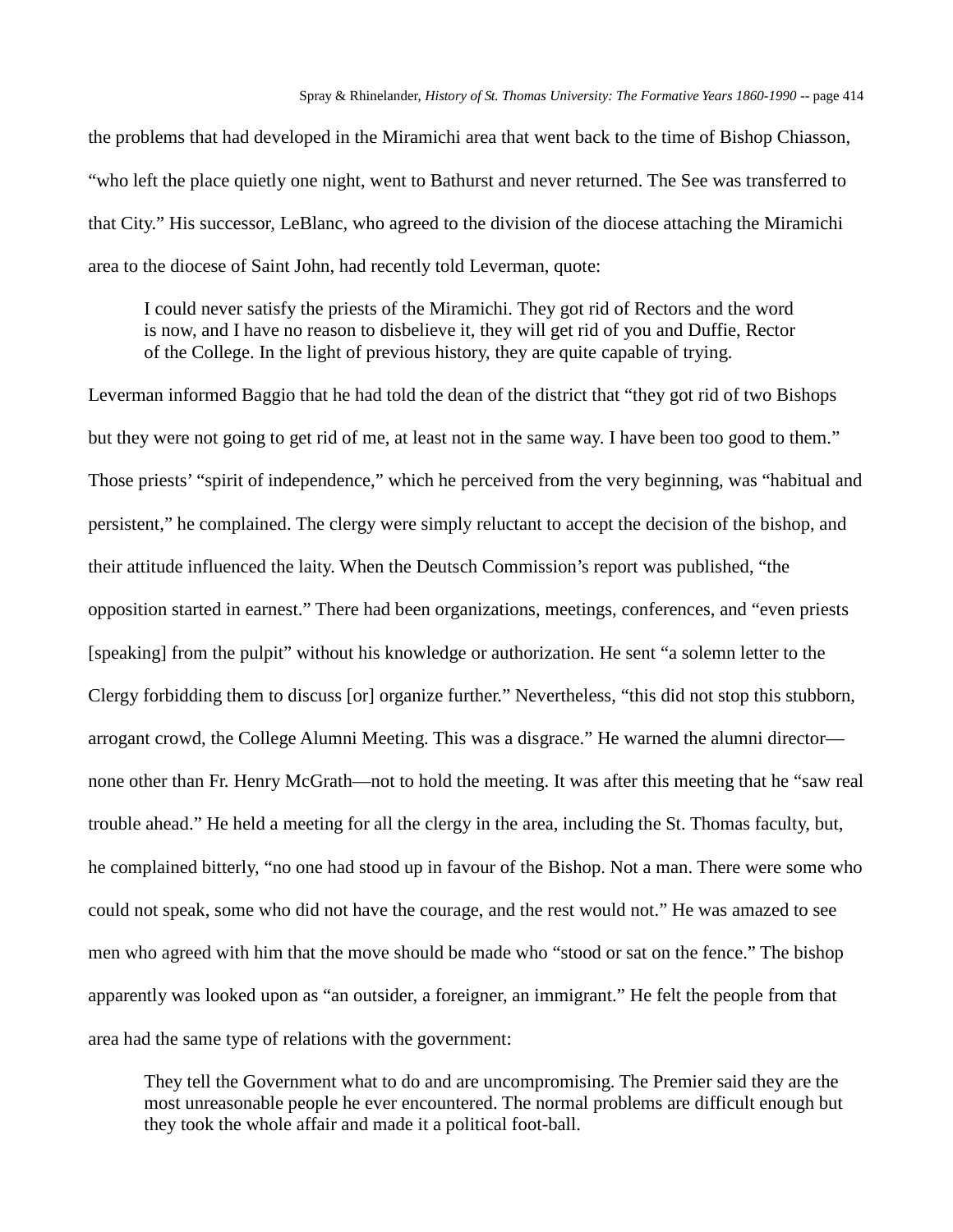The premier told him, he informed Baggio, that what was going on was nothing short of a "rebellion against the Church." In contrast, the original part of his diocese (Saint John) reacted favourably. Nothing was said there against the move.

The bishop was not done with relating to the apostolic delegate his litany of injustices and insubordination. He wrote how "the laity" on the Miramichi had organized another rally, which they claimed was attended by some two thousand. In a shocking display of independence, they discussed the educational and diocesan problem "and not favourably." Leverman sent word to Chatham the night before the rally took place that

my subjects should not attend. Strange. And Chatham which is the core of this problem is more than 70 percent Catholic. Something has gone wrong and it goes far back. They have been left alone for too long and have governed themselves.

The people, he believed, were not necessarily against him personally, since everything they were

fighting for now was what he had put there

with the help of God and assistance of many. In a word, I gave them more progress than they had for twenty-five or thirty years. At present, all to no avail. We shall lose everything should they succeed in stopping the move to UNB.

Leverman was afraid the government might implement only part of the program set out in the

commission's report, and that the St. Thomas part would be left for further study "in order to get more

time." He begged Baggio for advice and counsel:

Because of the public affair, now both people and Clergy must realize, in some fashion, that they have a Bishop and that they are not going to do what they please with him. How to do this, I am at a loss. A lesson is needed. If this is not done, it will spring up again in another fashion. It has gone on too long.

#### **Reverses**

Leverman left for Rome on October 11, 1962—the very day Vatican II opened—before receiving

Baggio's response. Meanwhile, his and Duffie's plan of action was starting to unravel. Ritchie, writing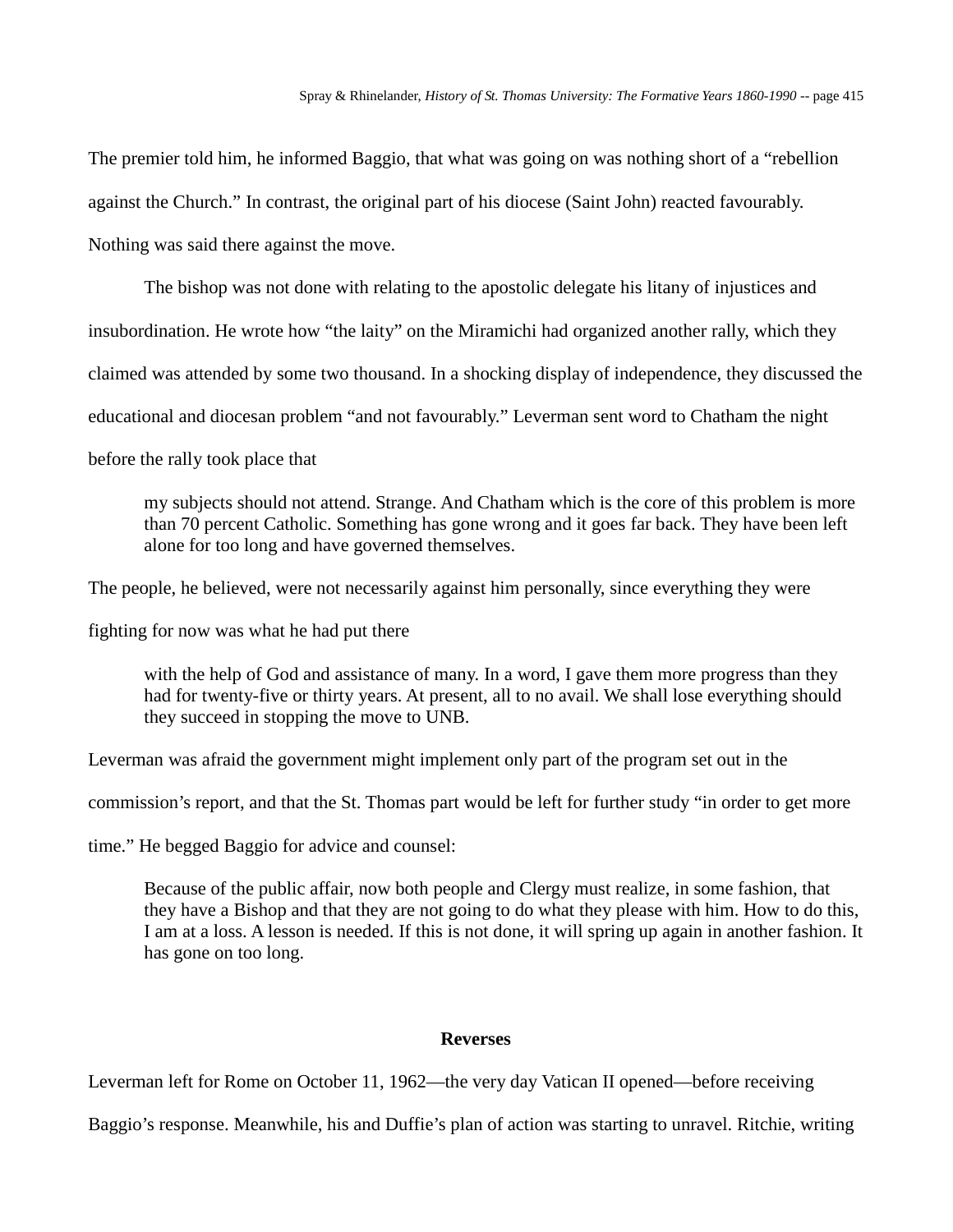Duffie on September 28, a few days after the Friends of St. Thomas rally in Chatham, pointed out that because two members of the St. Thomas board had been successful "in throwing into the political field" the St. Thomas recommendations of the Deutsch Commission, he very much doubted that "the provincial government will have the courage to implement them." He based this judgment on his experience "in practical politics." He told Duffie that if he "to any degree" shared his doubt,

immediate consideration should be given to the question of whether there is any sound ground for compromise acceptable to all concerned and to all others who have projected themselves into the picture....The Friends will be satisfied with nothing less than having their own way, regardless of what the result may be. Logic is not included in their mental processes. Their platform utterances remind me of a comment on a brief made by Chief Justice Tritschler of Manitoba. He said it was "incoherently illogical."...A small group of rabble-rousers appear to have succeeded in securing the support of a multitude lacking any knowledge of what 1962 standards demand a university should be and what capital and operating costs are involved in meeting those standards. Should an attempt not be made to impart that knowledge to them?

As to the practical tasks facing Duffie, Ritchie advised:

You no doubt are aware that ridiculous calumnies concerning you, not all originating with laymen, are emanating from the Miramichi Valley. You may have to undertake a drastic housecleaning of your faculty. The Bishop may have to undertake a similar chore in the parishes. The situation is not a nice one and not one that time, alone, will heal.

Duffie, aware that his campaign was faltering and pleased to have Ritchie's support, responded

on October 9 that he would follow his suggestions, even though he had made such attempts in the past.

He informed Ritchie that immediately after the publication of the Deutsch Commission report he issued

a "two-paged mimeographed sheet with a number of facts included thereon. However, to this date not

too many have been willing to listen to facts." Duffie felt that some people were having second

thoughts, but that it was going to be

a long, hard fight, because those who do favour the move from Chatham to Fredericton are afraid to speak out and haven't yet found a leader with the courage to oppose some of the politicians and mavericks and even some otherwise ordinary, reasonable people.

He went on to assure Ritchie:

There will be no compromise. I think with you that there will be a delay; but I am certain that I have been able to marshal enough support and resources to move in any case. There is only one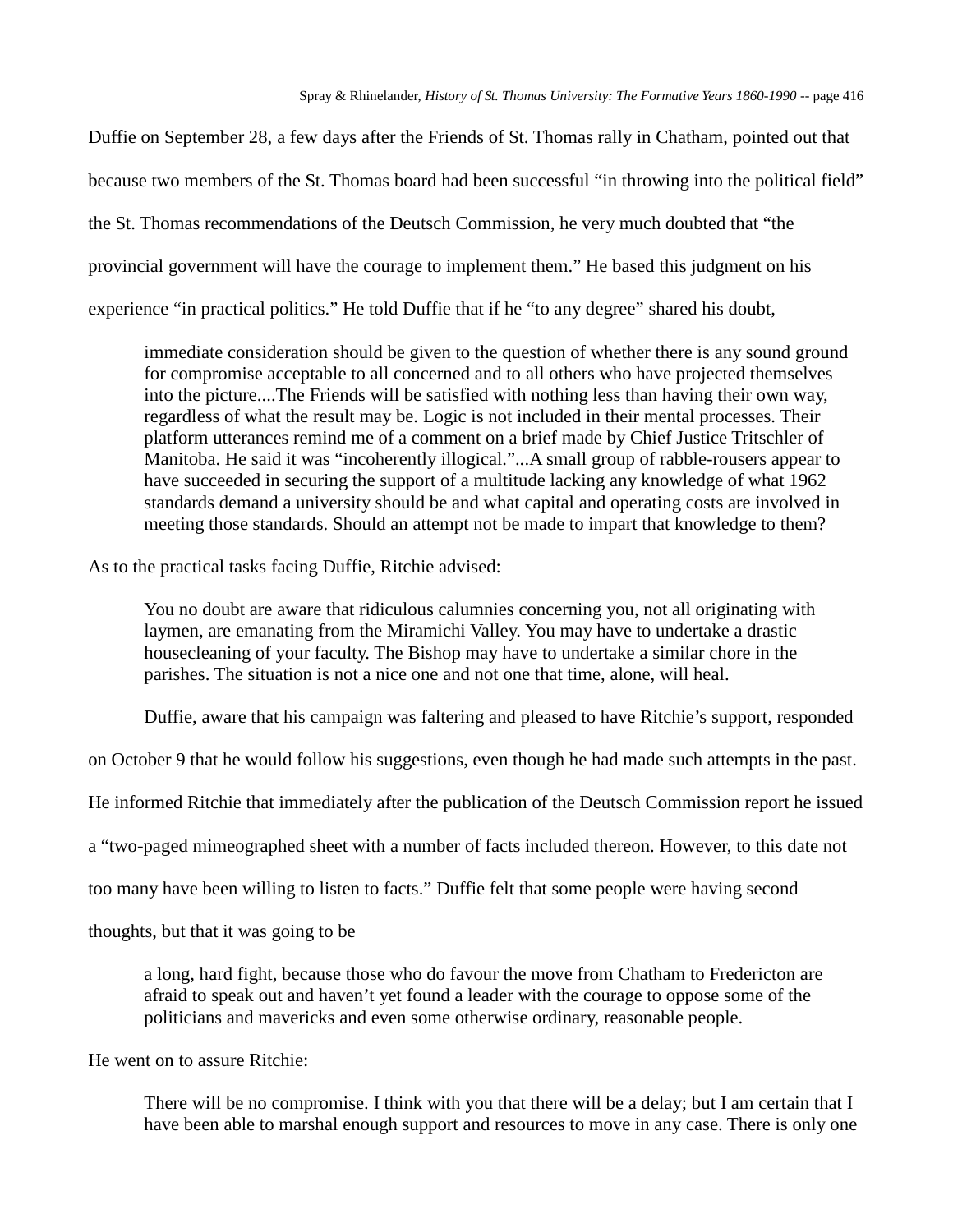danger, and that is that those who favour the move may become momentarily discouraged if there is some delay in the move; but I can assure you that any apparent delay will be merely apparent. I think I can say that we will be in Fredericton within at the most a very few months of the original timetable.

Sounding more like a military leader than a scholarly man of the cloth, he concluded:

Our support is solid in Moncton, Sussex, Norton, Saint John, the border towns, Fredericton, Grand Falls, Bathurst and Dalhousie. There may be a slight pocket of resistance in Campbellton where Magistrate Troy is very much opposed to the move, and where Van Horne still has a little following. I know you will have confidence that we can make the move and that you will quash any attempts of anyone to try a compromise solution. There is just no compromise possible. P.S. By the way, you know you are being loudly damned as one of the instigators of this move.

Meanwhile, in October 1962, articles were appearing in provincial newspapers about successful affiliations of other Catholic colleges at other Canadian universities. Many on the Miramichi remained unconvinced. Some Friends of St. Thomas, led by Robert Martin, J. P. McCluskey, and James Doyle, held a meeting. Attendees were told that "a prominent Maritime university," meaning UNB, was contemplating establishing a junior college on the Miramichi to replace St. Thomas. The Friends asked the Catholic Church to declare the Miramichi a separate diocese, removed from the Saint John diocese, which would allow a new, more sympathetic bishop (and president) to run St. Thomas's affairs and maintain its Miramichi heritage. Many letters to the editor about St. Thomas were also appearing in the daily and weekly newspapers in Chatham, Newcastle, Moncton, Saint John, and Fredericton. Most argued against the move.

# **New Recruits**

Ritchie, an old army man, was obviously delighted to be included in the deliberations of HQ, especially given the disappointing leadership of their general, the bishop. He responded to Duffie on October 25, 1962: "Being credited, or blamed, and damned for results I have had no remote part in producing is not a new experience for me....It is something new, however, to be held responsible for recommendations submitted by a Royal Commission." He wondered if he was also being accused of influencing the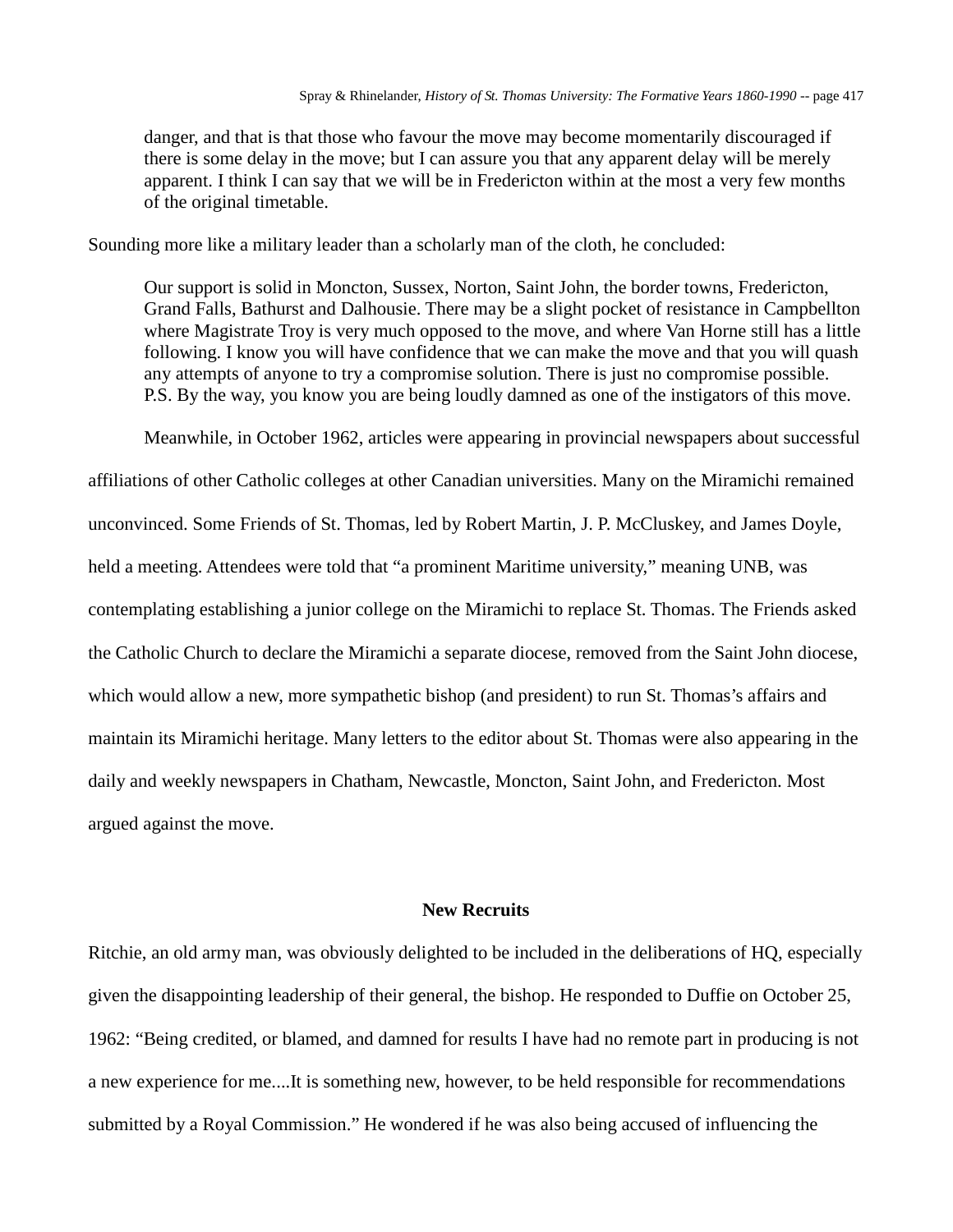appointment of the commission. He said that blame there should be laid at the door of Ernie

Whitebone, one of the sponsors of the group who wanted a college in Saint John. Ritchie also felt the

government would

place responsibility for setting up the Commission on the demands of the denominational universities for financial grants commensurate with those made to UNB. I am in good company. As co-defendants I have Bishop Leverman, you, Lord Beaverbrook and Ken Irving. The irony of the charges leveled against the last named is that he favours St. Thomas remaining in Chatham. He admits his is a "North Shore Community" viewpoint and not that of an educationalist.

Ritchie declared his interest in St. Thomas went back as far as the Basilians in the early years of the

century. His recollection was hazy, but he seemed to remember that

the Basilians checked out after they told Bishop Barry it was just hopeless to attempt to develop a college at Chatham and he spurned their recommendation that St. Thomas be moved to Fredericton and raised to the status of a college affiliated with UNB. The official record probably shows some other reason for the Basilian withdrawal but there must be some foundation for my recollection. I did not pluck it off the branch of a tree.

Ritchie's recollections were indeed hazy. The Basilians never recommended moving St. Thomas to Fredericton; Bishop Barry died in 1920; the Basilians did not leave Chatham until 1923, and that was because Bishop Chiasson was unable to pay them what they wanted. Nevertheless, Ritchie had a tale to tell and a point to make. Once started there was no stopping him. He told Duffie that when legislation was passed in 1934 raising St. Thomas to university status, his only reaction was disappointment that the name was not changed from St. Thomas College to St. Thomas University. (The change of name was made official only in 1960.) At meetings of the council of the Barristers' Society over the years, he heard "derogatory remarks" about the academic standards at St. Thomas and if a St. Thomas BA degree was creditable. It was apparent to him that the "principal reason motivating acceptance of the degree was to avoid being accused of bigotry." He mentioned Mackay's interest in moving St. Thomas to Fredericton in the late 1950s and of his having secured his senate's approval for the move. His impression at that time was that McFadden himself felt it was "hopeless to carry on at Chatham" and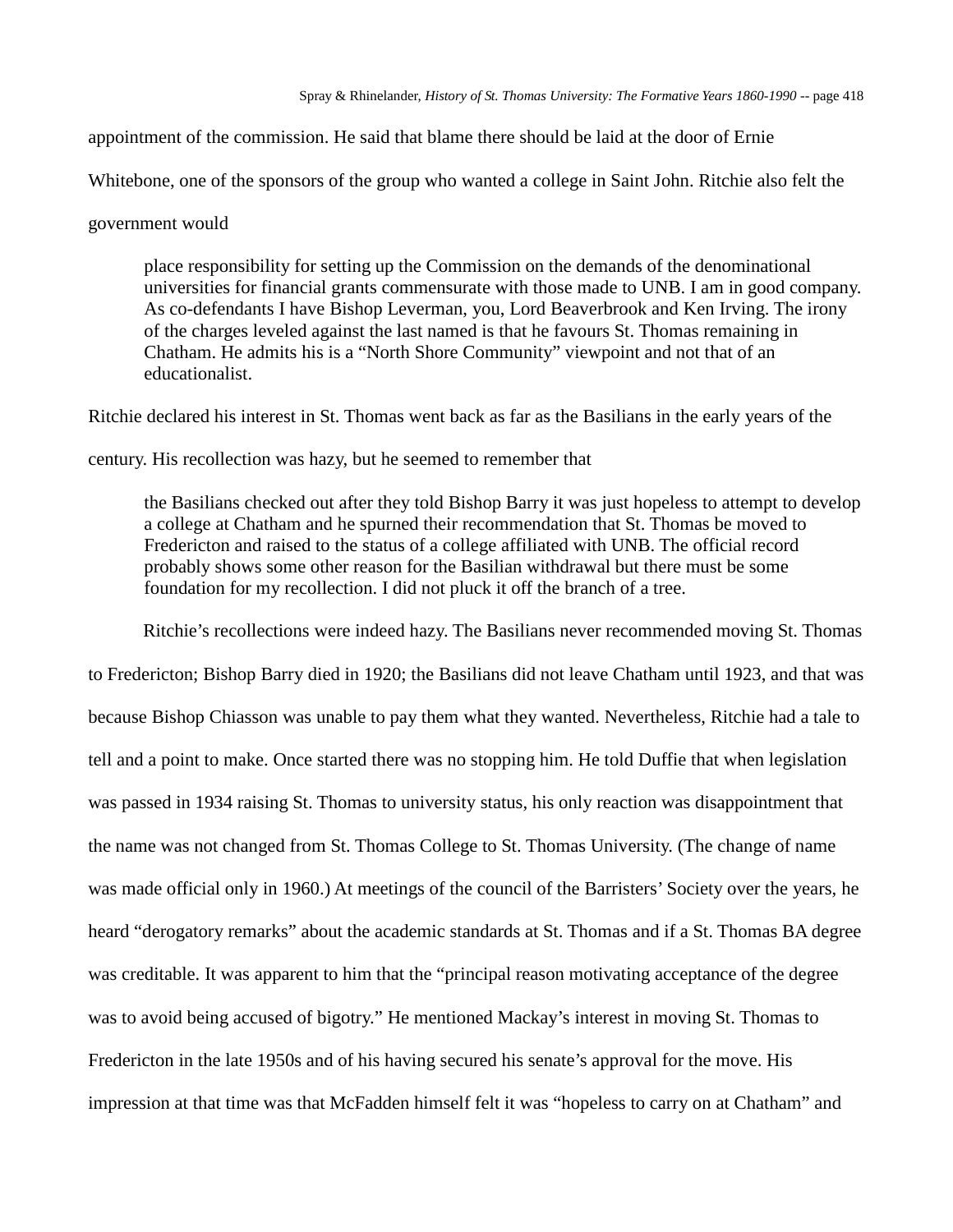that a move to Fredericton was the "only solution" to their problems. Leonard O'Brien in 1957 "or thereabouts" also told him that Bishop LeBlanc favoured such a move and that the board approved it, although when the faculty subsequently expressed opposition, Leverman let the matter drop. He suggested that Duffie should check into that with the bishop.

In the same lengthy letter, Ritchie informed Duffie that after Chatham was brought into the Saint John diocese, he urged the bishop to "go slow" in committing himself to any policy concerning the future of St. Thomas. He further advised the bishop to make a thorough examination of the affiliations made by Catholic colleges like St. Michael's, St. Paul's, St. Mark's, and St. Thomas More. But, complained Ritchie, his suggestions and recommendations had been "brushed aside peremptorily." The bishop informed him that "affiliation agreements might be suitable for 'pioneer provinces' in the west but were completely impractical in an old province like New Brunswick."

Ritchie informed Duffie that the bishop had subjected him to a long lecture on Catholic education and a discourse on what a tremendous mistake it would have been for Saint Mary's to affiliate with Dalhousie University.

During the course of this lecture I managed to interject remarks that the University of British Columbia did not look like a pioneer institution and that my Halifax friends thought [that a] tremendous mistake had been made in not affiliating Saint Mary's with Dalhousie.

"During pauses for breath," Ritchie asked a number of questions, only to discover that he was "more familiar with some aspects of Catholic education than was the lecturer." As a result it occurred to him that "there was very little difference between the thinking of the Bishop of Chatham in 1923 and that of the Bishop of Saint John in 1958." Ritchie wondered why, barely four years later, after "the expenditure of more dollars than the Diocese could afford," Bishop Leverman appeared to accept "without any reservation" the recommendations of the Deutsch Commission.

What Ritchie did not know was that an agreement of affiliation between UNB and St. Thomas had been signed a year earlier, but not yet made public.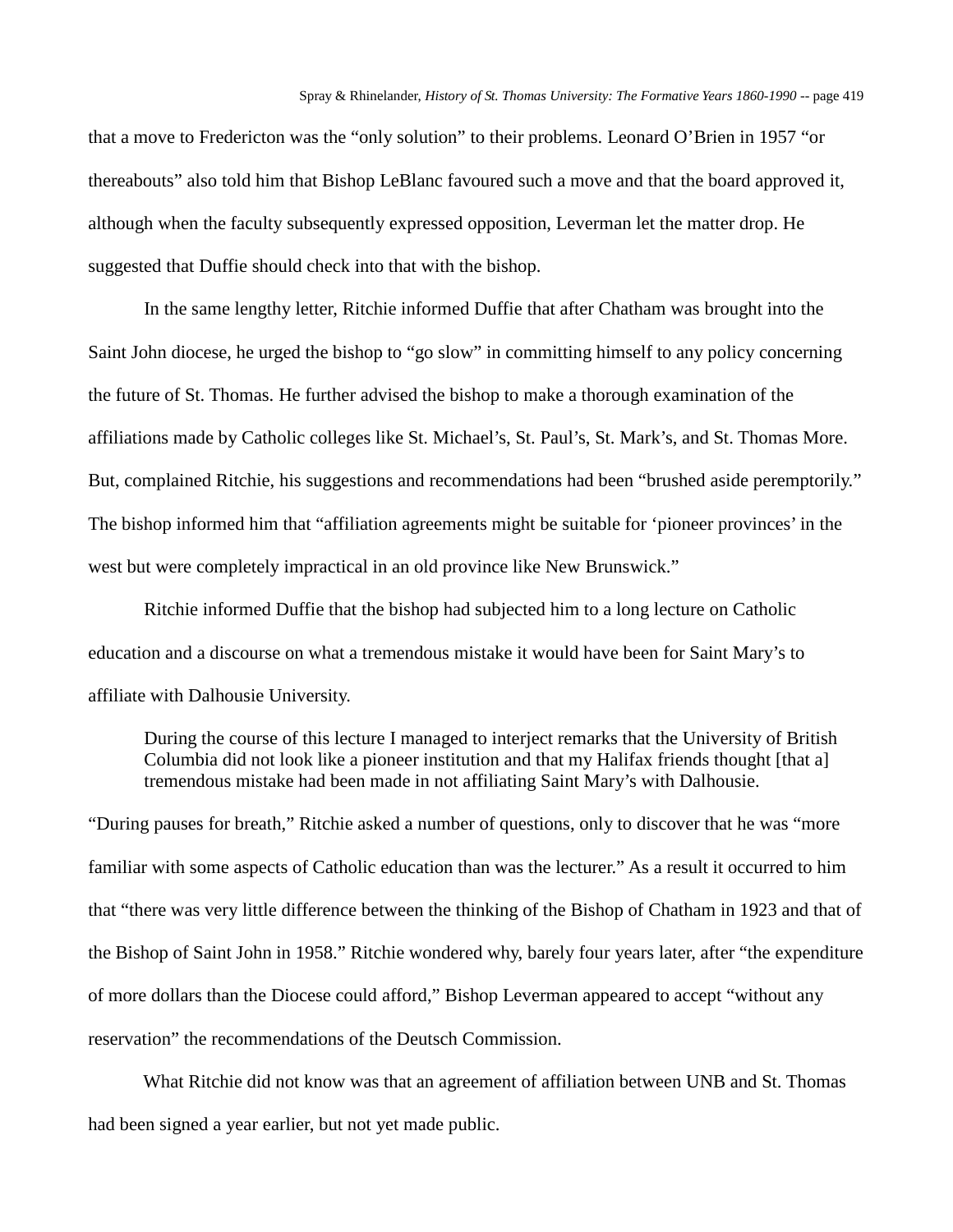#### **New Strategies**

Ritchie continued his strategic advice to Duffie. In order to counter the activities of the "Friends," Duffie needed to impress on them "the present deficiencies" of St. Thomas and what it would cost to remedy them. He thought a comparison of St. Thomas's faculty salary scales with those of UNB ought also be of interest to them. He heard that St. Thomas could not meet the standards for membership in the Federation of Canadian Universities and Colleges. He felt the Deutsch Commission "glossed over" the deficiencies of St. Thomas, but exposing them to the public "might rock some of the Friends." He warned Duffie:

Do not discount Paul Lordon and Charlie Van Horne. They are rabble-rousers par excellence and neither rarely, if ever, admits he has been wrong. They will not let go of this issue so long as they have a following. They are talking to a Northumberland County mentality that has been warped by a chronically depressed economy.

Ritchie pointed out to Duffie another possible avenue of attack, which would be to bring a Catholic teaching order to New Brunswick to "set up shop" in Fredericton at UNB, presumably as a way to provide an opening for St. Thomas teachers on campus. He mentioned Leverman's earlier remarks that he, the bishop, did not think the diocese could afford to support junior colleges in both Chatham and Saint John, once St. Thomas had affiliated with and was being established at UNB. Ritchie told Duffie he suggested to the bishop that a teaching order might help solve Leverman's problems, but the bishop seemed opposed to bringing in a teaching order, on the grounds that vocations would be lost to them. Ritchie, however, did not share the bishop's fears. He believed the majority of vocations "are formed in the home, prior to university age," so the bishop was worrying needlessly. He hoped that when Leverman returned from the Ecumenical Council in Rome "his allergy to teaching orders" might have disappeared.

Whatever Duffie did, advised Ritchie (reversing his advice of a month earlier), he must avoid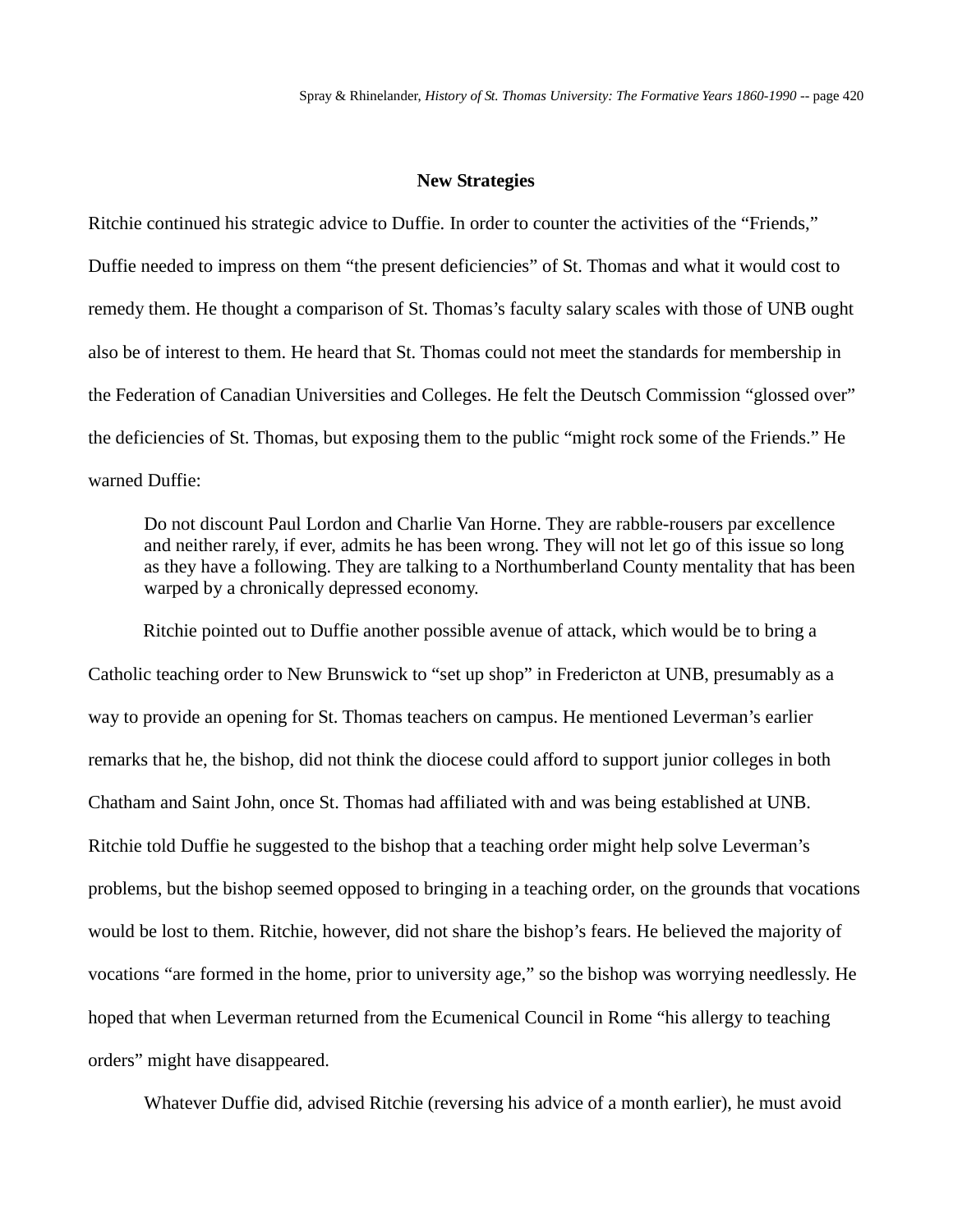being forced to compromise. There was a real worry that the provincial government might decline to give them financial assistance to implement the recommendations of the commission completely. They might instead "offer to assist in working out some compromise scheme that will douse the political fire in Northumberland." The diocese surely would not have the resources to move St. Thomas without the assistance of the government.

Finally, wrote Ritchie, Duffie should attend to the qualifications of his faculty. A number of years earlier he had read that

the average Catholic priest or Protestant minister was not a well educated man; that his education lacked breadth in that it was directed almost wholly along theological paths. I immediately thought of the secular clergy on the St. Thomas faculty, realized the age of specialization had engulfed the clerical as well as the other professions and wondered whether the majority of your clerical professors should not be alleviating the shortage of priests at the parochial level.

This was unfair. Throughout the 1950s, St. Thomas, under the direction of Bishop LeBlanc and Rector McFadden, had already taken measures to upgrade the qualifications of its teachers. And Duffie himself was highly sensitive to the importance of academic qualifications in postsecondary education. Writing to the bishop in 1959 as an outside observer, he may have implied that he too thought academic standards at St. Thomas were lax when he said "the standards must be right and the reputation untarnished by anything of a deprecatory nature in the educational set-up." Now in 1962 he was happy to boast of the academic accomplishments of his faculty and was doing everything possible to improve their standing. As we saw in his president's report the previous spring—the requiem for St. Thomas in Chatham—he bragged about the number of new degrees appearing among faculty. Among the teaching priests who had recently earned degrees were Fr. Edward Troy with a PhD in philosophy from Louvain University, Fr. Winfield Poole with an MA in mathematics from Fordham, and Vincent Donovan with an MA in classics, also from Fordham. Fr. Walsh was presently enrolled in the MA history program at Fordham, although he was not on leave; Fr. Edmund Casey was on leave, working on his PhD in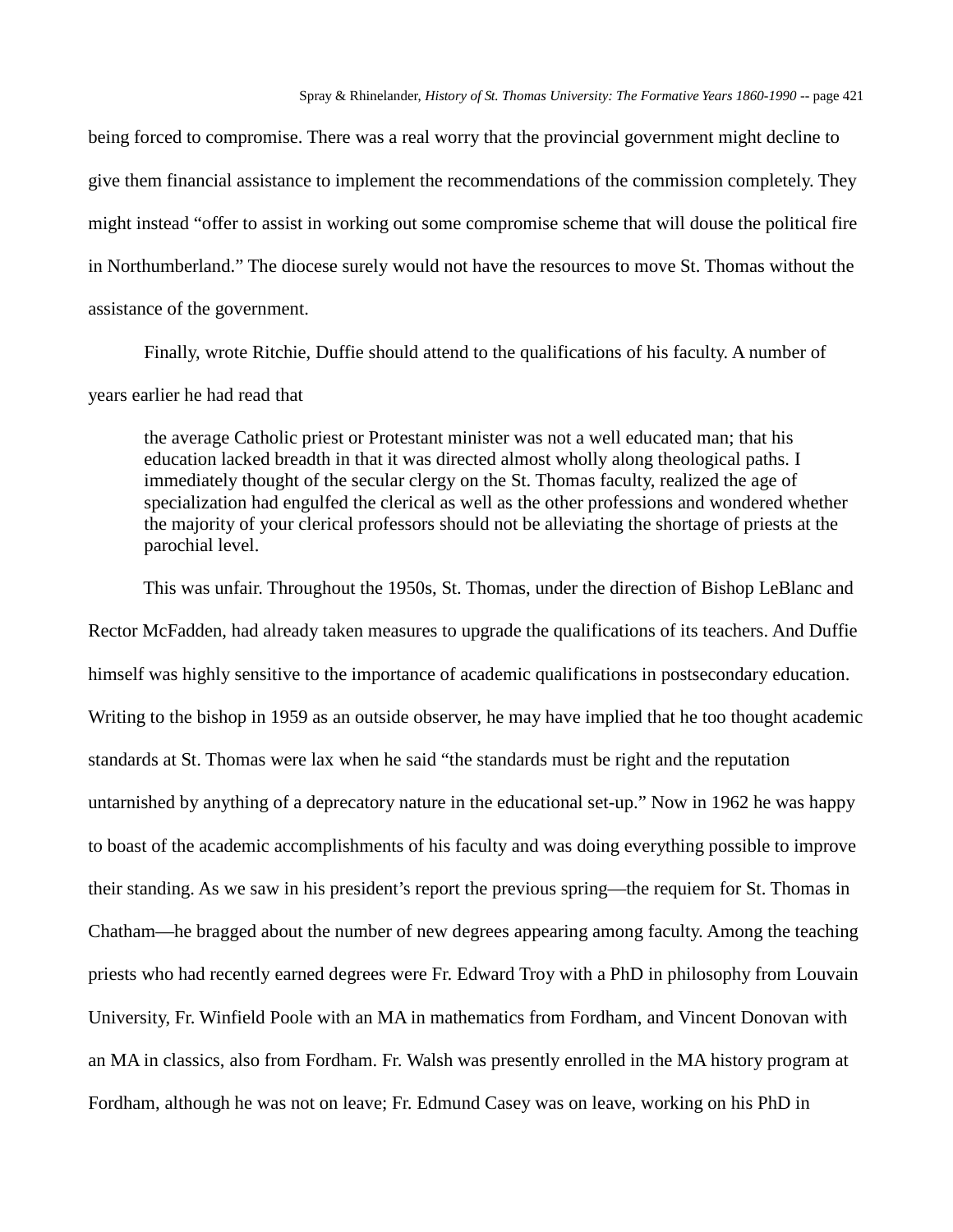sociology at St. Louis University. Among the new young lay Catholic scholars were the Australian Augustinian scholar, Leo Ferrari, PhD in philosophy from Laval, whom Duffie had brought with him in 1961 from Mount St. Vincent University; and John Brander, MA in economics from Queen's University.

Recently, in the summer of 1962, Duffie assured another promising lay Catholic scholar, Frank Cronin, of a position teaching philosophy as soon as he obtained his doctorate. Having completed his MA at Fordham and knowing about the recent inclusion of Chatham and St. Thomas within the Saint John diocese, and furthermore having heard about the recommendations of the Deutsch Commission, Cronin asked Duffie if there might be a job for him if he were to return to Fordham to work on a PhD. Cronin was well connected. His uncle was Msgr. Francis Cronin from Saint John (member of the St. Thomas board as of September 21, 1962) and his brother's father-in-law was Justice Ritchie. As we have seen, both were instrumental in supporting Duffie's efforts to move St. Thomas to Fredericton. Duffie seized the opportunity and said yes. (True to his word, in the fall of 1966 he hired Cronin, who had by then completed all the course requirements for his doctorate, to teach philosophy.)

Duffie would demonstrate a steadfast concern for the academic qualifications of faculty throughout his thirteen-year tenure as St. Thomas's president.

#### **Reassessing the Battlefield**

As Ritchie surmised, the government was having difficulty making up its mind whether or not to accept all the recommendations of the Deutsch Commission. On October 19, a week before he received Ritchie's last letter, Duffie sent a lengthy report to Leverman in Rome, summarizing all that had gone on recently regarding St. Thomas. Two days earlier he had a call from his brother William telling him that the cabinet had agreed to implement the findings of the commission, "except for St. Thomas, which would be decided within one year." They would give the universities the money recommended,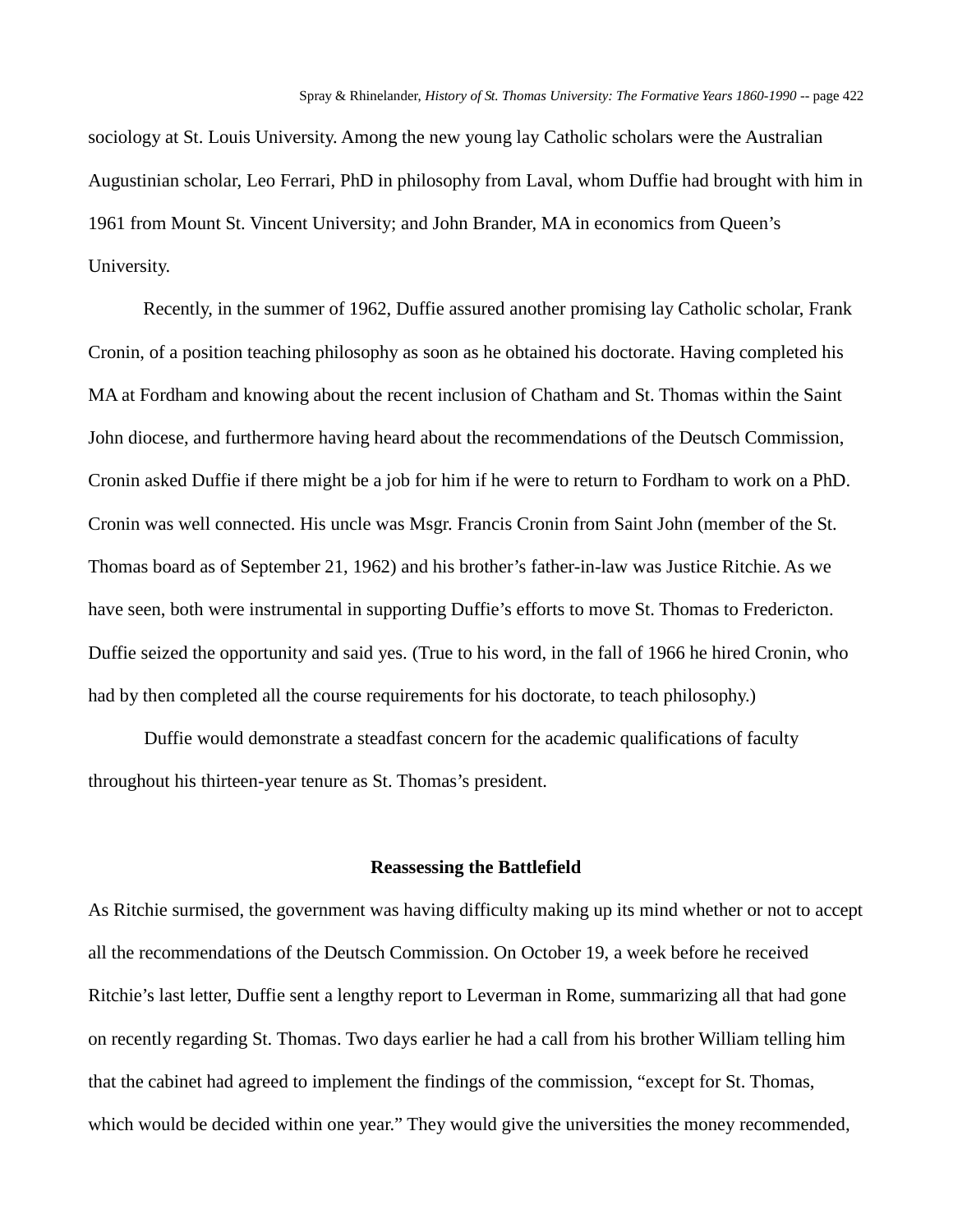"less the \$750,000 for St. Thomas, but we will honour our agreement. (This of course, will not be stated anywhere in print.)" William Duffie said the premier was concerned about the opposition on the Miramichi and was not willing to risk losing the four seats held by the Liberals in Northumberland County. Approval of the recommendation to move St. Thomas would have to wait until things calmed down on the Miramichi. Duffie received the news officially on October 18. The premier wrote that his government was giving, in Robichaud's words,

careful and extensive consideration to the report of the royal commission both in the Executive Council and the Treasury Board, especially the financial considerations of implementing the report's recommendations and the long-term implications in providing the structure required for higher education in the future. Accordingly, I felt that I should immediately advise you of the decisions which the Government has reached in regard to the Commission's report. You will recall that that the Report of the Commission was most emphatic in stressing that alterations to the existing structure of higher education were imperative if future needs are to be met at reasonable cost. It further specified that such alterations should be a prerequisite to any further expenditure of public funds. The Government concurs with this view and with the Report's recommendations which are related to it. It is, therefore, on this basis that additional Government financial support will be made available.

Duffie's analysis was as follows:

The only conclusion I can arrive at is that the Government has committed itself fully to the structure proposed by the Royal Commission on Higher Education, and that St. Thomas will receive no monies from the Government as long as it remains in Chatham. In other words, every financial consideration forces St. Thomas to be in Fredericton.

He forwarded a copy of the premier's letter to Msgr. Cronin in Saint John, with instructions to keep it in the archives since they didn't have facilities in Chatham "for guaranteeing the safety of anything, and this is a letter we may need in the future." Meanwhile, wrote Duffie, he was redoubling his proselytizing efforts. He told the bishop he was doing a lot of travelling around the district, talking to influential people, collecting information about those still opposed to the move, trying to win them over, although with limited success. One businessman in Chatham told him that neither he nor the bishop could do much by themselves. The priests had to come around first "and get into the pulpits and do some talking." He was also told that a number of people were afraid to say anything "for fear they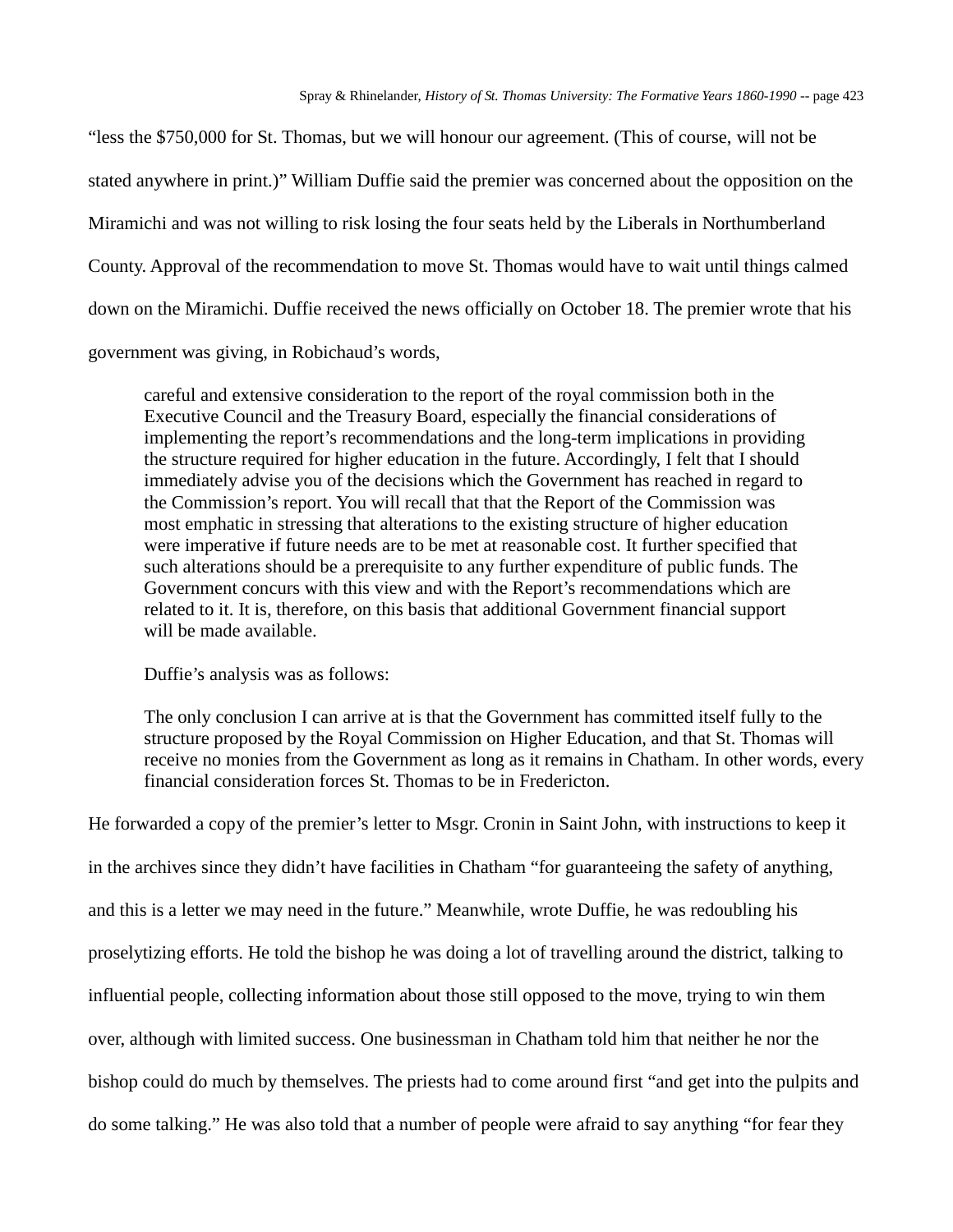would be against Fr. McFadden." He asked Leverman for "written authorization" as the bishop's delegate "to talk in the parish churches in the area." If he could just get into the churches and talk to the parishioners with the bishop's imprimatur he could "get a lot of facts across to the people that they don't know about." As far as he could ascertain, people in the Bathurst area "with the exception of three people" were in favour of the move. He met with a small group from the Holy Name Society in Loggieville to answer their questions, and he thought "they were quite satisfied." He met a man who had been part of a delegation to Fredericton to oppose the move and who "was very sad about the whole affair," claiming to have been "forced into it and then double-crossed by the Conservatives." "The great difficulty," Duffie wrote Leverman—which would have come as no surprise to the latter— "was the priests [who have been] speaking against the move....The number of priests that are opposed to it [have] left the thing so confused that the people [do] not know whether to follow authority or numbers." As for the faculty at St. Thomas, Duffie admitted he was having difficulty with some of them, too. "There are four priests and one lay faculty member," he complained, "who still pay little or no attention to me at meals or elsewhere."

Indeed, Frs. Poole and Troy, about whose academic work Duffie had recently been so proud, were becoming increasingly outspoken against the proposed move to Fredericton and against the president himself, and, as Duffie feared, they were influencing others. As we shall see, Poole's opposition would become much more serious than simply a cold shoulder at dinner time.

In his October 19 letter to Leverman, Duffie mentioned that one priest was not doing any harm. Furthermore, one lay faculty member told him he would be more than willing to move to Fredericton. Another, however, was presenting difficulties, so Duffie told him his work was unsatisfactory, intending to give him "early notice in January that he will not be here in 1963." The athletic director, Vance Toner, was also giving Duffie trouble, but he felt he had no choice but to "suffer" him since Toner seemed to have the support of "all Victoria County and Edmundston, including all his relatives,"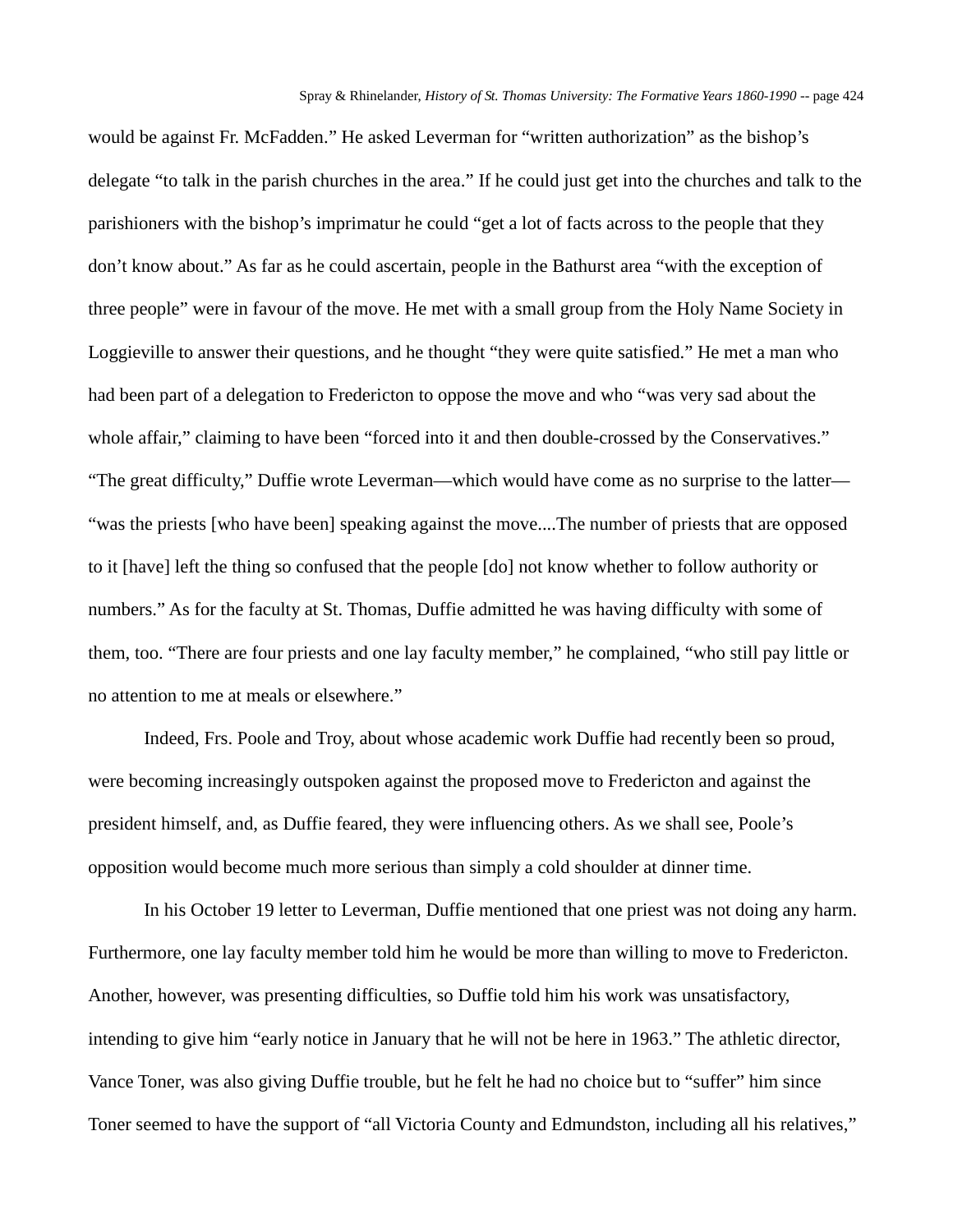even though one of them, Fr. Arnold Toner, who was the superior of the English Canadian Province of the Holy Cross Congregation, supposedly "ordered Vance to get off the pages of the newspaper." Thus, support among the St. Thomas faculty was unsure.

#### *Matériel* **for the War Effort**

In his long report to Leverman of October 19, 1962— really a legal brief—Duffie included some supporting documentation gleaned from previous board minutes. At a meeting in June 1955, for example, in a discussion of St. Thomas's difficult financial situation, members had been told that although St. Thomas was the only English-speaking Catholic college in New Brunswick, UNB had more English-speaking Catholic students. Rector McFadden had suggested that perhaps the college was "not fulfilling the function given it by Divine Providence." In order to improve the situation he had urged the bishop to ask the other bishops of the province to share "the burden of providing Christian education for the English-speaking Catholics of the Province." Duffie told Leverman these extracts show that "as early as 1955 there was a realization that St. Thomas should look after Catholic university education for all New Brunswick." Furthermore,

the minutes of the August 1957 meeting show that the board agreed "it is possible to have a very satisfactory affiliation [with another university] such as was proposed by Lord Beaverbrook." Those same minutes also recorded that Bishop LeBlanc "approved of a set-up between St. Thomas and UNB" and, further, that he should "acquire assistance in preparing facilities at Fredericton in the event that the College moves there." These extracts, Duffie assured Leverman, show that well before the parishes of the Miramichi had been brought into the Saint John diocese, "there was a desire and willingness to move to the University of New Brunswick campus." Duffie argued that the only reason affiliation had not already happened was that "the money could not be obtained."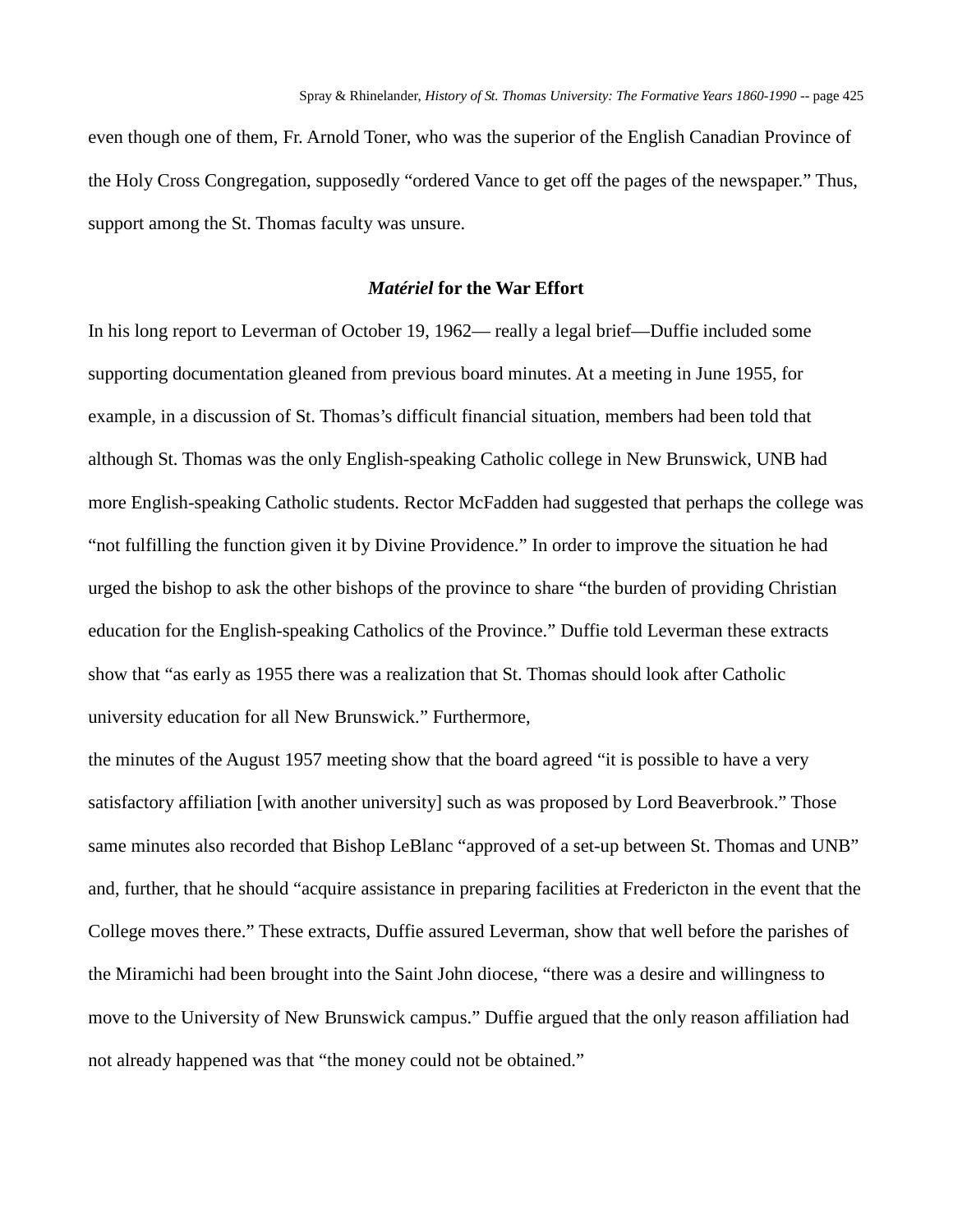# **"The New Move in Education"**

Duffie went on to review what transpired in the Deutsch Commission with respect to St. Thomas. He reminded Leverman that in the summer of 1961 the commissioners had visited Chatham and invited St. Thomas board members to meet with them, but neither Robert Martin nor Edward Carten had done so, although both were now vocal opponents of the move. He also reminded Leverman of their own private, four-hour meeting with the commission in Montreal where "every possible argument was put forward (more extensive and more reasonable than those later of the 'Friends of St. Thomas'), to keep St. Thomas in Chatham," yet afterwards Deutsch told them that "St. Thomas could not continue in future years to exist at all in Chatham." Duffie also reminded Leverman how, after all the meetings with the commissioners, UNB and St. Thomas had come to a tentative agreement allowing St. Thomas to keep its independence "and extend its scope of influence so as to influence the 427 Catholics at UNB and the 400 to 500 coming into the New Brunswick Teachers' College to be established on the UNB campus in 1964." Duffie further reminded the bishop how, when the Sacred Congregation of Seminaries and Universities in Rome granted permission for St. Thomas to move to the UNB campus, "it was then understood that the arrangement between UNB and St. Thomas was then in effect." At that time Duffie was able to produce a copy of the signed (1961) agreement between UNB and St. Thomas, although it had not yet been made public. When the Deutsch Report was finally published in June 1962, claimed Duffie, it had been "universally hailed by all educationalists, not only in New Brunswick, but all the Maritimes and all Canada." But then "some few persons on the Miramichi" spread rumours that the bishop and the president of St. Thomas were actually against the report, and those persons had formed themselves into the so-called "Friends of St. Thomas." Although Duffie publicly denied the friends' statements, and affirmed his and the bishop's support for the commission's recommendations, it had little effect. The friends countered by saying the bishop and the president were "off the track." To demonstrate the church's support for moving the university, Duffie informed the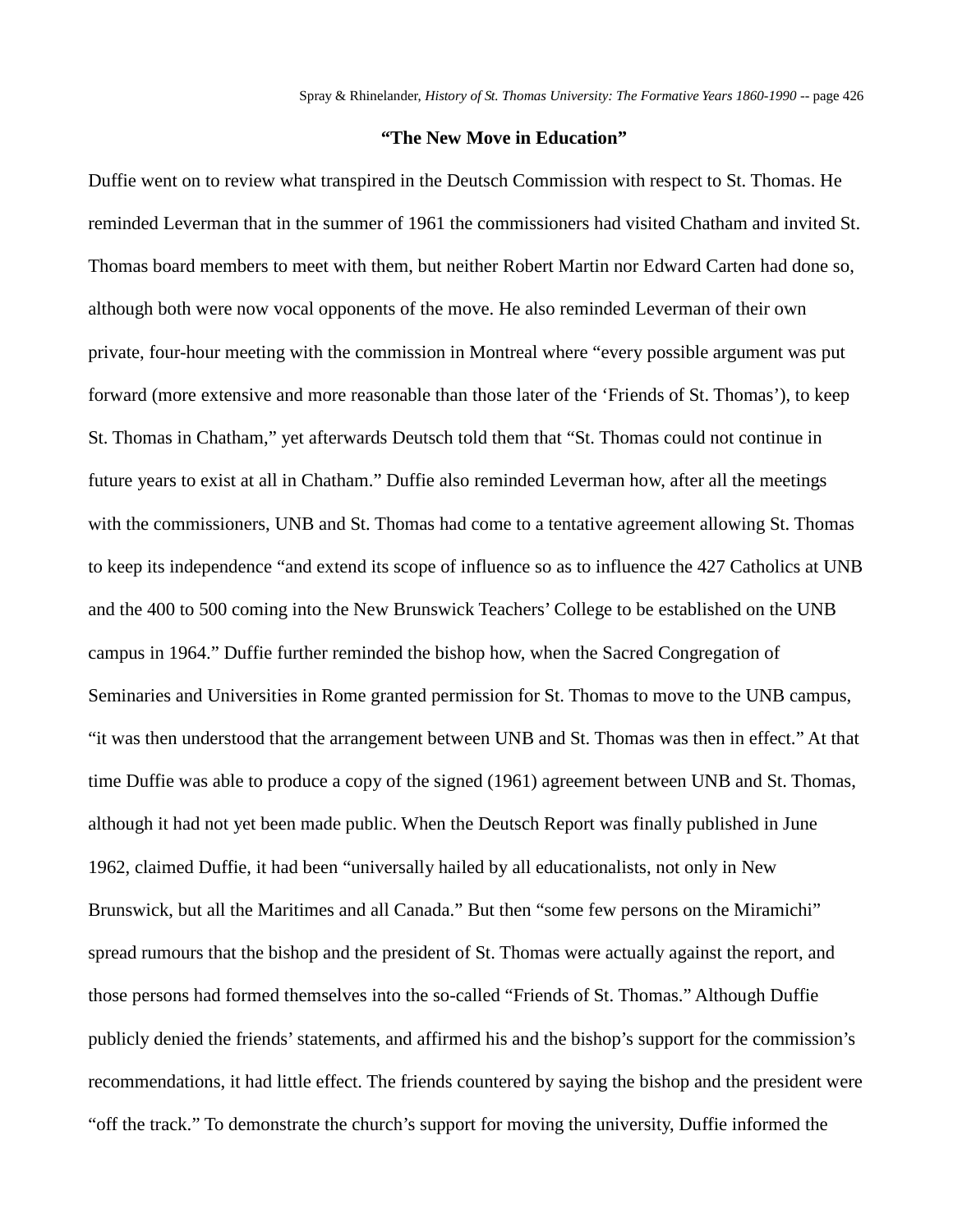press of Rome's permission to affiliate with UNB and transfer St. Thomas to Fredericton. That, Duffie assured Leverman, "met with a wave of good will all over the province.... Catholics everywhere were pleased they were not condemned to second-rate education." Protestants, too, liked the idea. "Indeed," wrote Duffie,

few announcements in the history of New Brunswick have met with such universal acclaim and nothing had ever done more for good will between all religious groups and all language groups. Protestants and French-speaking Catholics also realized the announcement helped promote and raise the standards of education for all New Brunswickers and substantially helped themselves also to improve their lot.

Duffie, for all that he had been accused by his opponents of having a thick skin, demonstrated in

the conclusion to his report to Leverman how deeply he had been wounded by the personal attacks on

himself. The premier recently told him in his office that he was "being stabbed in the back." A priest in

Chatham told him that "they are after me." It was, he confessed to the bishop,

an effort to destroy the reputation which I have attained in the province of New Brunswick as a member of the Diocese of Saint John, and antecedently to this as a member of the New Brunswick Bar, an employee of the Province of New Brunswick, and a newspaper man….At the same time, it is not myself as a person, but myself as a symbol of the new move in education which they are out to destroy.

Secondly, the foregoing mentioned men are agreed that the reason that I am being attacked is that it is too dangerous to attack you…and again I am closer to the scene at Chatham itself.

Every day from all over the Province and from every walk of life I am being asked and encouraged by Catholics and Protestants, French and English, to see the present fight through to the end. It is my intention, always under obedience, to do that, God Willing.

# **The Battle Wages On**

On October 20, 1962, the day after Duffie wrote his report to Leverman, the Liberals held a provincial

convention. Some Northumberland representatives thought about introducing a resolution opposing St.

Thomas's move, but after discussion declined to do so. That evening the minister of public works

announced a five million dollar bridge to cross the Miramichi River at Chatham, to be built over the

next two years. Some saw this as an attempt to bribe Miramichiers into letting St. Thomas go.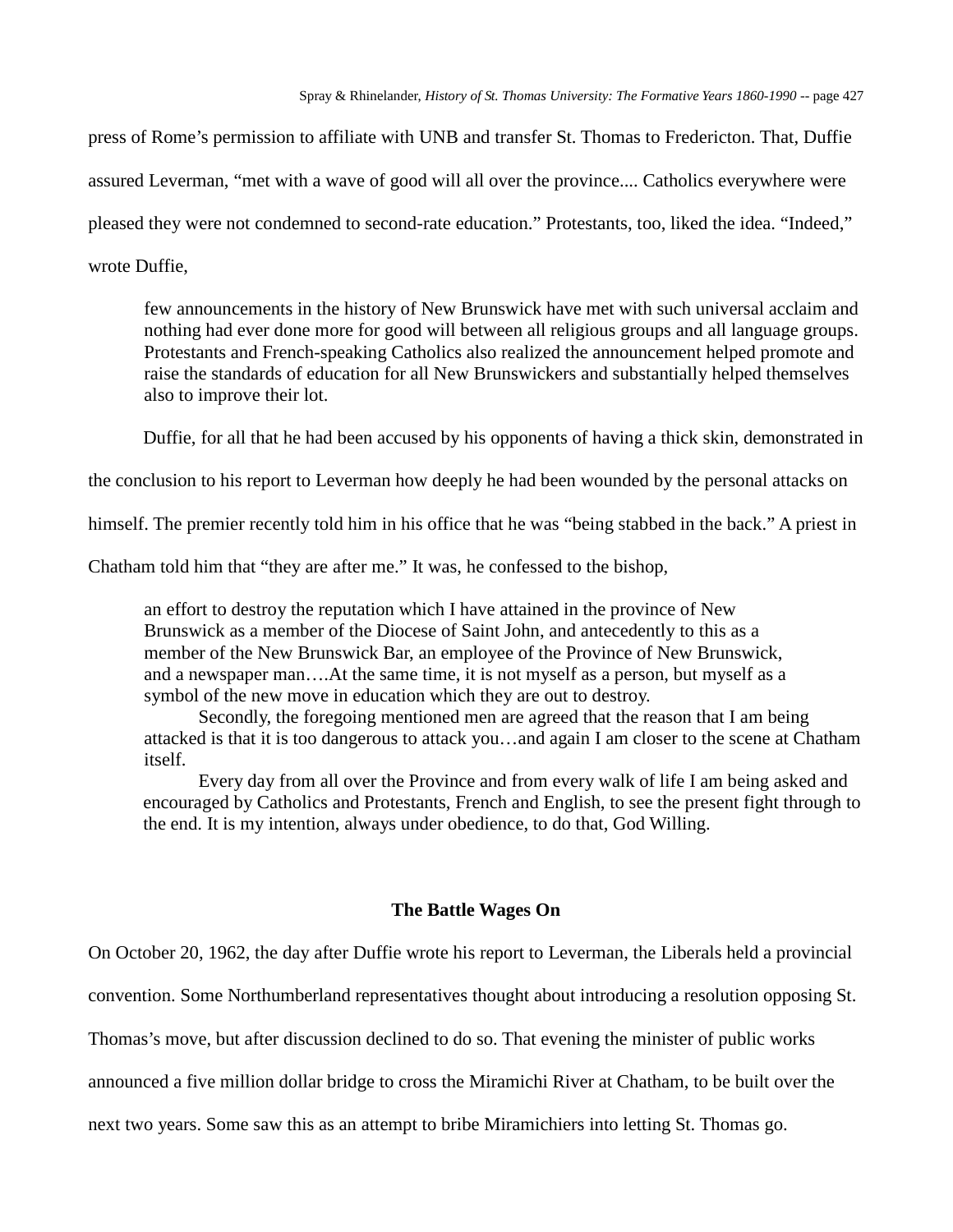Government spokesmen argued that it had been in the works for some time. When the Conservatives held their convention a week later, on October 26–27, some members apparently also considered introducing a resolution opposing the move, but in the end did not.

It was clear that the issue was not going to become broadly political, but the premier was still worried about losing support on the Miramichi, having "nothing in writing or on record" to show that St. Thomas was definitely going to Fredericton. As Duffie wrote Leverman on November 2, 1962, the premier

may be able to technically make [this] assertion in view of all the moves and counter-moves. But in any case, he has said very definitely that the Government accepts us as there when we say in writing that we are going to be there.

A number of students from Chatham, he reported to the bishop, joined in the protests against the move, but "they were not talking very much in the last few days." Some believed it was all over now, although he found it "strange" that the Friends' supporters still included some faculty members, who had "so convinced themselves that it will take a while for them to even see." Mackay informed him that he had been told by the premier that the recommendations of the Deutsch Commission regarding St. Thomas had not been turned down by government but had been left open for further consideration, while his efforts to have the Teachers' College moved to the UNB campus had been assured. Duffie was uncomfortable with the ambiguities of the situation. He took one of his recent board appointees, Frank Lenihan, who was from Bathurst, to meet with the Knights of Columbus in Dalhousie. Lenihan gave them "facts and figures which seemed to please them." But Duffie also heard a worrisome rumour that certain people had approached the Vatican: he had "reason to think that a petition was sent secretly by a small group who have been holding meetings and working on the project of keeping St. Thomas in Chatham." Moreover, he was recently informed by "one of the Government men" that a petition was being circulated in the province "against the Government giving all these monies to Catholic education whether in Chatham or in Fredericton, and I suppose having reference too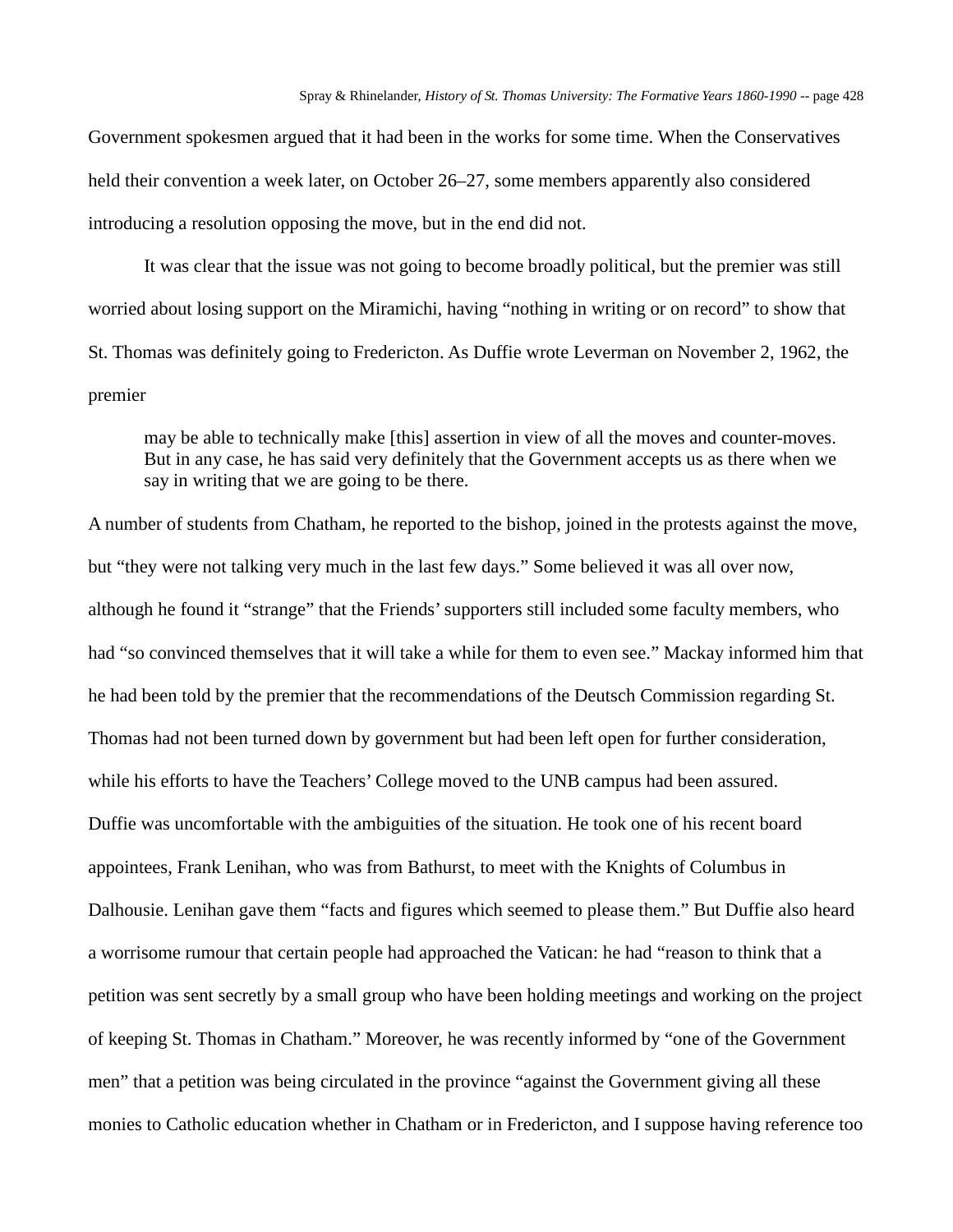to the new University in Moncton." Still, he reassured the bishop, any serious danger to their plans had passed. The public protests had died down, and it was time to put pressure on the government. If anything unexpected arose, he told Leverman, he would

call Msgr. Cronin and Henry Ryan and Sir Richmond Grannan [Duffie's Saint John board members], and I will make an immediate announcement that the University authorities, having complete legal jurisdiction over St. Thomas University, will move to Fredericton. In view of the wording of yesterday's announcement, the Government will be forced to accept us.

#### **The Vatican Gets Involved**

Unfortunately for Duffie, a petition to the Vatican against St. Thomas's removal was more than a rumour. Before he received Duffie's letter, Leverman in Rome had already received from Baggio in Ottawa a copy of the petition from the Friends of St. Thomas. Baggio requested an explanation from Leverman.

Leverman was well aware that the previous spring the Congregation of Universities and Seminaries approved in principle the plan to move St. Thomas, but the petition and Baggio's request threw him into a depression. He was in Rome attending the first session of the Vatican Council II, staying at the exclusive Hotel Bernini in Piazza Barberini. Yet he was without his chief advisers when so much was going on back home. His only confidant was Noël Kinsella, the theology and philosophy student from Saint John who had escorted Leverman and Duffie when they visited the Vatican back in January. Kinsella had worked for the bishop the previous summer in Saint John, serving as his driver to, among other places, Chatham on his visits to St. Thomas. Leverman was reluctant to address the Congregation of Universities and Seminaries lest by answering their questions about problems at home, he raised doubts in its members' minds as to the wisdom of their previous approval to relocate St. Thomas. He did, however, respond to Baggio's request for his opinion of the petition.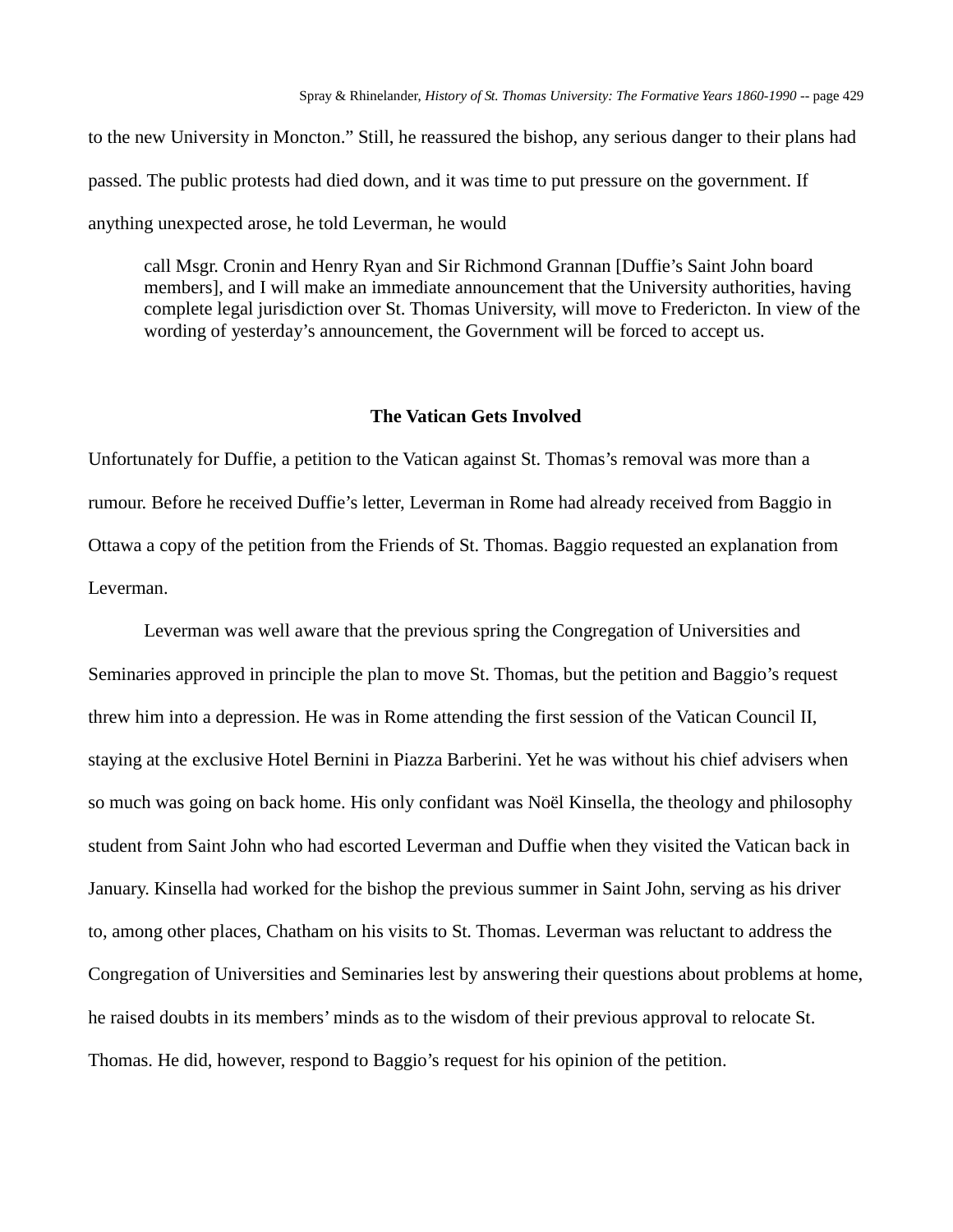# **"Really Angry"**

In a letter to Baggio from Rome dated November 1, Leverman speculated that the petition was "not completely the work of laymen. Priests are behind it, and I do not think this is a rash judgment." He said the premier told him that "about fifteen priests are doing underground work." (How Robichaud would have known that is left unexplained.) Those priests, claimed Leverman, did not sign the petition, since "they are afraid to go against my direction lest it would give the Holy See a clear-cut opportunity to admonish them." He fumed:

The future may show that they have perpetrated a tragedy for we could lose the College, either if they try to run it alone or even if the whole Diocese tries it. For years they did not support the College. The former Rector showed me a record which showed 25 to 35 dollars a year from the parishes in support of the College. Imagine. They now state that wonderful things have been done, but it is so noticeable they never mention the Bishop as the one inaugurating the program. This is so typical. What is there now is theirs and not the Diocese's. Saint John does not exist for them. This is true. One priest told me, they simply do not care. It is a strange mentality.

Leverman had warned the priests:

They better exercise judgment with regard to the University of New Brunswick and not make whole-sale statements concerning the religious status of that institution. They speak of an atheistic and amoral atmosphere. This is unwise and not true in respect to the whole institute since the University has over four hundred Catholic students including many good Protestants.

Leverman was not surprised, he wrote Baggio, that the petitioners stated "the relationship between the people and their Hierarchy can never be the same. This is the first intimation that they would like to get rid of me as they did my two predecessors." They gave the diocese very little financial support, complained Leverman, although he got them out of debt with money raised primarily in the rest of the diocese. They gave him no credit for that. He even named the first new building constructed in years on the Chatham campus after Fr. Arthur Scott. This was Leverman's idea: he knew Scott well, and Scott was in favour of moving to Fredericton some years ago. The premier himself told him how unreasonable the Chatham people were. "They despise Mons. Duffie," he wrote, as opposed to Fr. McFadden, the former rector, "who gave them their own way." They should be careful what they say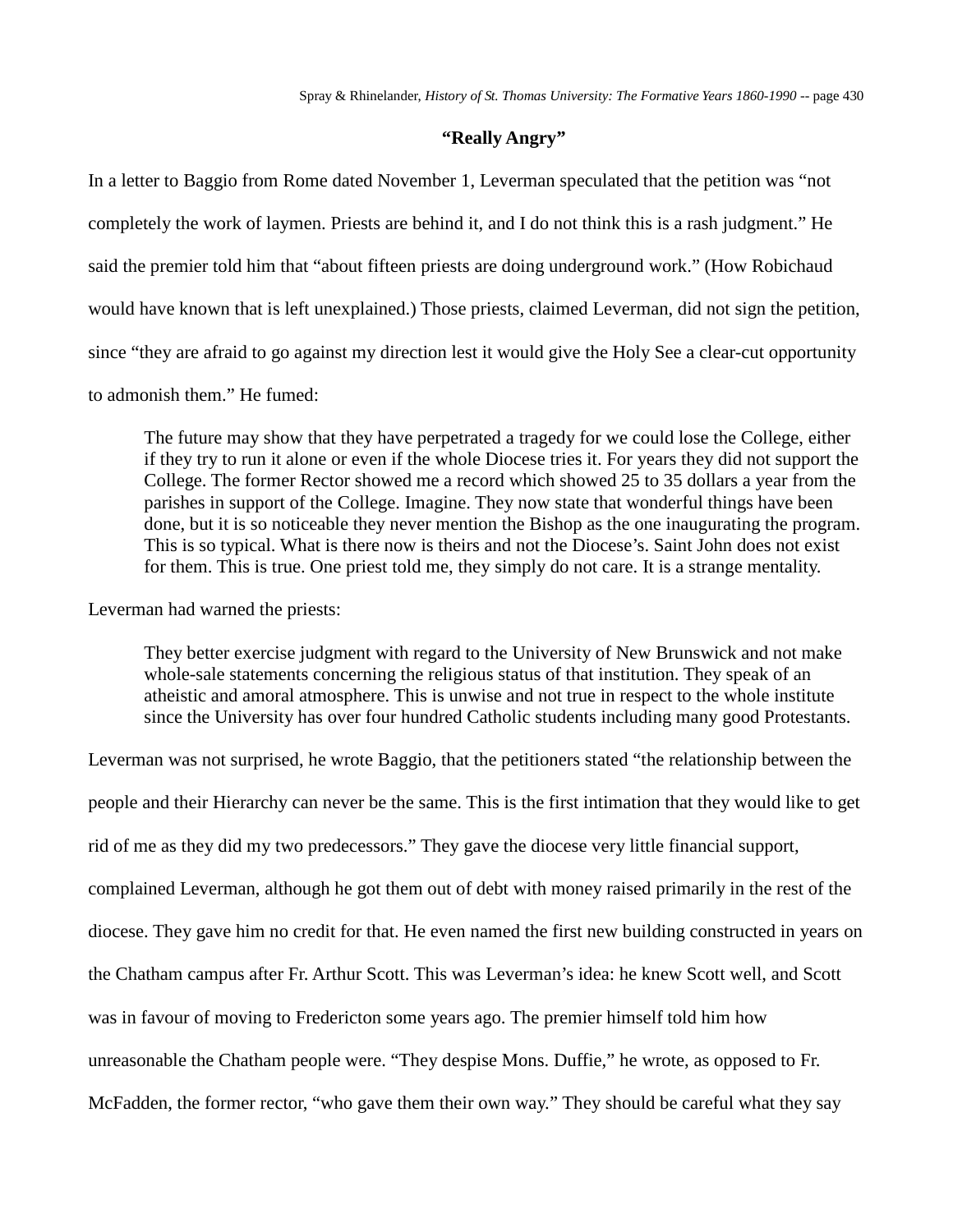about Duffie, however:

He is not the most tactful man in the world but an excellent priest and highly qualified. The things they bring up are not as serious as they appear. They are determined to get rid of him. How they condemn!

Leverman's pride was most wounded by the petitioners' lack of respect for himself as their bishop: "Everything they are fighting for I gave them the past three years, more than they got over twenty-five years. I took them out of shacks. This is literally true." Here he was undoubtedly referring to the old wartime H-huts originally taken over from the Chatham Air Base and only recently carted away when the new classroom building opened. But now his diatribe became personal. Of the parties who signed the petition,

Not one of them is worthy of consideration. Some are conservatives and are opposed for political reasons. Another is an Athletic Instructor who should have nothing to say since his cousin, the Provincial of the Holy Cross Fathers in Montreal , has sent word that he should be told to keep quiet.

Leverman was in a rage. All these people, he proclaimed, consider themselves responsible for St. Thomas; they do not realize that he, Leverman, is responsible. "Isn't it strange," he asked, that those causing most of the trouble among the priests are not "Miramichers [sic]." They are simply "people who do not want anyone to come in and tell them what to do. They are stubborn and proud. The one thing they are afraid of is what they call excommunication." He was now appealing to the Holy See's representative to impose punishment of some sort: "A stern hand could be exercised. But would that work?" Some of his older priests in Saint John suggested letting those on the Miramichi look after themselves in their own diocese, "since they say they can do it." As a result of it all, he now had "no heart for them." They had embarrassed him and needed "stern administratorship and teaching." He concluded his diatribe to Baggio with a desperate plea: "I need advise [sic] and counsel and the strength of higher authority."

Thus, on November 8 when Leverman answered Duffie's letter of November 2, he told Duffie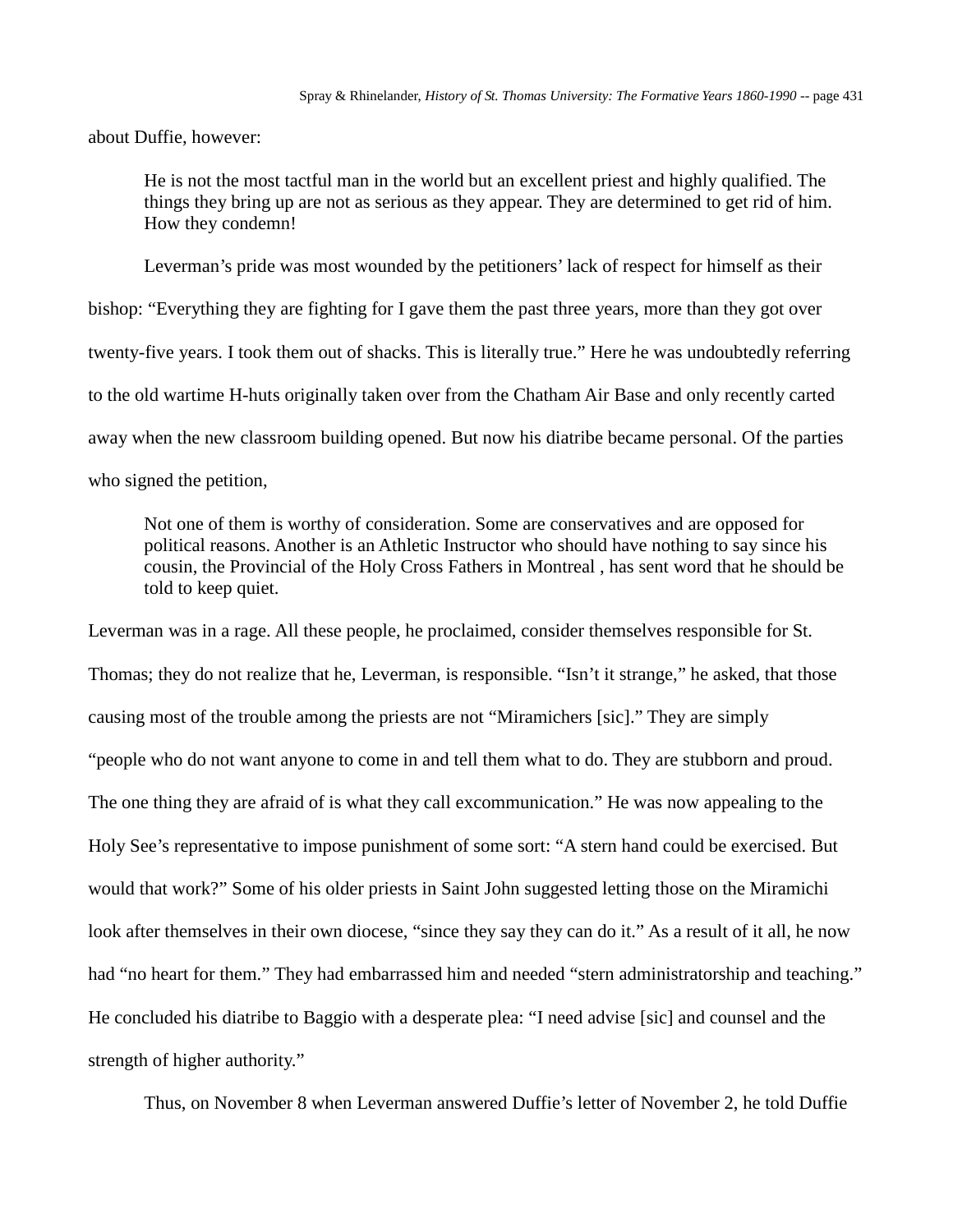that his optimism was unwarranted: "You always have such an optimistic note in your letters that it is

difficult to realize a problem exists. And a problem does exist and it is not settled yet." He was "not at

liberty just now to say things." (Baggio had asked him not to discuss the petition with anyone else.)

But I can say that we have yet to come to a settlement in respect to those people up there. They are very determined and persistent and can still cause much anxiety. If it were not for the need, if not immediate yet pending relatively soon, one could bear with the situation and time would help gradually. But as long as the College question remains as such there will be trouble. Two people are concerned, you and I, and we are the immediate objects of their protestations.

Like Duffie, Leverman was surprised that the premier said there was no statement on record to show St.

Thomas had "a decided policy" on the move. He said he found the "whole thing very trying and it does

look like a hopeless impasse. The embarrassment caused is unhappy enough. I just wonder, at times,

how it is going to work out." He had received clippings from New Brunswick newspapers saying that a

"decision awaited the return of the Bishop." This made him

really angry. What decision? To me the whole thing is clear. We stated publicly that we were going on the campus of UNB and this was done privately and in our meeting, the last one we had in Fredericton. There is nothing to make clearer. The opposition came but there was no change in the decision. It is the Gov. afraid for certain reasons to go beyond what they have decided so far and stated openly. It is very annoying when statements are made concerning [a] decision when the decision was made and clear-cut. And it is on record. The [newspaper] statement "Decision awaits return of Bishop" is a new statement of opposition and it is clear that those people, or some, do not accept the decision of the Bishop.

Until this opposition is removed we are at an impasse. They are telling the Gov. also what to do. They state that the responsibility falls on the Gov. and cannot be assigned to Church or College authorities. This is definite opposition to what the Bishop has expressly decided. I am not going to change that decision unless commanded by the spiritual authorities and not the people up there. If they say it should not be done and I know that they or we together cannot carry the proposition, then they will have to do it themselves for I cannot put our effort into a situation that must fail.

That is why I say we are at an impasse and they are making it more difficult for the Government. They are putting up another stand and forcing the Gov. to say yes or no again to the operating grants. They will push the affair to the limits. They are now against both Church and state, and the state will have to reassert its position. If they go against the Report which they have accepted, then they are in a spot and will have to support St Th. and the College in Saint John.

The situation is uneasy and we must see that we are not forced to take a ball which is not ours. They established the Commission and we stood by it. They state that it is up to the Board of Governors to take the onus. We did already and stated it in the press. What more did they want? But they have everyone over a barrel.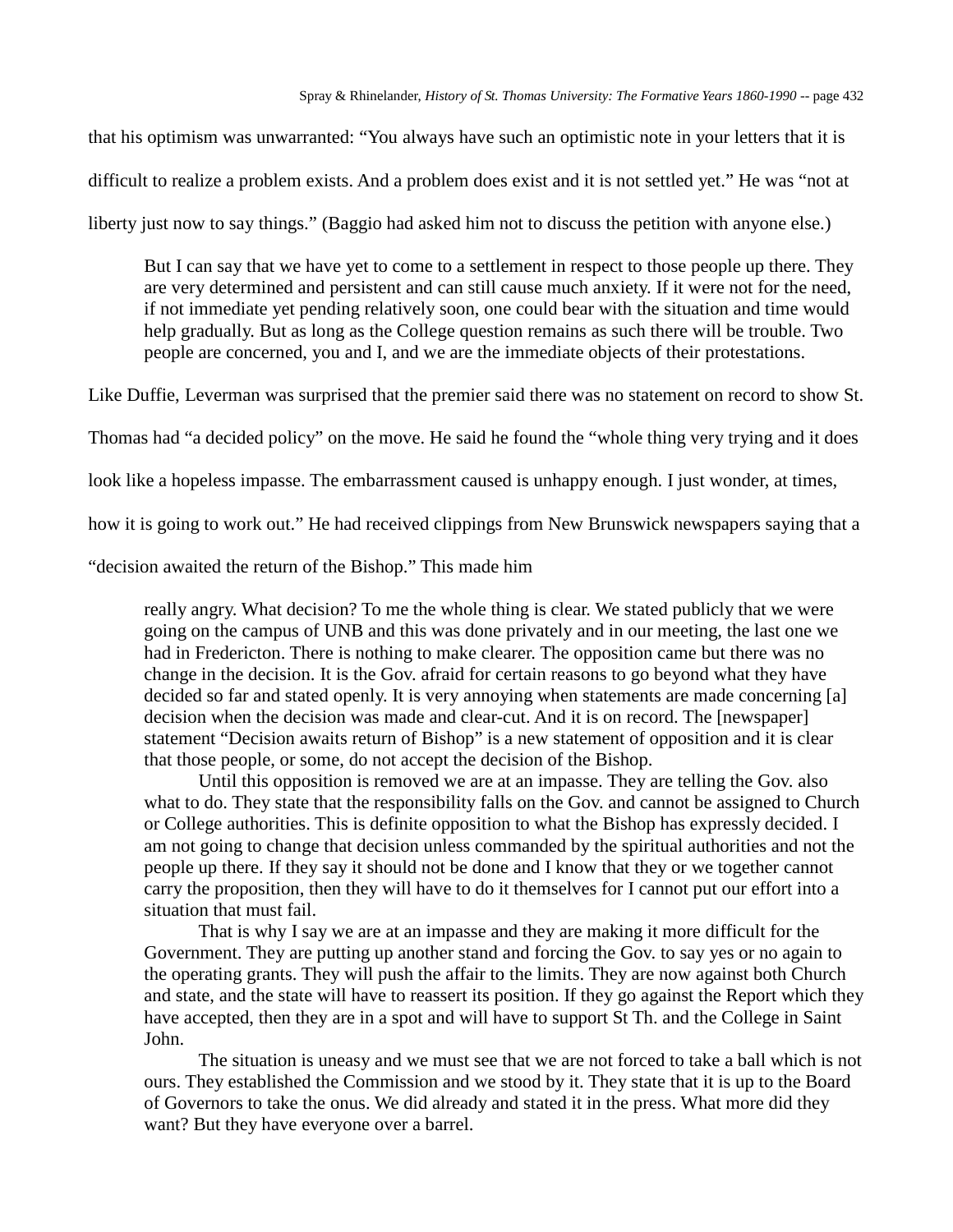The Gov. is in a spot. There may be yet a need for an independent arbitrator to settle the problem and work out a compromise. I do not know. My mind is they will never be integrated with Saint John and they are not able to handle things alone. Queer. They are now doing with the Gov. what they are doing with us. They are going to run things and everyone must do what they say. It is not easy to see a solution. But the Gov. started it.

#### **The New Buildings at UNB**

On November 9, 1962, before receiving Leverman's lengthy November 8 letter, Duffie wrote the bishop to report that he had just returned to Chatham from four days in Fredericton and Saint John. The minister of education, Henry Irwin, had recently announced that the new provincial Teachers' College would be built on the UNB campus in 1963, ready for occupancy in 1964—provided a site could be obtained. This was a potential worry for Duffie: if the teachers' building went up first, it might take the spot he coveted for St. Thomas, the upper southwest corner of the campus. But he assured Leverman the problem was solved. He had spoken to Irwin, who told him that he sent the provincial government's architect, Doug Jonsson, to the United States to talk to the architects of the UNB buildings (Larson & Larson). Irwin told Jonsson that St. Thomas was to have its preferred site on the UNB campus: "The Teachers' College was not to interfere with or prevent the more suitable site for St. Thomas."

It was a close call, at least from an aesthetic point of view. The Teachers' College building, being a provincial rather than a university responsibility, was a Jonsson, not a Larson, creation. It was supposedly a "modernized classical" design, totally unlike the other UNB buildings. Many, including Mackay and Duffie, found it not particularly attractive. Jonsson initially proposed placing the building directly beside St. Thomas, which upset both Duffie and Mackay. They eventually succeeded in having it positioned farther to the east, where it stands today as Marshall d'Avray Hall. The design would indeed be a poor fit for the general architecture of the campus. Furthermore, as the architectural historian John Leroux has remarked, "The building, which has not weathered well, predicted the cheapening of materials that would soon overtake much of the built landscape." Fortunately for the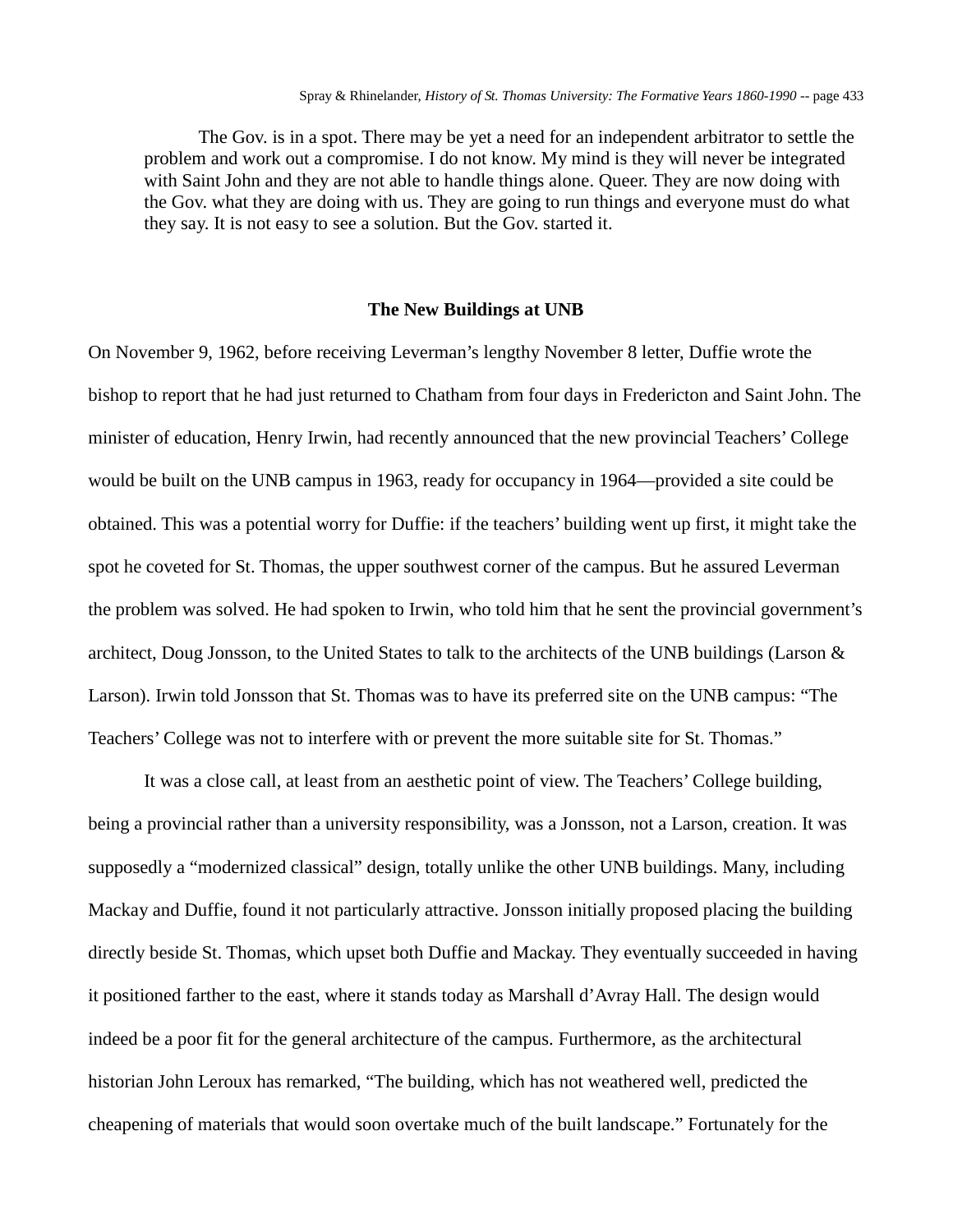appearance of the campus, Duffie would hold by his agreement with Mackay to engage Larson  $\&$ Larson to design the St. Thomas buildings, and in the chosen prominent spot at the top of the UNB campus with a commanding view across the St. John River valley.

At their meeting, reported Duffie, Irwin reaffirmed that the government meant to follow the Deutsch Commission report and that they fully expected St. Thomas "to be going ahead." Following that meeting Duffie visited Mackay, "who was in somewhat of a state of wonderment at the Premier's announcement that he had nothing in writing or on record that St. Thomas was coming to the UNB Campus." Mackay thought everything was agreed. Duffie reassured Mackay that St. Thomas was coming and proceeded to discuss with him its specific needs on the campus. He told Mackay it was imperative to have "sufficient space and room for expansion." Mackay agreed and wanted to know what exactly they were planning, whereupon Duffie said they needed a men's residence, a women's residence, a building for classrooms and faculty offices, another building for administrative offices with some classrooms and "eventually a chapel. And room to expand." According to Duffie, UNB was willing to lease sufficient space on the southwest portion of the campus to allow for future expansion, although details remained to be worked out. Furthermore, UNB was prepared to clear the land for construction of the Teachers' College and the St. Thomas buildings in the coming spring, 1963.

Impressing on the bishop the need for prompt action, Duffie informed him that he talked to a number of people and the "unanimous verdict" was that they should start construction in the summer of 1963, even if they put up only classrooms and a residence. To wait any longer would put them into the election year of 1964, and if the government changed hands they would "have to start all over again," as a new government would "not be likely to have any sympathy with us for stalling on the thing." Besides, since a Conservative Government "would be principally in the Protestant, English, UNB Section of the Province, those who advocate only a secular University might have great strength." Duffie told the bishop he met with the Mother General of the Sisters of Charity, who was prepared to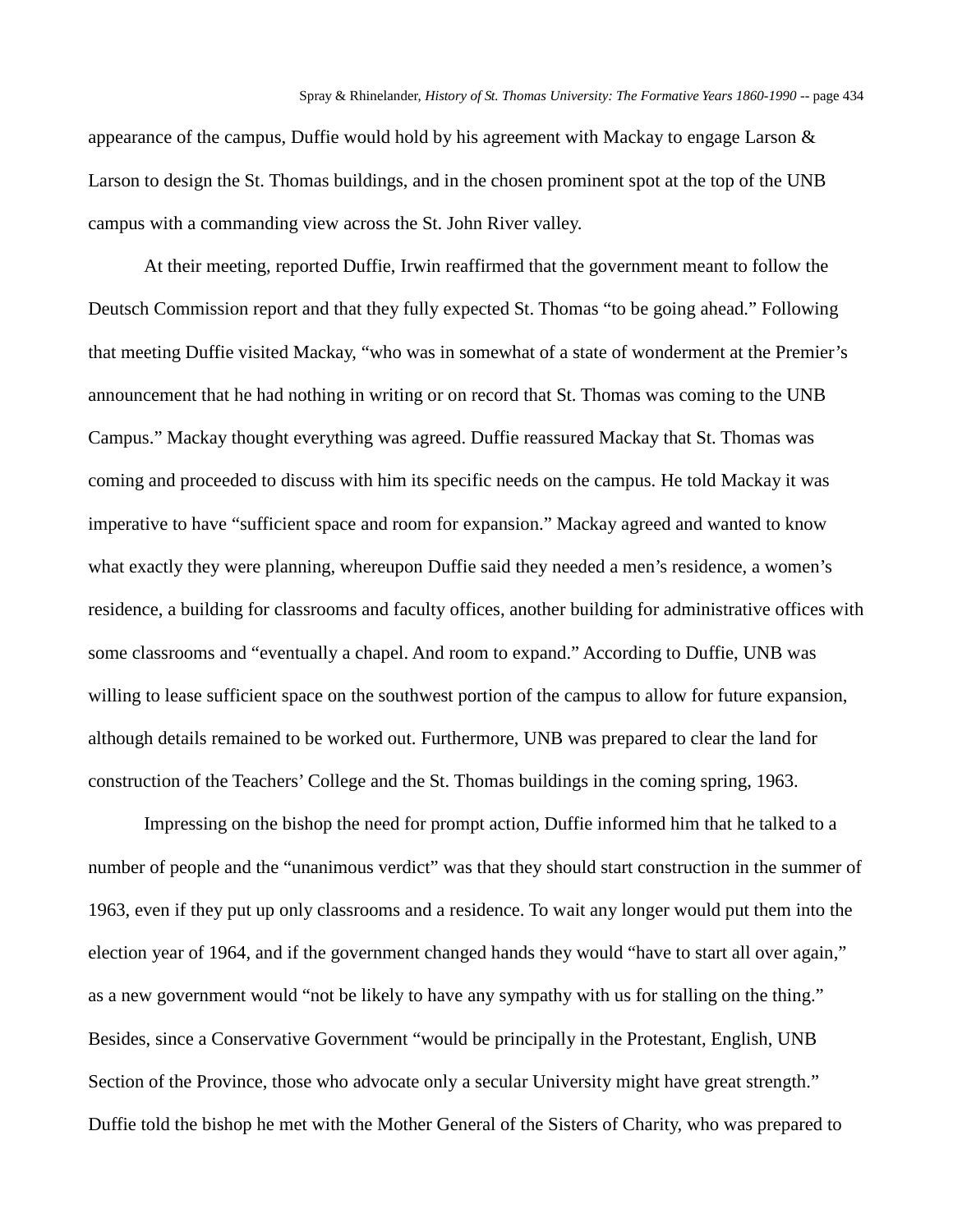see work begin right away on a women's residence. She expected it to cost at least \$1 million. In fact, they were prepared to put \$1.2 million—if necessary, \$1.5 million—into the UNB campus.

### **The Bishop Returns to the Field of Battle**

Aware that Leverman would soon be back in New Brunswick, Duffie warned him that reporters would be after him for a statement. It was "imperative" that the bishop say nothing until he got caught up with events in New Brunswick. He also cautioned that the opposition was not yet dead. The Friends of St. Thomas had been collecting money, although he didn't know how much or what it was for. He added:

I might as well give you the blunt truth. Paul Lordon told Fr. McKenna that they knew very well that they cannot keep St. Thomas in Chatham, but if they put up enough opposition they may well get a change in Bishop or a new Diocese.

Obviously, wrote Duffie, no compromise was possible. He had no fears as far as the priests were concerned: "All they need is to have their bluff called, but it must be done on an individual basis and not on a mass basis." He added, "Don't let the problem worry you too much." An attempt to get the New Brunswick Trustees Association to oppose the move failed. Although the Royal Orange Lodge at Derby, outside Newcastle, agreed to support the Friends, they were, observed Duffie, "a dubious ally."

A few days later Leverman, still in Rome, heard from his friend Oscar Schneller, the diocese's financial adviser. In a cheery letter dated November 12, Schneller wrote that he sympathized with what it must be like

to be more or less isolated on the Continent with pressing work there, as well as consistently mounting problems of an acute nature at home, not to mention the adjustments to climate, food and such smaller matters as the type of inept portable typewriters which all hotels in Europe seem to have in abundance.

He told Leverman that while he had never been directly involved in this sort of affair, he recalled some French-Irish battles in the Windsor area of the diocese of London, Ontario, where he had seen "ample evidence" of the extent that "some misguided people" would go "in the heat of a controversy." He also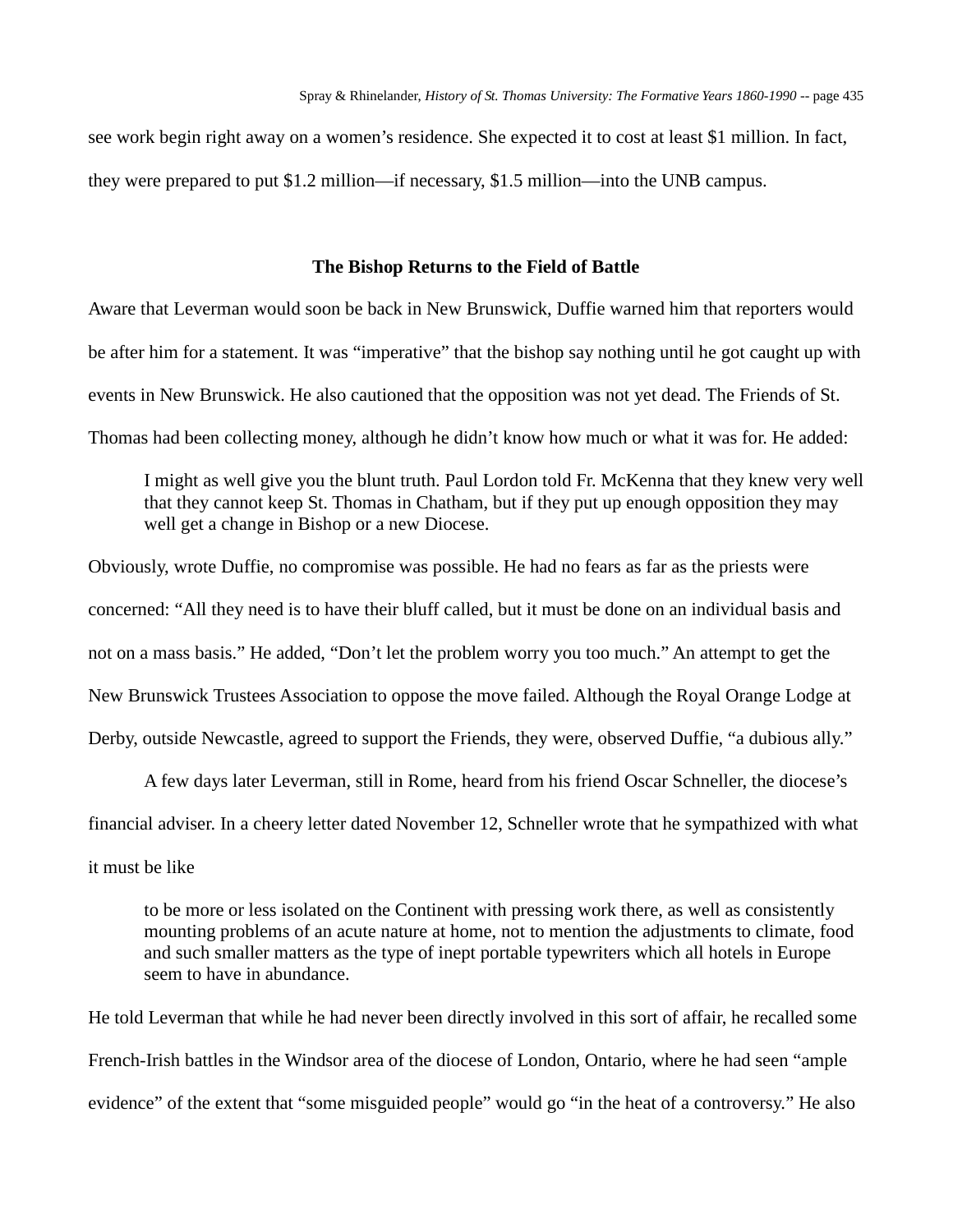recalled some difficulties disciplining priests of a particular religious order on the grounds of disobedience. He was reminded at that time by a Provincial "that unlike [in] a business firm, such people could not be fired, and unfortunately there was a law in this country which did not permit drowning." Schneller assured Leverman he had "made his position clear cut throughout" and that he would remain the bishop of Saint John

with or without the Miramichi. If that area is determined to keep its glorified high school then it naturally follows that they must maintain it financially without any help from the Chancery, or even any permission to solicit contributions outside.

From what he could gather at a distance, Schneller thought

Duffie was the man in the right place at the right time. A tactful man with the type of underground work that apparently has been going on would undoubtedly have got the Bishop into real hot water by this time.

He would be "inclined to discount" the influence of provincial politicians opposed to the move, even if they could control the four local MLAs. He doubted that any party "would be fool enough to touch that hot poker once the real powerful interests in UNB, acting as they are on the recommendation of the Commission, are brought into play." He wondered if it would be possible to start a small Catholic college on the campus of UNB "and simply ignore St. Thomas entirely."

Schneller concluded by reiterating that even though Leverman was a little depressed, he should remember he was the bishop of Saint John "with a record of performance which in my opinion will defy the best efforts of this volatile group." He should not be too concerned:

"The next move is up to them and the way they are going it is only natural that they will become more indiscreet as they go along."

Meanwhile, Duffie was keeping Leverman well informed. Responding to Leverman's letter of November 8 in which the bishop accused him of being overly optimistic, Duffie agreed: "I am much more optimistic than you are. More and more individuals are seeing the light." If they were to compromise now, he continued, they would lose the respect of all New Brunswickers. In politics, one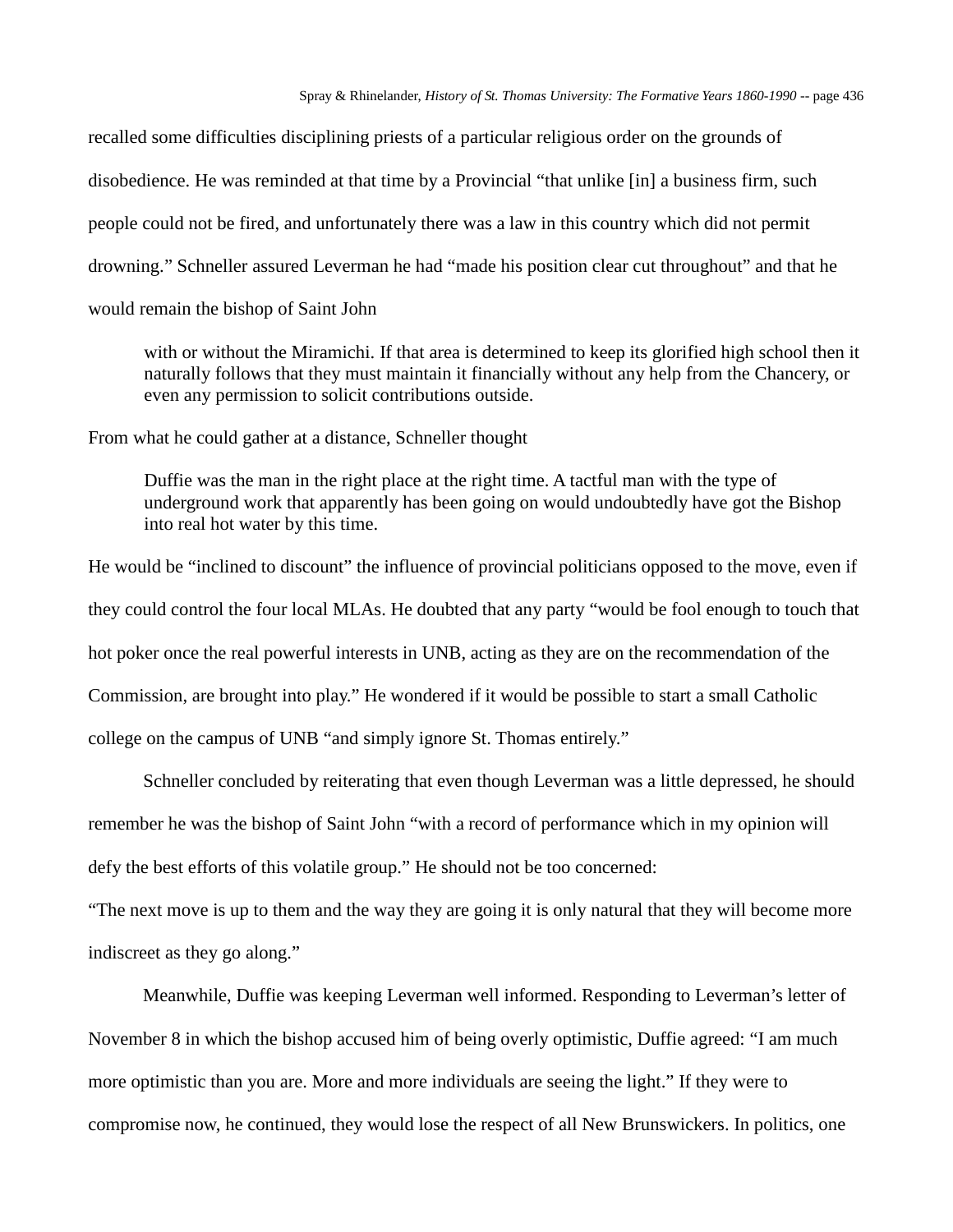had to live with reality. He found the reaction to the premier's statement (that there was nothing "in writing or on record" that St. Thomas was definitely going to Fredericton) surprising. To his mind, the only people who did not understand the situation were the academics:

A lot of ordinary people, and I would say the vast majority, thought his decision was wonderful. A garageman with not too much formal education said to me in Bathurst yesterday "That Louis [Robichaud], he's smart. He got rid of taking the responsibility and he left you free to do what you want to do, and that is only right. After all, you own the College, and a man should be able to do with his own property what he wants."

Duffie understood that if the premier made a "vehement statement accepting the thing," it would only have started another controversy, one the newspapers would love to keep going. The best solution was "to stay completely out of the newspapers if possible, make the agreement with the University of New Brunswick, and keep going." The government was committed to giving them the money to build in Fredericton. The education minister told him that as soon as St. Thomas moved out of the college in Chatham, the department would move in, as the government had "given its blessing for a technical school."

Leverman answered Duffie that there was no sense going over things because he would be home soon, early in December. He was feeling more positive and had no intention of yielding to the opposition. "Unless," he wrote, in typical indecision, "a compromise is necessary." For example picking up on Schneller's offhand suggestion—it had been suggested to him that perhaps they should start "in a small way" on the UNB campus and "gradually build it up." He asked Duffie:

Why not a community, and with some of our own men and some good laymen? I have a sneaking feeling that the material at STU is not good university material. The present estrangement and their opposition to you and me is not going to smooth out by even a change. I can see that their policy (if one can call it that) is not in harmony with mine and yours.

# **All Quiet on the Northern Front**

Duffie, of course, would have no part of the bishop's indecision. On November 23 he wrote one more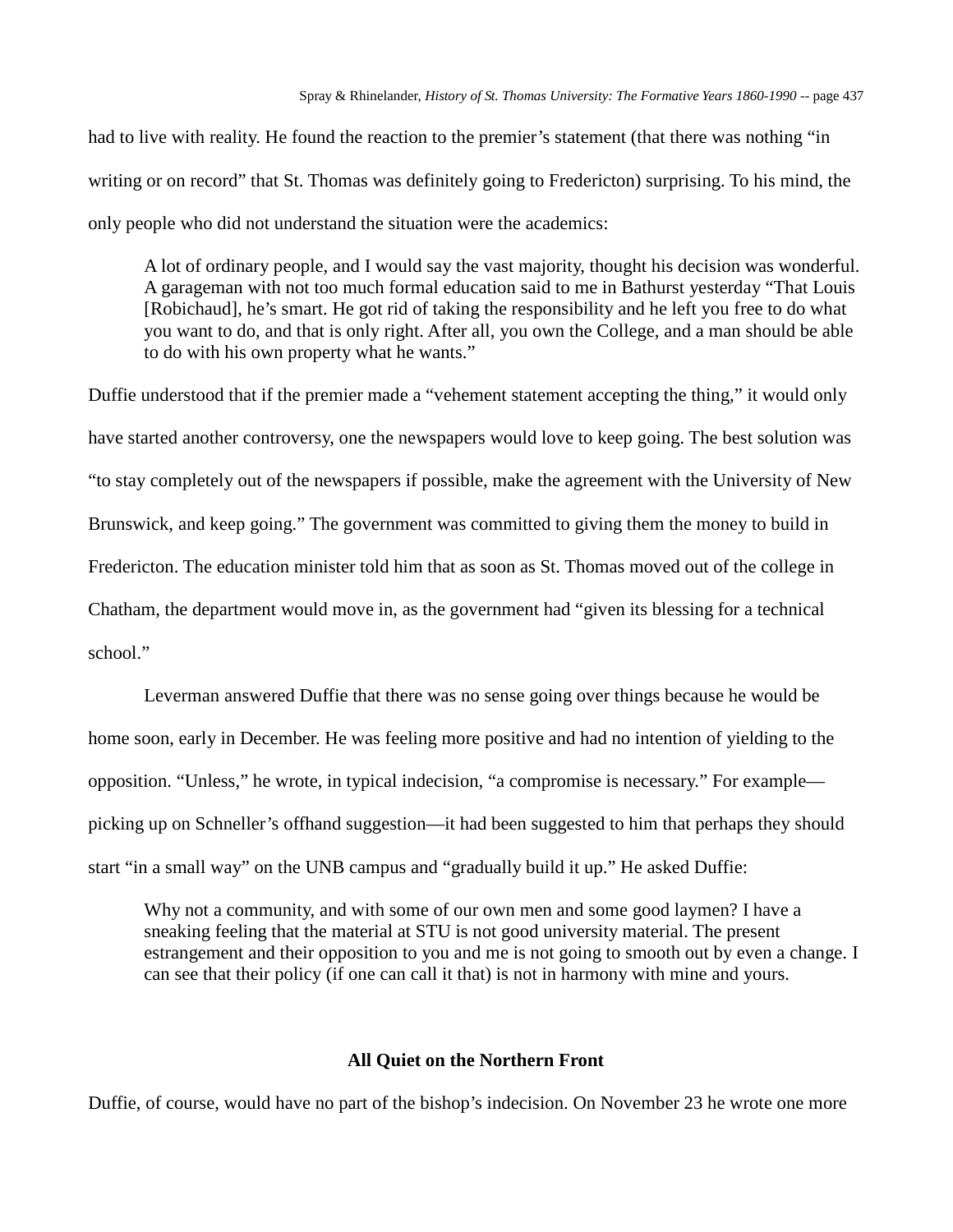letter to Leverman in Rome. He told him things seemed to be settling down. Newcastle was quiet. There was still some agitation in Nelson, and Chatham "still had its agitators, but they are gone underground." He had heard that the Friends had raised some \$2,000. No one knew what it was for, although there was talk of sending someone to Rome. He heard there was a petition requesting the creation of a new diocese for the Miramichi, but he had not been able to verify it. He was "unable to find anyone who thinks that there is any hope of that happening." Duffie continued:

It becomes more evident every day, both from the educational and financial aspects and not forgetting at all the very definite indications which we have of future trends in education, that we can survive only in Fredericton either financially or educationally. Every responsible person in New Brunswick knows that, and of course what is most important is there can be no Catholic university in Fredericton or no St. Thomas in the UNB Junior College in Saint John unless we give up St. Thomas in Chatham. In other very plain words, unless St. Thomas moves to Fredericton, it is not [only] St. Thomas that ceases to exist in New Brunswick, but it is all Catholic university education except for whatever can be done in the way of a Newman Club. So as I see it, nobody has any choice. Or if you want to say there is a choice, then the choice is between moving and closing up all English-speaking Catholic university education in New Brunswick. It is just that plain.

#### **The Costs of Becoming Modern**

Duffie was concerned at the apparently haphazard, or at least unbusinesslike, way the university was run. In the same letter of November 23, he told Leverman that in Fredericton, things were going to have to change, and change drastically. He had gone through the university's books. Salaries for lay faculty and administrative staff were lower than elsewhere and almost nonexistent for the teaching priests. Little cash actually came in. Money was transferred from one account to another when necessary to pay bills. Certain suppliers allowed credit when funds were especially low. It was not uncommon for staff and faculty to dip into their own pockets. For instance, McFadden, as rector, apparently paid some bills himself, including half the cost of the auditor's bills. Only \$4,100 had been spent on the library for supplies and salaries, when by Duffie's reckoning at least four times that amount was required. He was convinced they had been trying to cut library expenses "to the lowest it is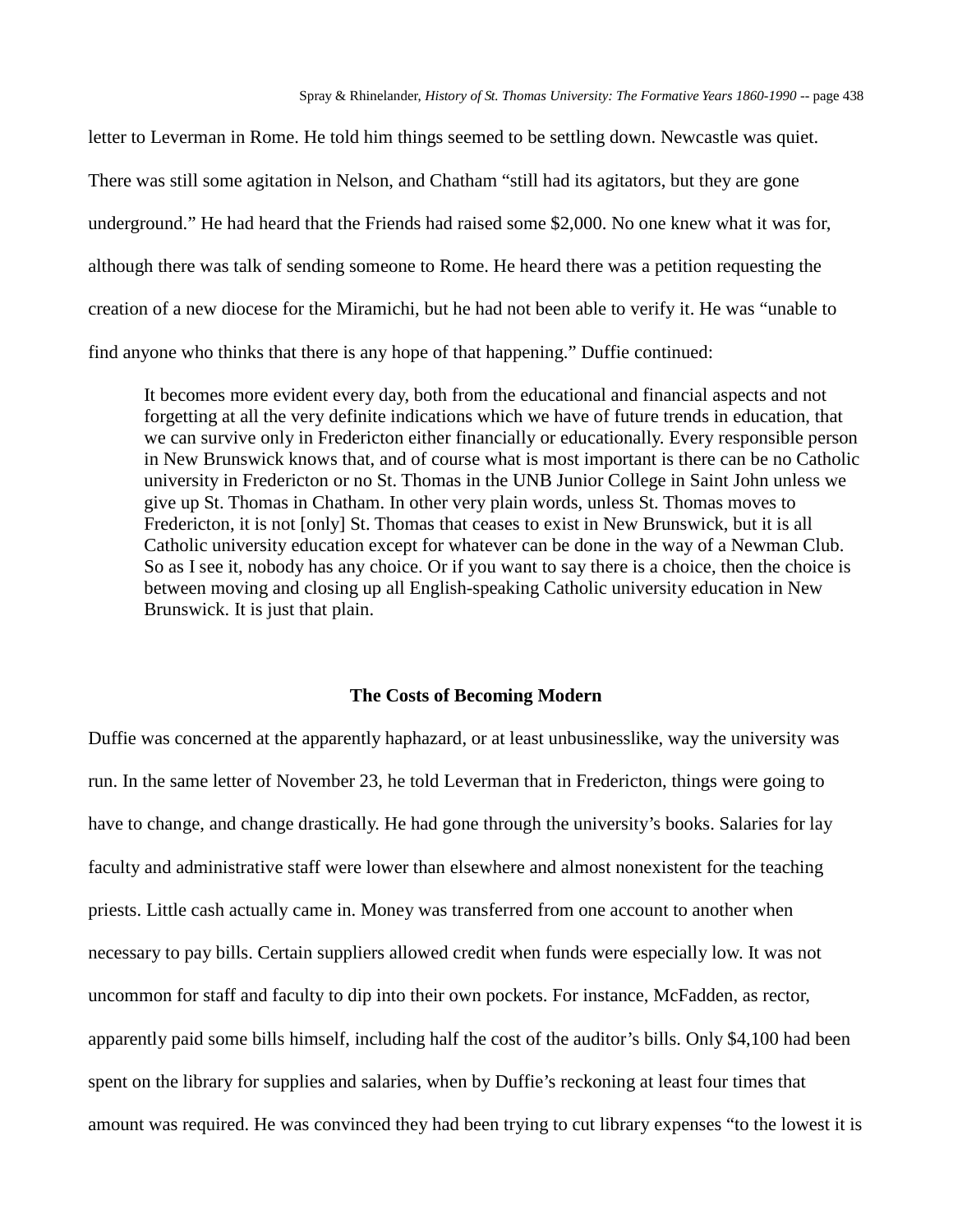possible to get away with in the hope of trying to present a balanced budget." The small surplus that should exist "if we were carrying on respectable University education" was missing. In short, the university could not balance its books. He was appalled. If St. Thomas was going to offer a "respectable," modern education, it needed an efficient and accountable administration. The old, personal way of doing business might get lost in the process, but so be it. The financial office must be responsible to the administration office, not the other way around. The old days of Rector McFadden, after he had "already agreed to reconstruct the football field or renovate the gymnasium, going to Bursar McGrath and asking him how they were going to pay for it," or simply going out and "persuading contractors to do it as cheaply as possible without telling the bursar," had to end.

Such changes were necessary but, wrote Duffie, he could not make them while the bishop was away. It "is one of the first matters which we must discuss when you return." But it was by no means all. Duffie was upset to discover that "these girls who work in the kitchen are working at absolutely scandalous salaries." They were getting \$12.50 a week, "plus living in." Girls doing equivalent work at the Hôtel Dieu Hospital started at \$34 a week. They had to pay their room and board, but their salaries went up at regular intervals. They also got days off and "other fringe benefits." Something had to be done about it right away. The salaries of the men working there were also low, but Duffie was not as concerned about them "since some of them are not too stable in the condition in which they present themselves for work, and since there is a high degree of inefficiency." Furthermore, the farm, which in earlier years had provided food for the boarders, was "minimal anyway and of no value to us." Duffie felt that the "first logical step in closing the University" would be to close the farm in the spring of 1963.

Efficiency must prevail, he declared: "The picture in education is bad." Whatever value the university had in its current situation resided in its auxiliary enterprises. Yet auxiliary enterprises, especially residences and dining halls, were not meant to carry education. They should be "a break-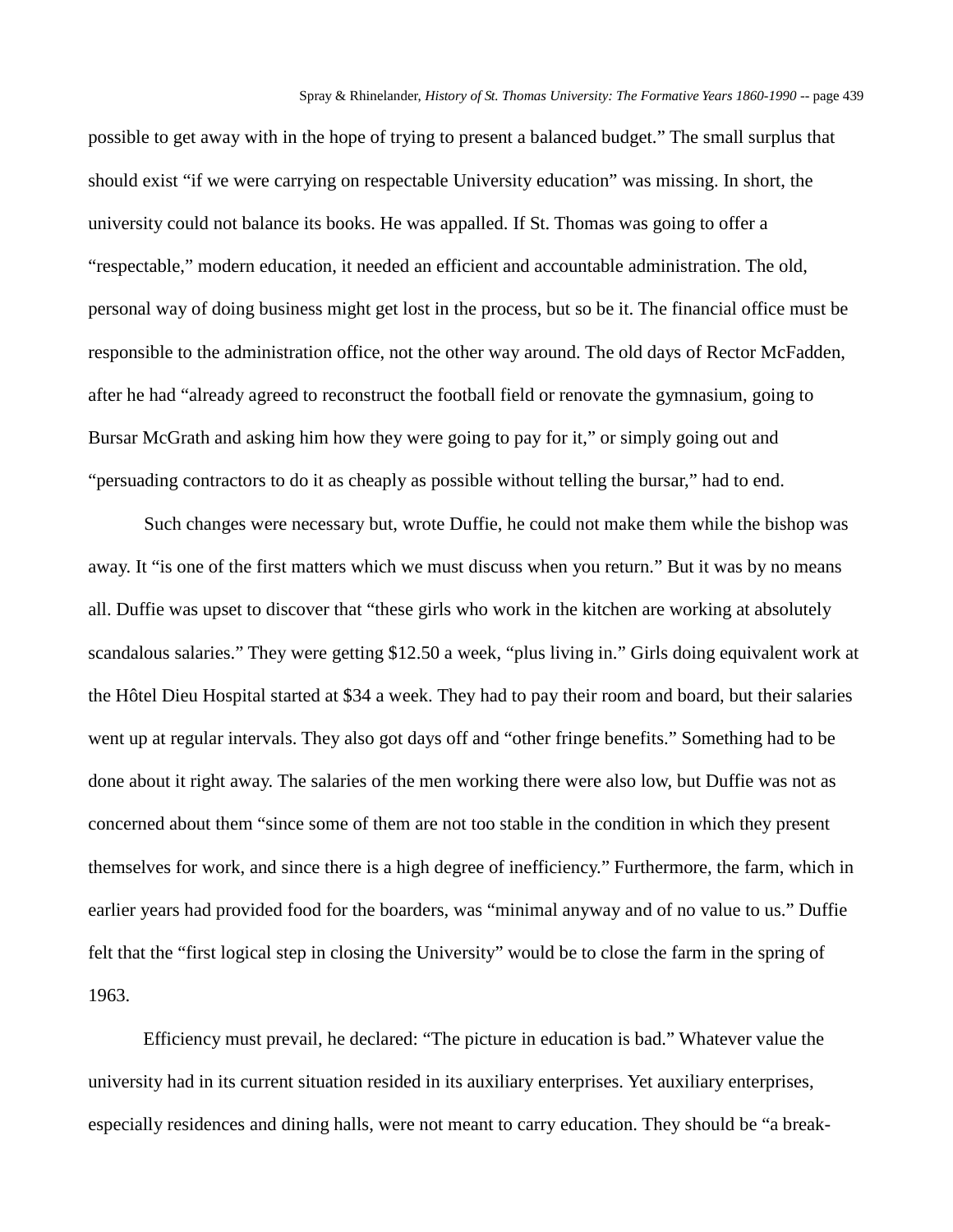even project." This was one of the reasons why he was so concerned about the salaries paid to the girls in the kitchen, who worked long hours, six or seven days a week. He told Leverman, "If we are not going to put the encyclicals into effect here, we might as well close up."

Duffie sent a copy of his remarks with the latest auditor's report (dated August 31) to Schneller,

who was predictably shocked by what he saw. Schneller wrote the bishop on December 11:

I can now appreciate why there is so much opposition. This looks like an exact duplicate of the old Christian Brothers school fiasco in Toronto years ago. Apparently a lot of the students pay half fare and a lot of them don't pay anything. Naturally a transfer to UNB would create quite a hardship on the type of individual that expects the Church to take care of him. But what is much more serious to my way of thinking is that no Bishop, including yourself, can afford to continue to support an inefficient operation of this type, even if it remained at Chatham. Am I out of turn in suggesting that some of the higher authorities should see this auditor's report, which is pretty damaging to put it mildly.

# **Pressure on the Government**

On December 8 Leverman finally returned from Rome to the field of battle. Duffie convinced him it

was time to put some pressure on the government to make clear their position on moving St. Thomas to

Fredericton. On December 11, 1962, they drafted the following letter:

To the Honourable Louis J. Robichaud, QC, Premier of New Brunswick, and the Honorable Members of the Provincial Cabinet:

St. Thomas University has given careful and extensive consideration to the recommendations contained in the Report of the Royal Commission of Higher Education in New Brunswick.

It has had the invaluable advice of eminent men in the field of education and finance.

St. Thomas University has always accepted and accepts the full report of the Royal Commission on Higher Education. By this letter St. Thomas University wishes to advise you officially that it commits itself and stands committed to the full implementation of the Report as it affects St. Thomas University, and without detracting in any way from this general acceptance, more specifically to the removal of St. Thomas University to the campus of the University of New Brunswick in Fredericton.

St. Thomas University and the University of New Brunswick have already agreed basically on their status with regard to each other, and on certain other questions are pursuing the full implementation of their relationship as outlined by the Report of the Royal Commission on Higher Education.

In moving from Chatham to Fredericton, St. Thomas University is motivated by the desire for excellence in its own education and the education of all New Brunswick students, as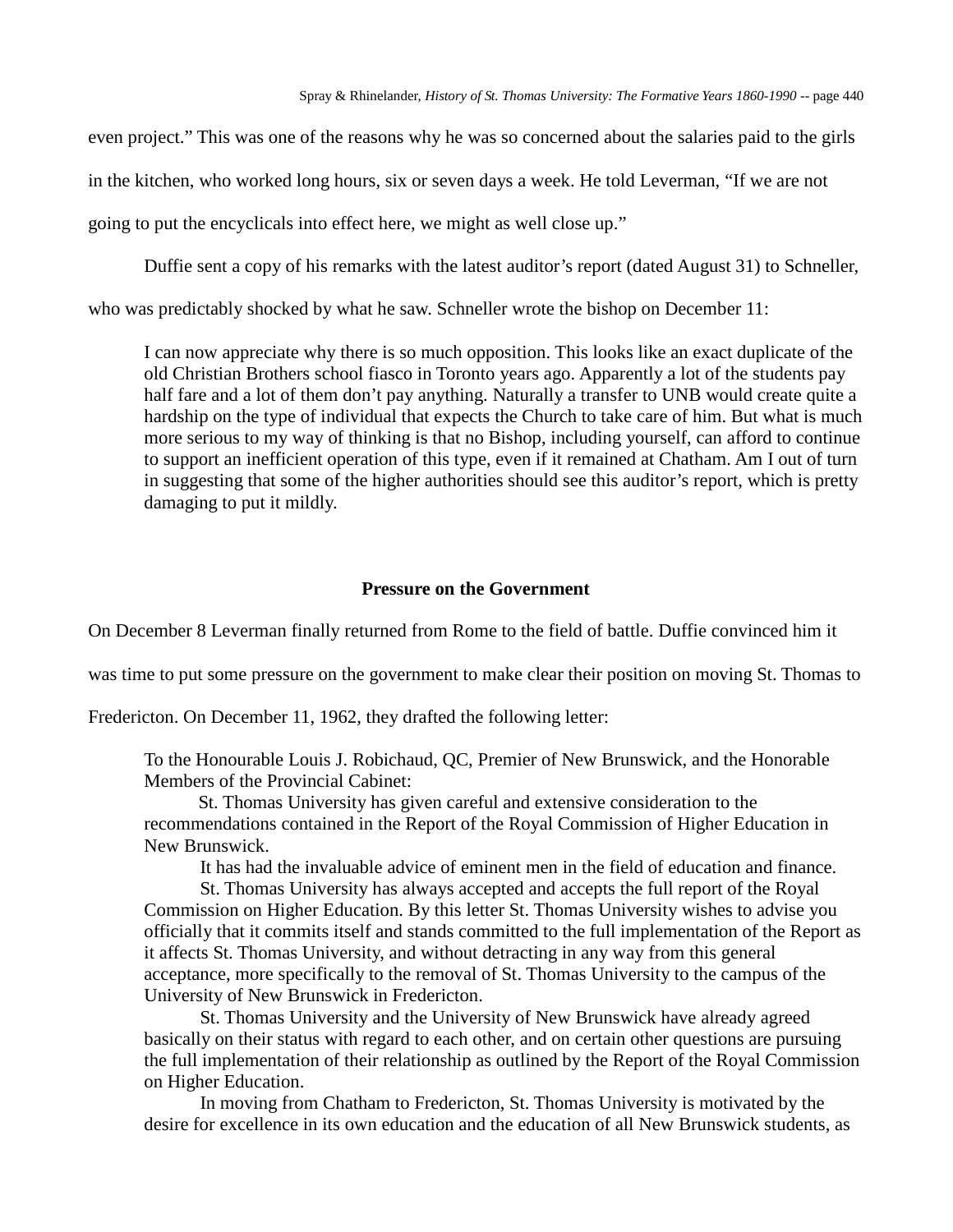that desire is so ably expressed in the Commission Report.

The letter was signed by Leverman and Duffie. Duffie and Msgr. Boyd delivered it in person to the premier on December 12. They suggested that the premier if he chose could make the letter public.

Robichaud read out the letter to his cabinet later that morning, and in the afternoon telephoned Duffie to say, "The Cabinet is unanimously against publication of the facts contained in the letter of December 11, but you may proceed with your plans." Duffie went again to see Robichaud in his office, and in Duffie's words, "I was told that it was perhaps a good thing to have on record that we were committed to move to the University of New Brunswick campus in Fredericton." The premier repeated his request "as a favour" not to publish the facts contained in the letter of December 11. Duffie told the premier he would "guarantee that the contents would not be published at least until somebody spoke to him again before the publication of the facts." The premier appeared to be satisfied with the commitment, "and appreciated it very much." He said he was "deeply concerned over the four seats which his Government holds in Northumberland County, although he admits that the only thing to do educationally is to move [St. Thomas] to Fredericton."

Duffie advised Leverman to communicate the contents of their letter to Baggio in Ottawa. He felt it was important for the Holy See to "know the extent to which everyone is now committed." In order to counter the objections being made by the Friends of St. Thomas, he listed all the important people who supported the move, and suggested that Leverman relay their names to the apostolic delegate: Lieutenant-Governor Leonard O'Brien; Provincial Supreme Court Justice Louis Ritchie; Chief Justice John B. McNair; Chief Justice of Queen's Bench J. E. Michaud; Justice Albany M. Robichaud; Justice Arthur Anglin of the Admiralty Court; Registrar of Courts Leo Cain; two county court judges; the Protestant members of the Queen's Bench; eleven of the twelve cabinet ministers; Premier Robichaud himself; many MLAs; the presidents of all New Brunswick's universities; the president of Dalhousie University; the New Brunswick Teachers' Association; all the leading members, English-speaking Catholics as well as others, of the New Brunswick Bar Association; "and even Kenneth C. Irving, the province's leading industrialist, who is a North Shore man at heart but who realizes that educationally St. Thomas must move to Fredericton."

As further ammunition—and to counter those who claimed UNB was anti-Catholic—Duffie

listed Catholics on the UNB senate and faculty who supported the move, as well as a large number of

non-Catholic teachers and administrators at UNB. Duffie reminded Leverman to mention that the New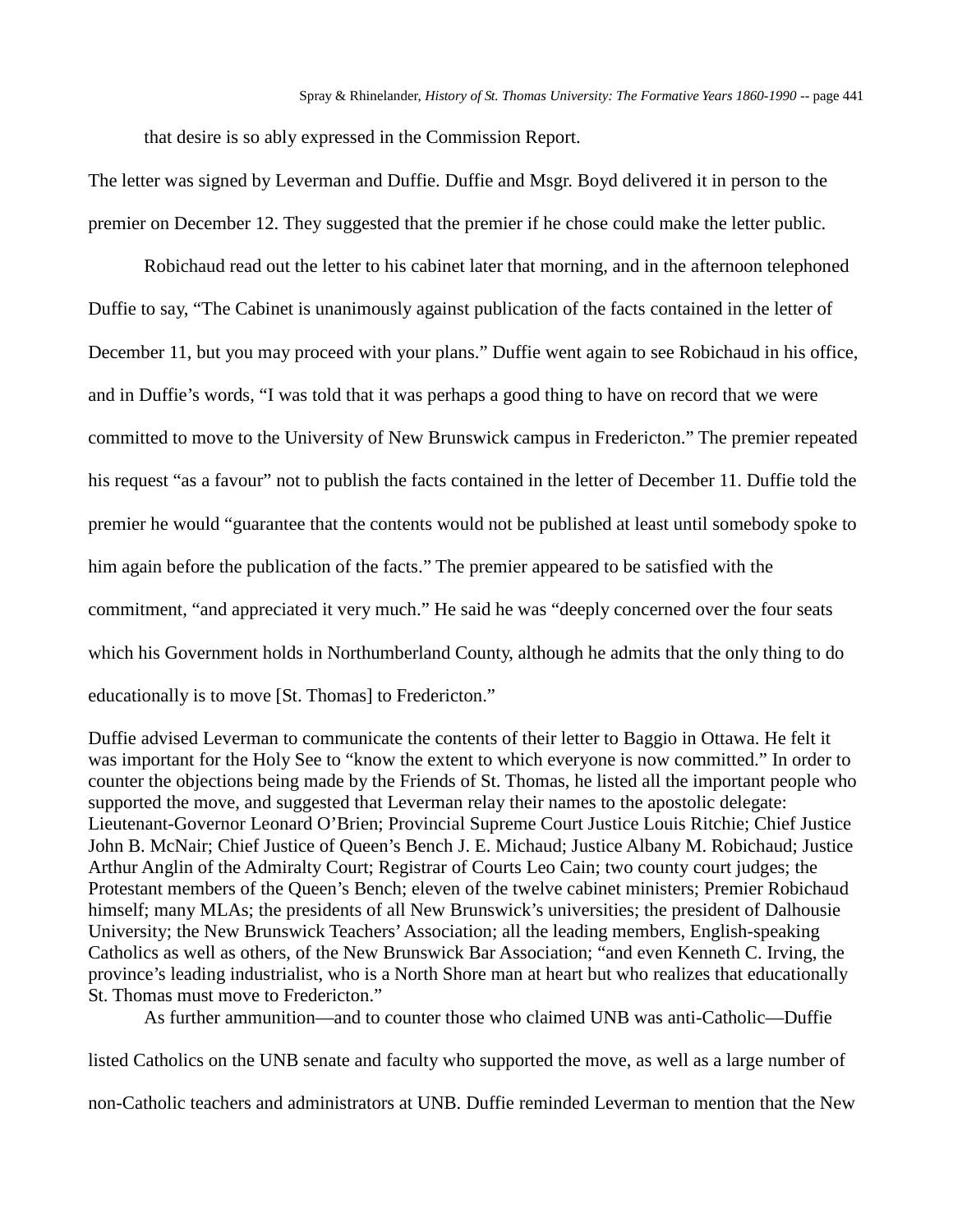Brunswick Teachers' College was being relocated from its home in the Normal School building on

Queen Street to the UNB campus, and that St. Thomas at its location on the UNB campus would be

so placed that it will be readily available not only to the students of St. Thomas University but also to the Catholic students attending the New Brunswick Teachers' College, as well as Catholic students attending the University of New Brunswick.

## **Some Faculty Support**

Duffie had some support among faculty. Leonard Doucette, a former student at St. Thomas High School, taught Latin and modern languages at the university from 1958 to 1961, after which he left to pursue his doctorate at Brown University in Providence, Rhode Island. Duffie understood that young lay scholars like Doucette who were upgrading their academic credentials tended to share his views about the need for better facilities at St. Thomas, a need that might be met by moving to Fredericton. Doucette was happy to respond to Duffie's request for a letter of support. In a letter dated January 17, 1963, he wrote that the Friends of St. Thomas were misrepresenting the views of the majority of Miramichi residents. On the contrary, there was considerable support for the move. He was sure Duffie realized that

the three principal protagonists in the "anti-move" party happen to be political has-beens, who are more than eager to seize upon any pretext for fanning the flames of ill-founded sentiment and emotion to which we on the Miramichi are particularly prone.

Doucette noted St. Thomas's "serious limitations in the field of higher education, principally its woefully inadequate library, its lack of laboratory and classroom facilities, and, occasionally, sad to say, the lack of interest and competence among some of the instructors." He assured Duffie that he and "a great many others" were entirely with him but "made less noise than the others."

#### **The Enemy Within**

Duffie turned his attention to silencing those among the faculty at St. Thomas who were still trying to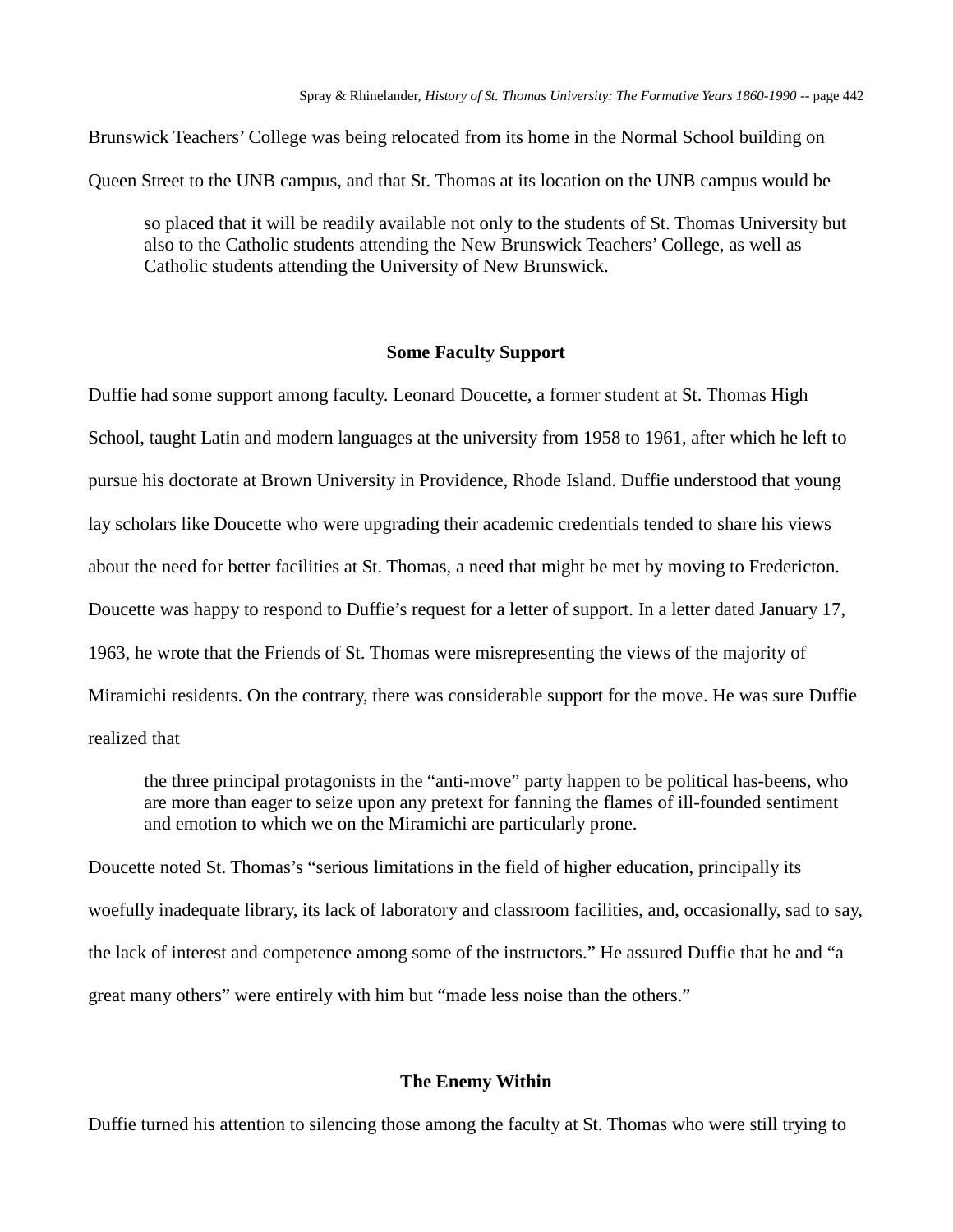prevent the move from taking place by trying to have a new diocese (with a different bishop) created for the Miramichi or by ousting him as president. As he had reported to the bishop in late December, a priest in Chatham had informed him privately as to "who was at the head of all those activities that were going on respecting St. Thomas. Who is out all the nights, who is losing all the sleep, who is writing all the speeches? His answer was Father Poole."

Win Poole was thus fingered as the leader of the anti-Duffie, anti-move conspiracy. It had a certain logic, Duffie told Leverman. Poole was a friend of Fr. Bernard Broderick, who had been moved out of St. Thomas faculty in 1960 to do parish work but who, like Henry McGrath, had remained a member of the board. Poole had also been seen with McFadden at the latter's residence, since he was no longer living at the college. Like Poole, Fr. Reinsborough was keeping his distance from Duffie, which was suspicious, as he and Poole were good friends. Duffie saw a letter of protest recently sent to Archbishop Baggio. He told Leverman that certain paragraphs in it "bear striking resemblance to the remarks made to you in Saint John last spring when Fr. McFadden sought to have me removed from the Presidency of St. Thomas University." He pointed out that Poole's recent resignation as dean of men was supported by Vance Toner, "whose activities are well known to you." Duffie continued:

Whether or not Fr. Poole has been designated as leader of the faculty group here opposed to the move I do not know, but certainly he is carrying on an opposition attitude. And in his presence some others are very glum and show they are apparently of the same thought. It is striking that some of these individuals can be very pleasant when they are alone. Fr. Poole has always been looked up to by all this group as possessing preeminent intellectual powers. He is also quite well known among them for his stubbornness.

Poole would not bother him so much, wrote Duffie,

if he were alone. It would be possible to handle him to some extent, but it is difficult when he is more or less the leader of the group. What he lacks is [respect for] authority. Every matter is one to discuss or argue or fight over. It is one of those contradictions, because Fr. Poole's intelligence is high, his moral character is perfect, and he is assiduous in every one of his religious exercises.

Duffie might have added that Poole was a very good piano player.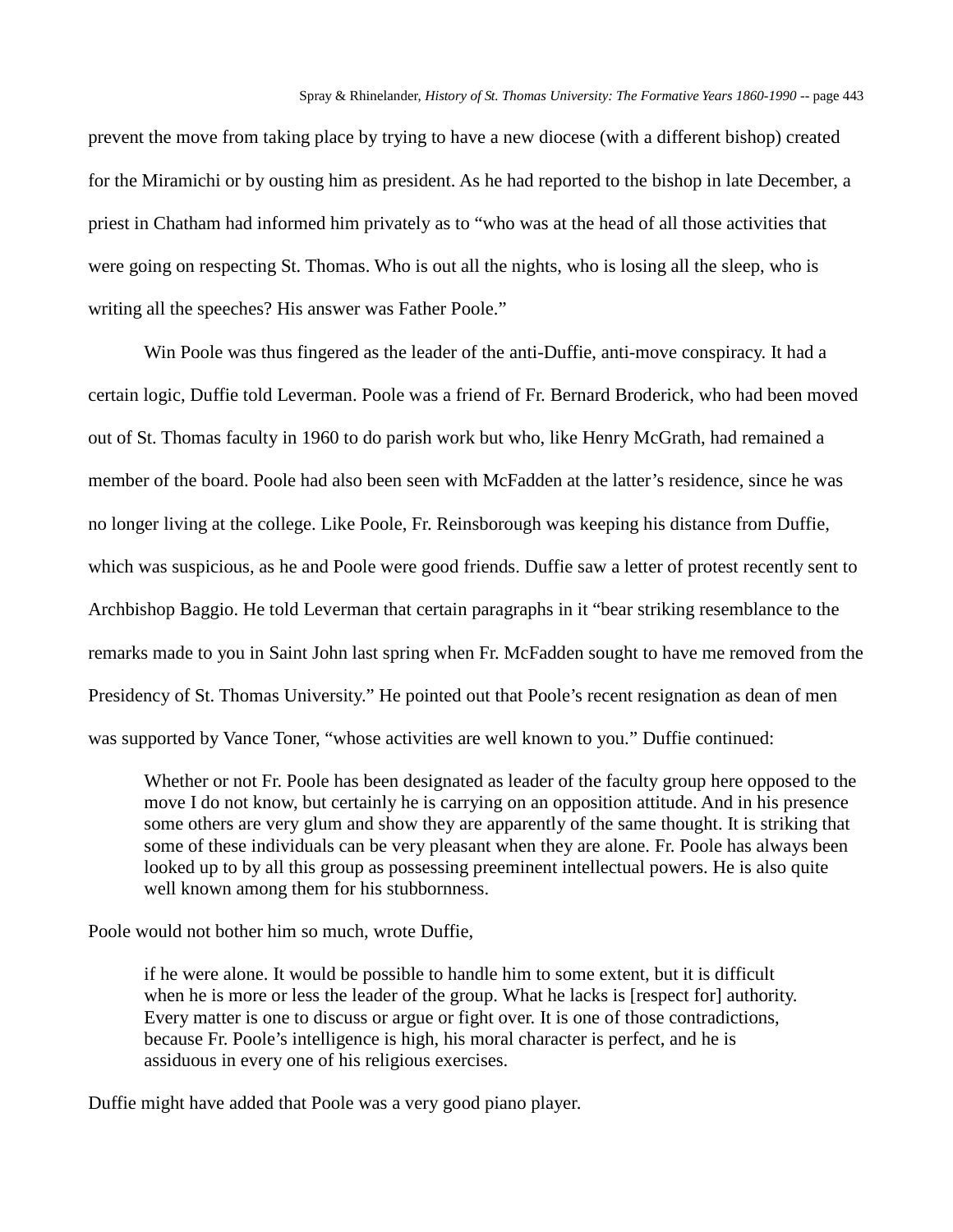Poole had indeed been dean of men but resigned in protest over some of Duffie's actions. Duffie now complained to the bishop that it

caused some confusion among the students, who were not stupid and saw the challenge first to your authority and then to my authority, and the reaction to a considerable extent has been to regard at least certain members of the faculty without respect.

Other priests complained about the lack of respect by students for their professors. (As we shall see, Fr. Troy resigned "in protest" because of "the animosity between many of the staff and the president and the lack of order and discipline among the students.") But, Duffie assured Leverman, these were just the complaints of some bad apples and did not apply to all members of faculty, and "personally, I have found them most respectful to myself." He regretted having to give the bishop this information, but he felt he should know about it because it was "of wider importance than the mere campus of St. Thomas University." In other words, Duffie wanted Leverman to show some backbone.

Duffie was determined to deal with these personnel issues. It was late December and the students were home on holidays. He had to find a new dean of men before they returned. No one on faculty seemed suitable. One professor suggested getting someone from outside the university. Indeed, a new priest, Fr. A. J. Kandathil, was expected to arrive from India in January, and he might be a possibility. "A priest from outside the University as the Dean of Men would give us a real balance in the faculty, for the lay faculty is, in the majority, on my side." On the other hand, he did not want the new man "to have to start off under adverse circumstances." Duffie had a better plan, a way to kill two birds with one stone. He suggested that the bishop transfer Poole to Saint John in exchange for a priest from Saint John who could become the new dean. "I hesitate to suggest it," he wrote unhesitatingly, "but the atmosphere at the University would be considerably cleared, and I think it would be of vast help in the Miramichi, if you could exchange Fr. Poole." If the bishop approved, Duffie would like to have a certain Fr. Dolan sent up from Saint John to be the new dean of men, since he "is much respected by all the boys from Saint John whom he has helped." He reiterated that the bishop should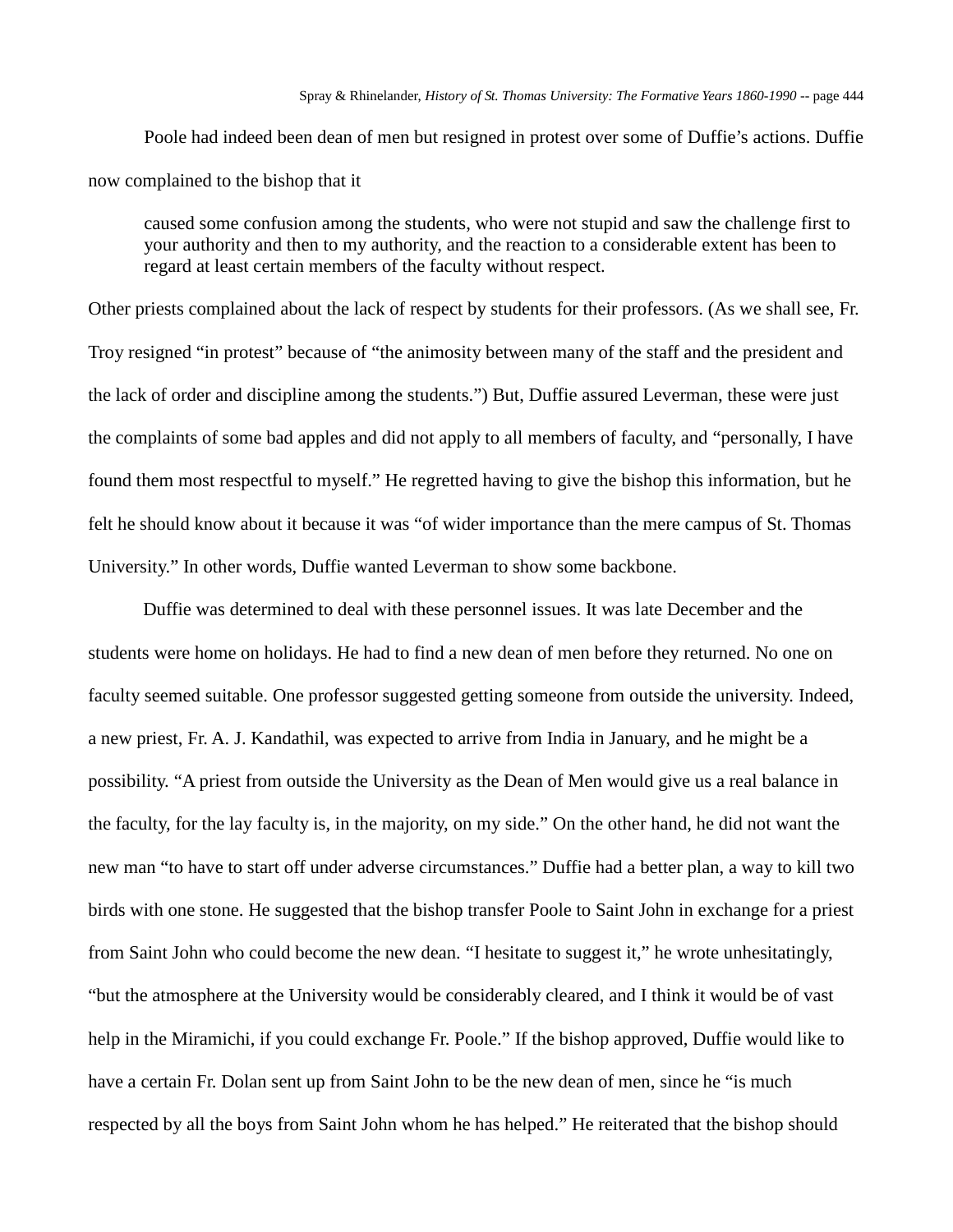"give a thought on exchanging Fr. Dolan for Fr. Poole since he [Poole] is, I understand, most acceptable to Fr. Gillen in Saint John."

Poole was not the only fly in Duffie's ointment. Henry McGrath was also a problem, having recently nearly thwarted Duffie's plans by refusing to sign the crucial minutes of the meeting in September. If neither he nor the bishop could remove him from the board (indeed, McGrath would remain on St. Thomas's board throughout the 1960s), at least he had the authority to remove him from his position as bursar. According to Duffie, McGrath claimed he was too busy teaching the chemistry courses to supply the president with the financial information he had asked for. Yet the new priestprofessor from India, Kandathil, would be teaching chemistry after Christmas, so there "wouldn't be any excuse after January 1 that Fr. McGrath doesn't have much time." He added, by way of criticizing McGrath's performance as bursar, that it was "regrettable that while we cannot get day to day information, or get it only with great difficulty, that in the past information has been available to those who had no right to it outside the University." He was implying that McGrath as a director of the St. Thomas Alumni Association was being indiscreet about what should be confidential regarding the university's finances. He was annoyed because he did not know how much, "if any," financial information was actually available. He told Leverman, "I am thinking that the new Dean of Men could also be the Treasurer of the University."

If only Duffie could persuade the bishop to exercise his authority to remove Poole and McGrath from St. Thomas, he could breathe more easily.

### **The Bishop's Response**

Leverman replied in early January 1963. Duffie should not worry overmuch since he, the bishop, had every confidence in him and his consultants. He suggested that "a few months will show the picture more clearly." He had told Duffie before, "They [the Friends of St. Thomas] are a tough bunch to bring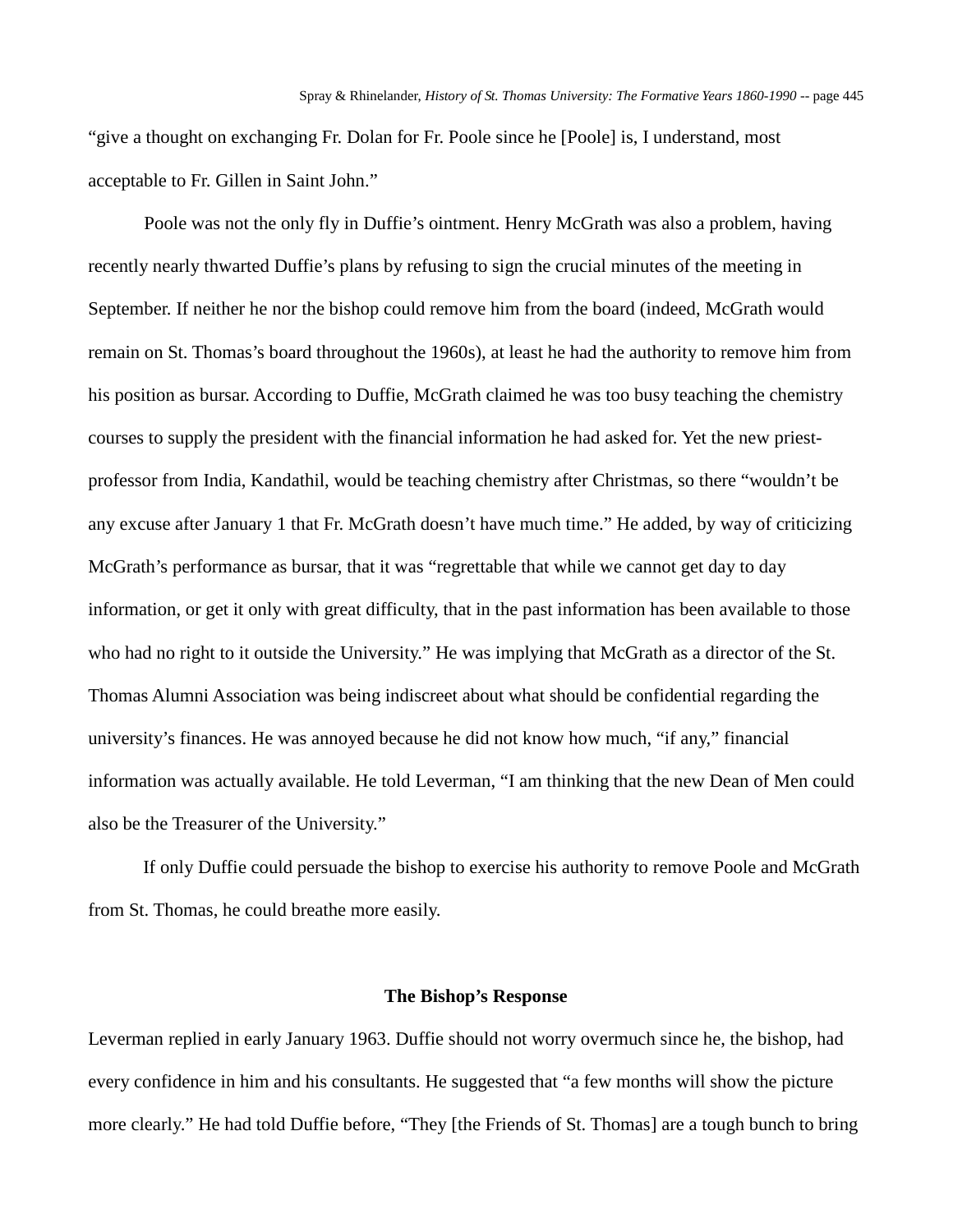around." He hoped in fact that they did petition Rome "because that would demand an answer."

Duffie must have ground his teeth at the bishop's lukewarm response. He needed to have his primary tormentors removed from St. Thomas. Instead, for the time being the bishop would address only Duffie's request for a new dean of men and new bursar. He was thinking of sending Fr. Edward Higgins to Duffie to serve in both roles.

The bishop was mistaken in thinking that the battle was nearing an end and that Duffie could stop worrying. Duffie, with his keen political instincts, knew better. He was determined to get rid of his toughest opponents before it was too late. On January 7, 1963, he informed Leverman that Kandathil, the new priest from India on the faculty, had arrived and had taken over all the first-year classes and labs from McGrath. Duffie told Kandathil to "step up the tone of the Chemistry classes" and "to be prepared in September to assume direction in the whole Chemistry field." Kandathil himself had offered to take over teaching the students in second-year chemistry, but McGrath had insisted on keeping that class. Nevertheless, Duffie told Leverman, he now had a willing replacement for McGrath and that "if at any time in Diocesan changes it becomes necessary for me to provide for all Chemistry, I can do it without any previous time notice." In other words, the bishop was free to transfer McGrath out of the St. Thomas faculty, if only he would act on Duffie's advice.

# **The Bishop is Embarrassed**

Immediately after receiving Duffie's letter, Leverman heard again from Baggio in a letter also dated January 7. What he had to say was deeply embarrassing for the bishop and shook the ground under the campaign to move St. Thomas out of Chatham. In spite of Leverman's recent audience with Pope John XXIII and personal representation to the Congregation of Universities and Seminaries in Rome, the Holy See remained worried by the conflict and unrest that the proposed relocation was causing within the Catholic community on the Miramichi. Last spring, in relaying to Leverman the positive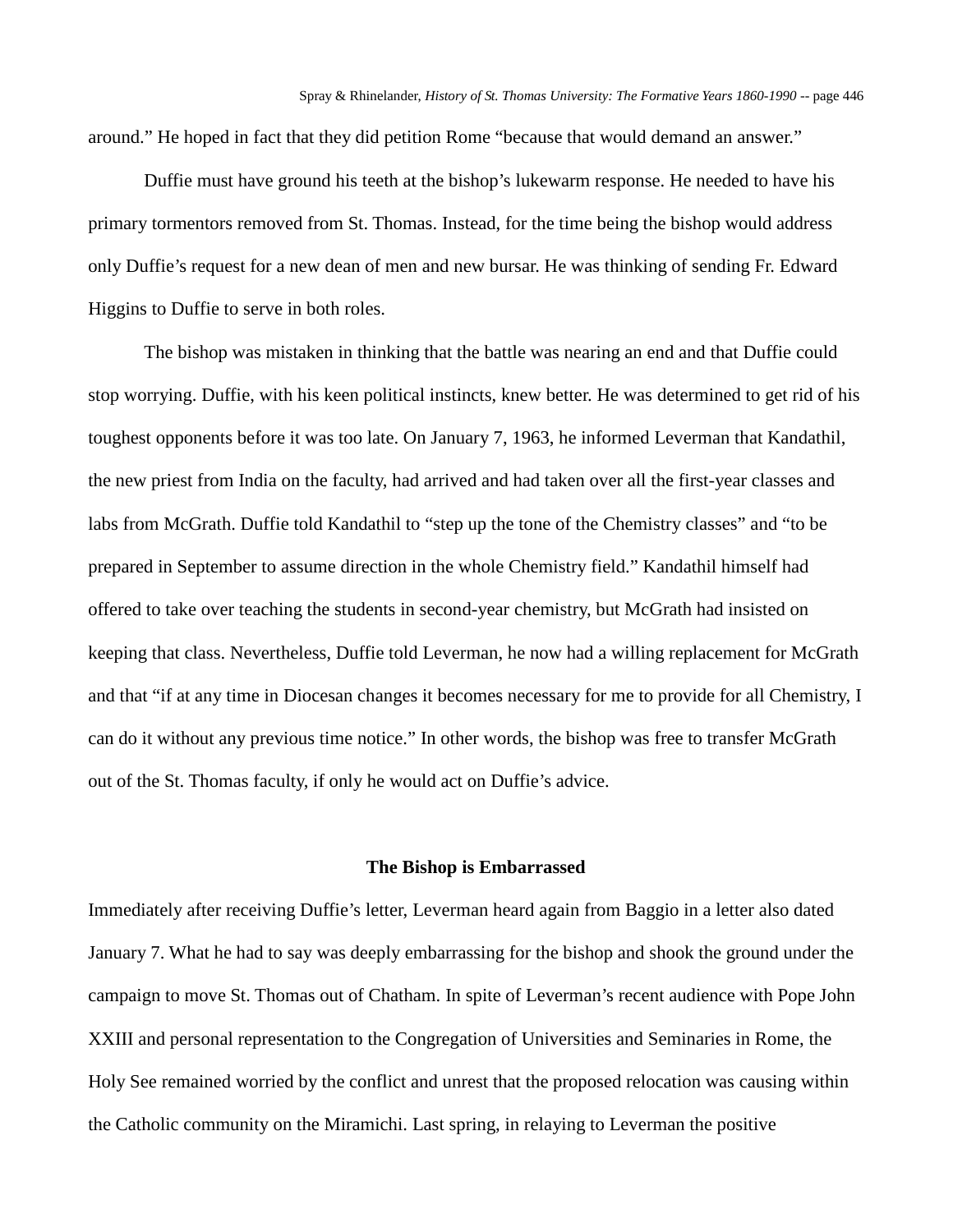recommendation of the Congregation for the move, Baggio cautioned Leverman to ensure that "the greatest care must be taken to see that the University of St. Thomas be not involved in local politics." Recently, however, he received a written remonstrance complaining about Duffie, his methods, and particularly his political activity. Baggio felt it was time to resolve the issue. He suggested that perhaps Duffie be removed from the picture: "All things considered, prudence may dictate his replacement as President, for rightly or wrongly he has apparently lost forever the confidence and trust of his staff." He was referring to another written intervention, a copy of which he had received, signed by thirteen members of the faculty of St. Thomas, addressed to Leverman "on the occasion of [Duffie's] meeting with the Clergy of Northumberland County Deanery dated October 28, 1962."

Baggio pointed out that the bishop had not informed him of that intervention by faculty. Furthermore, the apostolic delegate subsequently received a long letter signed by five priests, also members of faculty and "strongly opposed to the move" to Fredericton. He quoted for Leverman the letter's damaging conclusions:

(1) The chief reason alleged by His Excellency [Bishop Leverman] for this stand is the finding of the Royal Commission. We have shown, we believe, that the findings of the commission in this matter are seriously suspect, both in substance and in motive.

(2)The present financial status of this University is excellent: despite a very recent and extensive building program, it is nearly debt free. Its operating deficit last year was trivial, in the vicinity of \$5,000, and this was partly offset by outstanding debts owed to the university. It may be noted that this deficit was made to appear much larger through the inclusion of certain capital expenditures by a public accountant hired to audit the university books. This same accountant [Frank Lenihan] was one of the three laymen who were mentioned above as being brought into the meeting of the Board of Governors and nominated thereof. (3) It should be clear from the foregoing pages that the Bishop's belief on the financial impossibility of continuing in Chatham is a thought fathered by the wish of Msgr. Duffie.

We, then, are of the persuasion that the removal of the University to the campus of the University of New Brunswick would be an unalleviated tragedy in the history of higher education in this province, a tragedy whose repercussions would extend beyond the field of education into the cognate field of pastoral ministration, a tragedy which would not be repaired for at least a century and only then at a cost of once more making many arduous sacrifices to regain fruits of earlier years of sacrifice, fruits which would have been needlessly destroyed.

Baggio now instructed Leverman: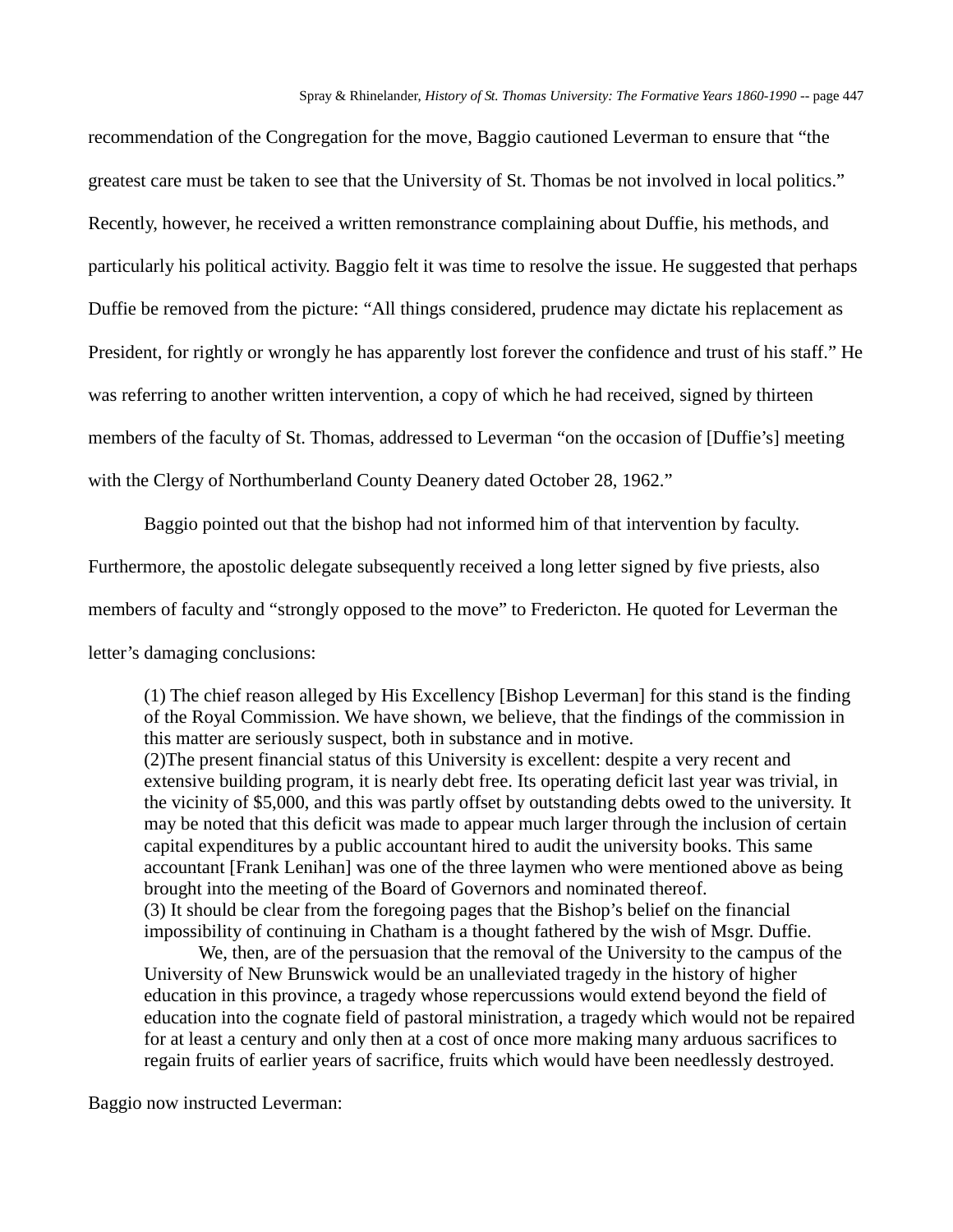In the light of the conflicting views expressed by opposing factions in this dispute, and considering [that] the consequences of transferring St. Thomas University to the Campus of UNB are interpreted in such antithetical fashion and that a great deal of conjecture is involved in judging the future, I consider that I am not in a position to make a decisive judgment in this affair. The final decision must lie with Your Excellency and I leave it to your prudent judgment.

The language was diplomatic. In fact, the apostolic delegate clearly did not find the bishop's judgment to date especially prudent, and he wished him to reconsider. He pointed out that the Congregation of Universities and Seminaries gave its approval to implement the recommendations of the Deutsch Commission "on the basis of information supplied by me," which in turn was based on what the bishop told him. He now felt obliged to complete his report to the Holy See. Before doing so, however, he wanted to hear from Leverman "a detailed outline of your most recent impression of the situation." He also wanted to know "what solution you intend to propose to the Holy See in your Pastoral Prudence."

Everything, it seemed, was back on the table. Leverman's audience with the Pope and the appearance before the Congregation had not been as effective as he hoped. Having the government's tacit permission to move was one thing. More important was the Vatican's approval, for without it there was no possibility of relocation to Fredericton. Understandably embarrassed and shaken, Leverman replied on January 11 that he would need "a little time to line things up again." He had been hoping that he would not have to bother the apostolic delegate again "with a multitude of details and inevitable repetitions." Nevertheless, he would of course prepare what was wanted "as soon as possible." Meanwhile, he assured Baggio that he was in charge. "A radical change is necessary," he wrote. Resources were limited, and

it is strongly opined that if steps are not taken to set up this College under securer circumstances, in five years we will either lose it or it will not have the recognition a Catholic University deserves....Too much emphasis has been placed on Msgr. Duffie. He has been made the scape-goat all thru and whilst it may now be wise to remove him, as I explained to you in my letter from Rome, it is evident that they are against a regime rather than any particular man.

Nevertheless, he promised to supply Baggio with further details "that may help in this vexing question."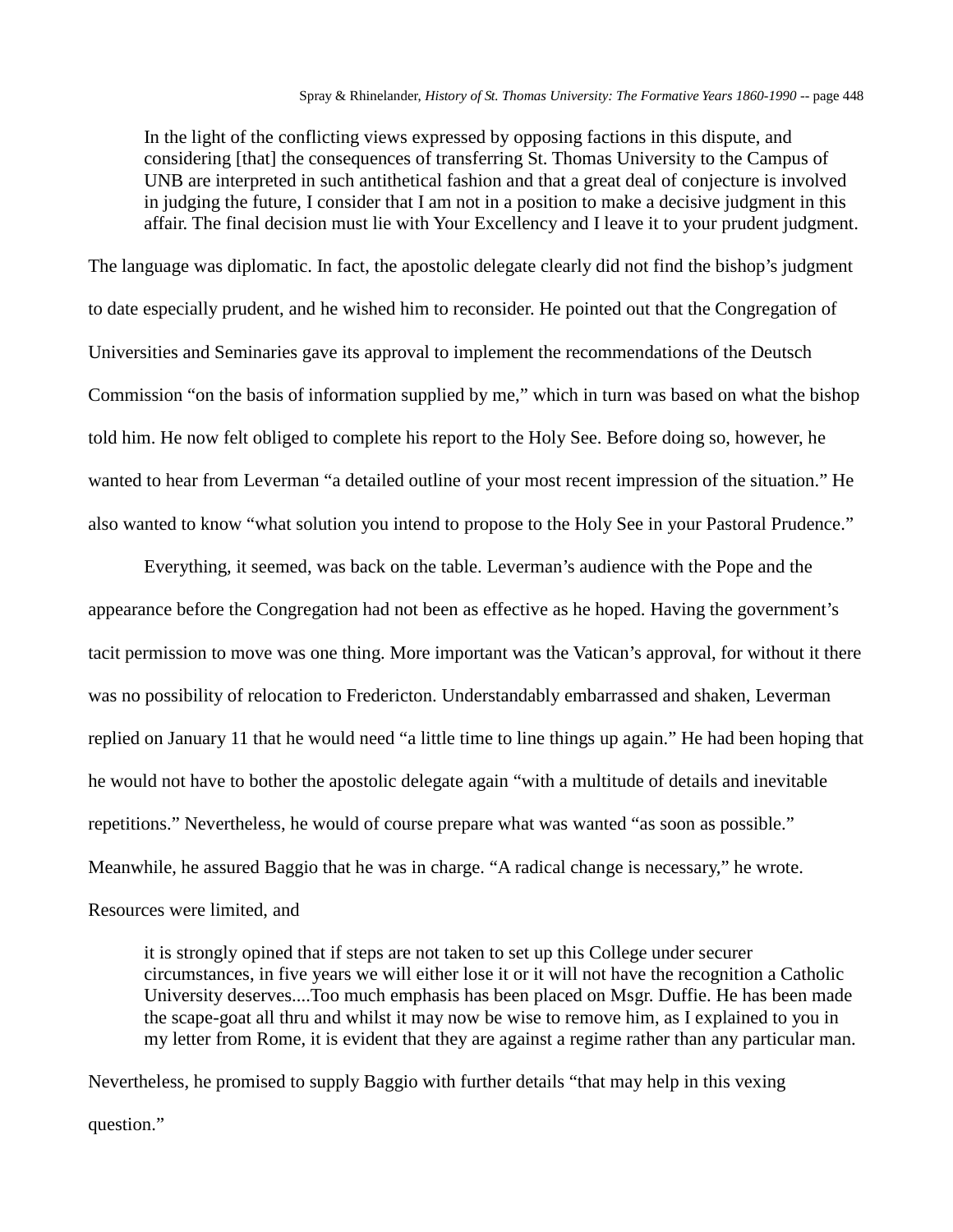# **Witnesses for the Prosecution**

Leverman conferred with Duffie. Duffie was not surprised at the suggestion of his removal, but he was determined to fight on. He convinced the discouraged bishop that they needed to gather favourable witnesses to bolster their case and justify their actions.

# **Catholics at UNB**

The first issue to address was whether or not Catholic students would find a hostile atmosphere at UNB. As we have seen, Duffie gave Leverman a list of Catholics on the faculty and others who supported having a Catholic college on campus. Responding on January 23, 1963, to a request from the bishop, Msgr. Boyd, pastor of St. Dunstan's Church in Fredericton, countered allegations that UNB was "atheistic" or "anti-Catholic," or that "a Catholic student in attendance there is in danger of losing the Faith." Boyd said he wished "to register justified and necessary protest." He had lived in Fredericton for sixty years. He had known many exemplary Catholic youths over the years. Many went into "high places in the Professional Fields, as Judges, Lawyers and Doctors, as well as Outstanding Engineers." Like Duffie, he listed current and former UNB professors who would be "disturbed and shocked to be told that their Alma Mater was considered definitely atheistic and a danger to the faith." He admitted that there "may be the odd crackpot among them, there usually is," and that a dean of one faculty "is considered pink," but he has been there for years and "never flaunts his Philosophy in the Lecture Hall. He is always respectful and polite, and in a marked degree, to the Sisters." He agreed that a state university was "no place for a lax Catholic or half Catholic, but a student of strong faith would be just as strong, and even stronger in faith, on his graduation day as when he first arrived."

Given the large number of Catholics, students as well as teachers, who would be moving to the UNB campus when the newly constructed Teachers' College opened, and given a new nursing program, Boyd argued that the situation on campus would be better than ever for Catholics. Indeed, with St.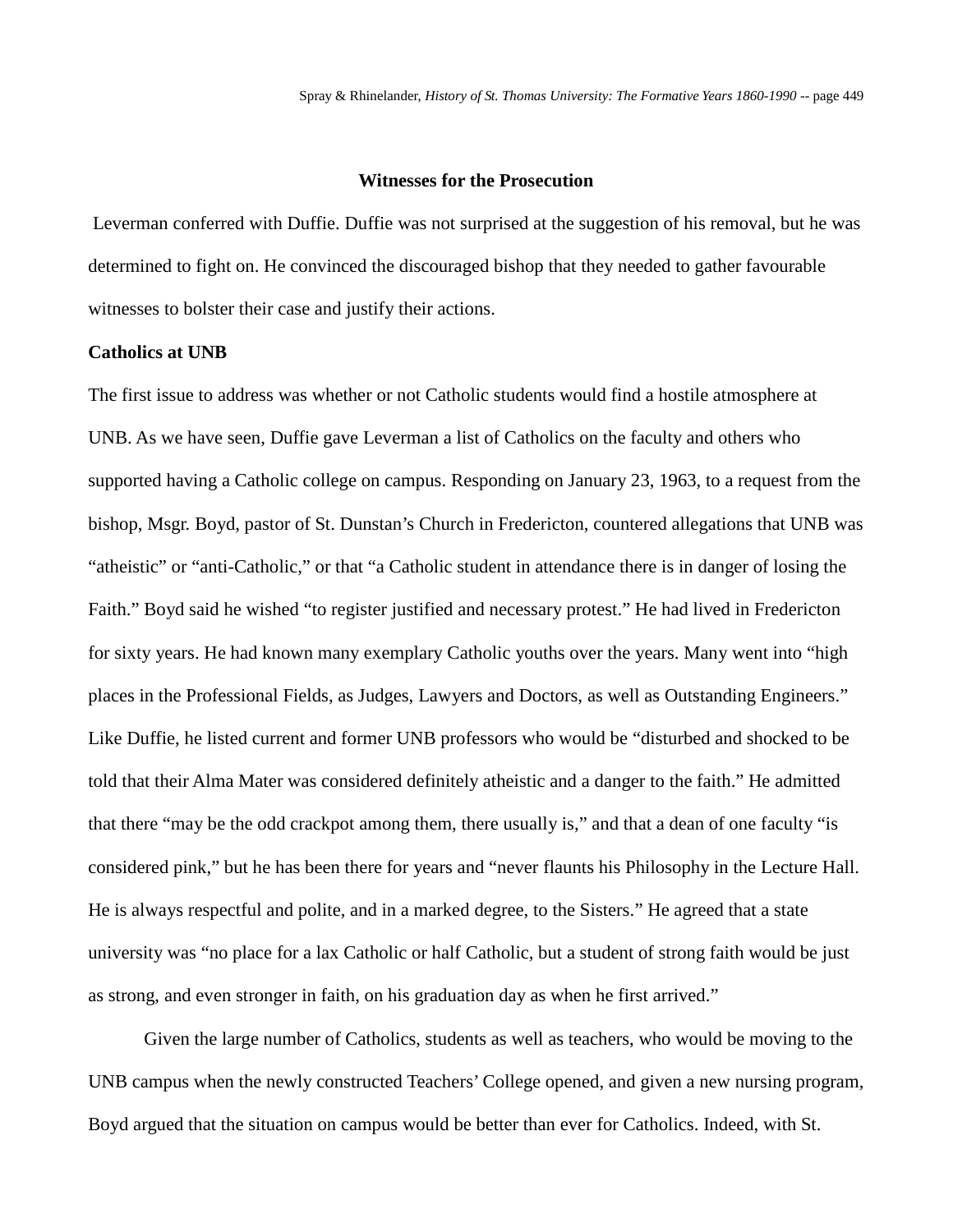Thomas on the UNB campus, together with the other changes there,

It would be a dream come true, the dream come true of the majority of English-speaking Catholic people in the Province, the dream come true of most of the priests—the dream too of our nuns who must keep abreast with the times in the fields of higher education, the dream of the former greats of St. Thomas, who waited and longed for the great day when St. Thomas University would be federated with the University of New Brunswick.

Strong stuff—but welcome, since Duffie and Leverman had to make their case as compelling as possible.

K. E. Gilliss, assistant secretary of the New Brunswick Teachers' Association, also weighed in on the issue of Catholics on the UNB campus. He too reminded Leverman of the many Catholic students who would soon be on campus at the new Teachers' College. They would be outside "the influence of a Catholic University unless an existing university in close proximity to the University of New Brunswick gave them the opportunity to take advanced training under the direction and guidance of the Catholic Church and Laity." St. Thomas on the same campus would clearly provide the Catholic influence. Furthermore, with the availability of interest-free loans, St. Thomas could expand its "now very small Bachelor of Education program" as well as its summer school and extension program. Enrollment and faculty would increase because Catholic students and teachers would be attracted to

the Catholic atmosphere and environment of St. Thomas. They would have better library services, and liaison between the teacher training authorities of the Department of Education (responsible for licensing and certification) and the authorities of St. Thomas would be facilitated.

Instead of St. Thomas serving only one small area of the province, the institution could serve teachers from across the province, which would benefit both St. Thomas and the students themselves. As a native of Chatham, "educated at St. Thomas Academy and St. Thomas University," Gilliss sympathized with local citizens who wanted to keep their university, but

"the welfare of all Catholic students in the province should take precedence over local interests." He disagreed with those who said St. Thomas would lose its identity if it moved to Fredericton. On the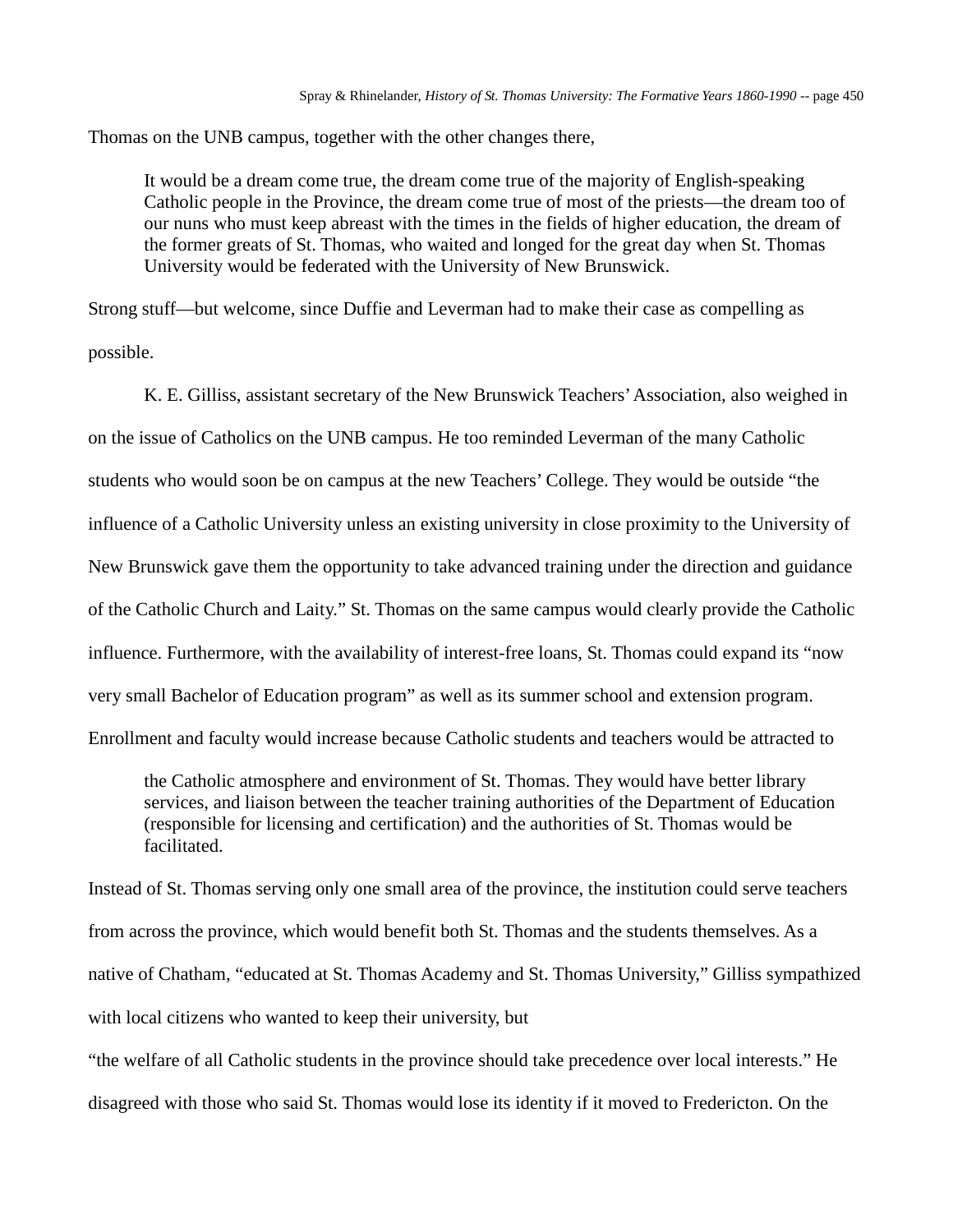contrary, it would "open new doors to the Catholic youth of the province. St. Thomas could fulfill its destiny as one of the renowned Catholic universities in Canada."

# **Finances**

Another compelling argument for removing St. Thomas from Chatham involved finances. Duffie asked Frank Lenihan, newly appointed accountant and board member, to give the bishop a professional opinion of St. Thomas's prospects. Lenihan wrote that if St. Thomas were to become first-rate, "the space would have to be doubled or perhaps tripled," because only a small portion of the province's English-speaking Catholics were enrolled there. To bring the university up to the standards required by the Association of Canadian Universities, St. Thomas would need a proper library with qualified staff; facilities for chemistry and physics would have to be improved; the faculty would have to be enlarged by hiring highly qualified professors, paid competitive salaries. In short, to improve the standards as the university stood in Chatham would at least double the costs of the present university, and there would be problems of where to get the money. The college had survived only through "the devoted service of the priests on the faculty who work for almost nothing." Indeed, argued Lenihan, almost all the nonfaculty staff received wages far below those called for "in any industry covered by minimum wage laws." If the standards were to be raised to a level that would allow the university to join the Association of Canadian Universities, "it would be quite reasonable to presume that more Englishspeaking Catholics would enter the university and the cost of running it would be increased to the vicinity of one to two million dollars." In sum, the university was breaking even financially only because of donated salaries by the priests, rental income, low wages, and little or no expenditures for library, research, or laboratories. Furthermore, there had been no allowance for depreciation of physical assets or potential interest on investments, "which would be substantial costs."

# **Graduates' Qualifications**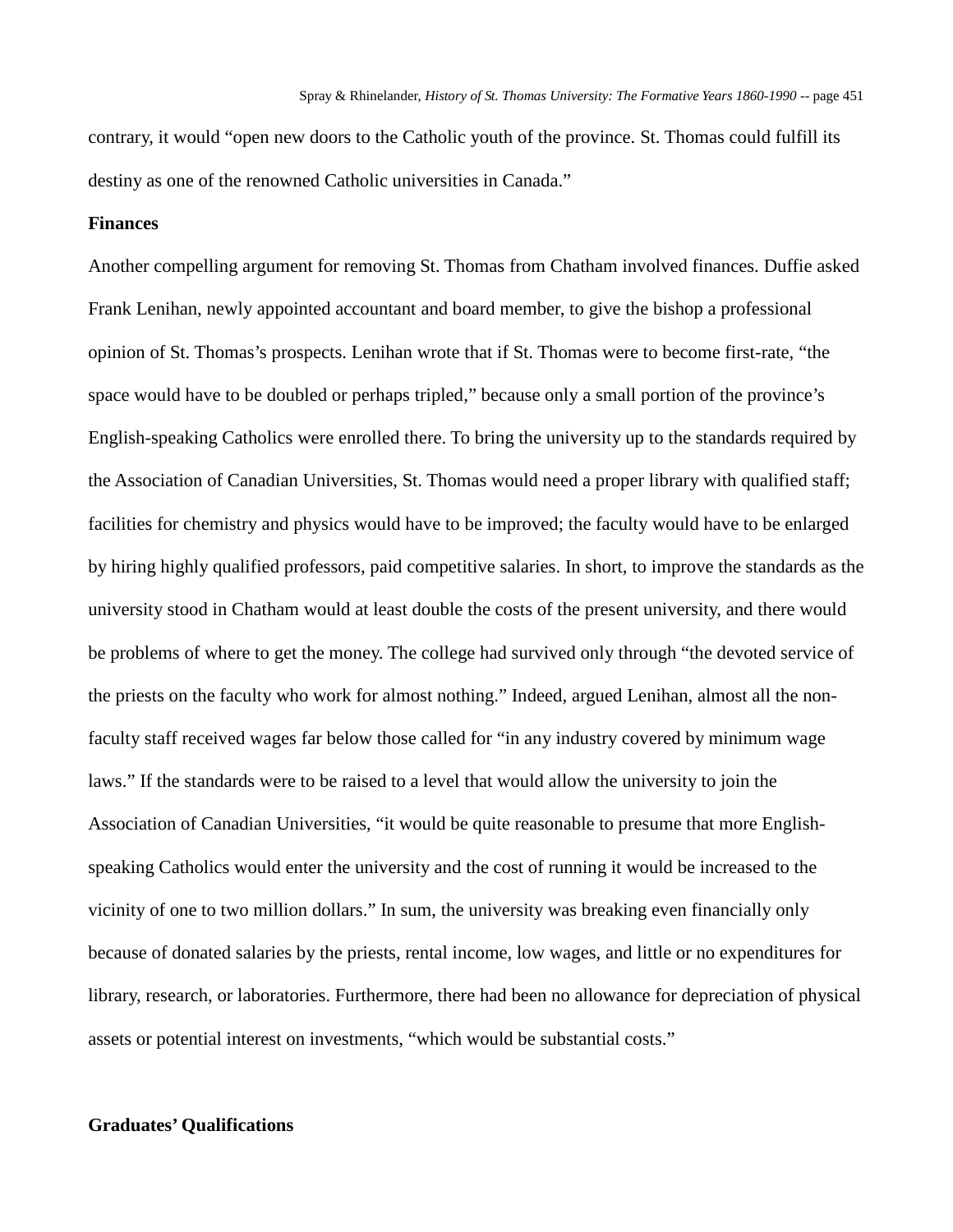A third argument Duffie and Leverman used for relocating St. Thomas concerned the questionable qualifications of St. Thomas graduates. Lenihan also addressed the issue. He suggested that the bishop might usefully compare St. Thomas graduates with English-speaking students from other universities. Apart from those entering the priesthood,

The comparison would not be very good. As a parent of boys, I agree with many who would have liked to send their children to St. Thomas but out of consideration for the future have had to choose other universities with better standards.

English-speaking Catholics, Lenihan argued, should have a university equal to that available to other segments of the population. Miramichi English-speaking Catholics were disadvantaged by their relatively small and poor population. The solution, however, was at hand:

The findings of the Deutsch Royal Commission on Higher Education are sound and should be followed. The recommendations of this Commission were based on facts and sound reasoning and in my opinion that recommendation concerning St. Thomas University is most fair and reasonable.

# **Academic Facilities**

Duffie asked Leo Ferrari, the young Australian professor of philosophy he had brought with him from Halifax, to give the bishop his opinion of the academic facilities. Ferrari responded enthusiastically and with professorial flourish. He wrote that he welcomed the chance to comment, "lest in the silence hitherto maintained it might be thought that the entire faculty is unanimously agreed that the present facilities are of even minimal university standard." He told the bishop he, like Duffie, had been "labouring under the same serious handicaps since joining the faculty." On the basis of his experience,

which included training as a chemist, he could state:

The laboratories as presently equipped are manifestly inadequate for even small numbers of first year students, when compared with the facilities of other universities. The most elementary equipment is too often either in short supply or entirely non-existent....The library facilities (not to mention lack of a trained librarian), these have to be seen to be believed! Even so, a shocked and irate representative of the Canada Council had difficulty in believing his own eyes when it fell to my embarrassing duty to show him our library last summer. Based on my eighteen years in various phases of higher education, in many institutions and on both sides of the world, I have never seen anything to compare with the present deplorable conditions. As a member of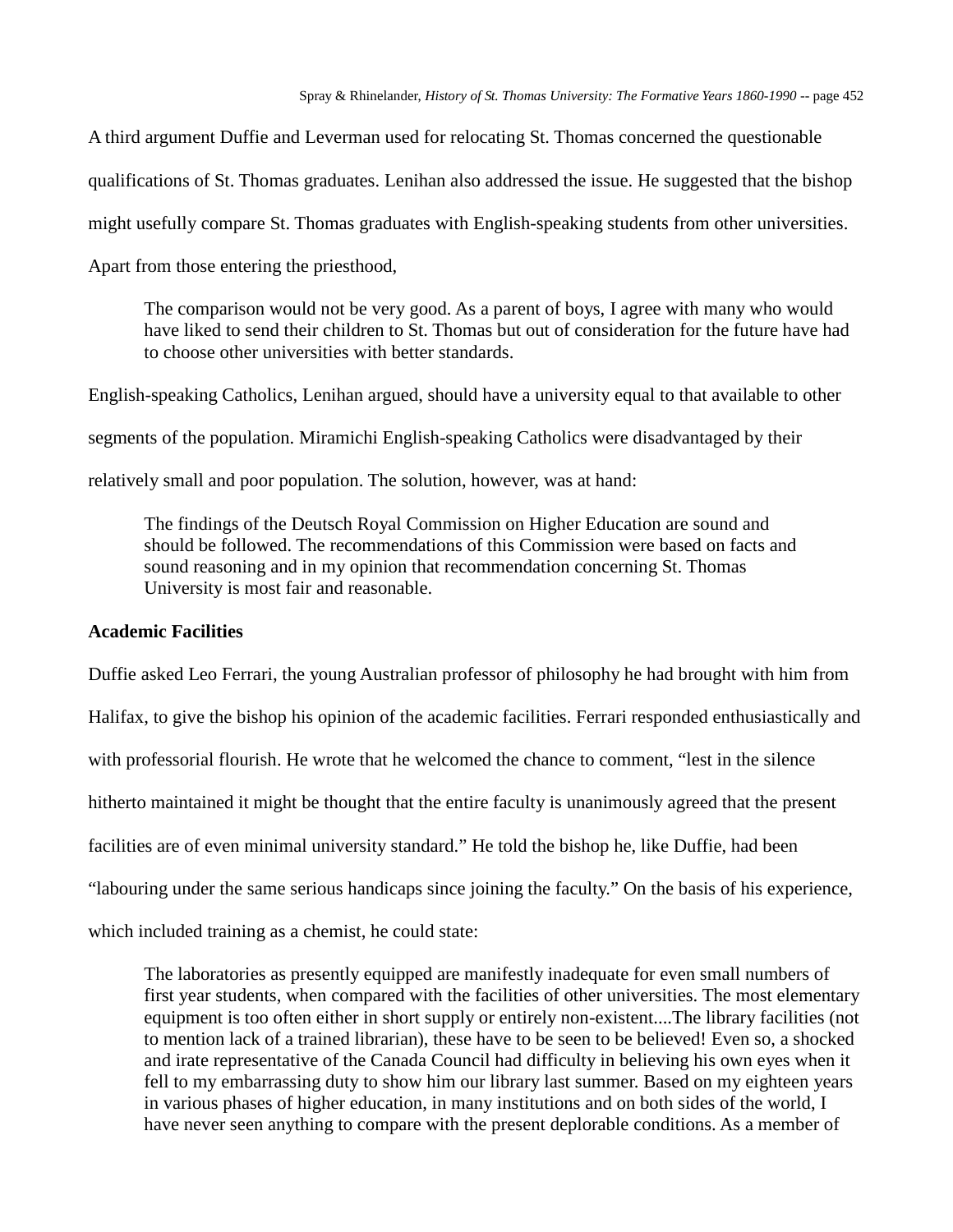the faculty whose background and qualifications permit of a more objective evaluation of the present conditions, I am firmly convinced of the wisdom of Your Grace's plans for an adequate centre of Catholic higher education for the English-speaking populace of the Province of New Brunswick, a centre of which we can all be proud. I pray therefore that Your Excellency will continue to be given the grace to bear nobly the heavy burden of your office for the spiritual and temporal benefits of all those entrusted to your care.

#### **Residence Facilities**

Yet another argument Duffie and the bishop could bring to bear concerned the condition of residence facilities in Chatham. Duffie asked Anne Bradley, who had earned her BEd from St. Thomas and whom he had hired as dean of women when he became president, to send the bishop a report on the "condition and facilities of the Women's Residence at St. Thomas in Chatham." Bradley, formerly a student at Mount St. Vincent University in Halifax, did not pull any punches. In her report of January 22 she wrote that there were twenty women, including herself, living in the women's residence. The building was built originally as the Bishop's Residence and was the oldest building on campus. There was "a serious lack of accommodations." All the rooms occupied were "unsuitable." The basement was "too cold and too dangerous," although two or three girls were living there at present. The five rooms on the north side of the building were "extremely cold" and lacked running water. The heating system was "woefully inadequate." The furnace was "ancient and burns coal, so that there is a continual odour of coal gas in certain sections of the building." Although extensive repairs had been made to the windows, they remained drafty. Fire protection was inadequate. Movement about the building was limited because the library was in the same building. The "so-called Kitchenette" had "no water, refrigeration or cooking facilities," which made "even the care of a girl who is sick extremely difficult." There was no room for even one more student or house guest. The rooms lacked "some of the very essentials proper lighting, closet facilities, proper desks and dressers." By contrast, the women's residence at Mount St. Vincent, although not elaborate, at least had

proper lavatory facilities, a heating system adequate to supply comfortable and uniform temperature throughout the building, students' bedrooms with proper lighting and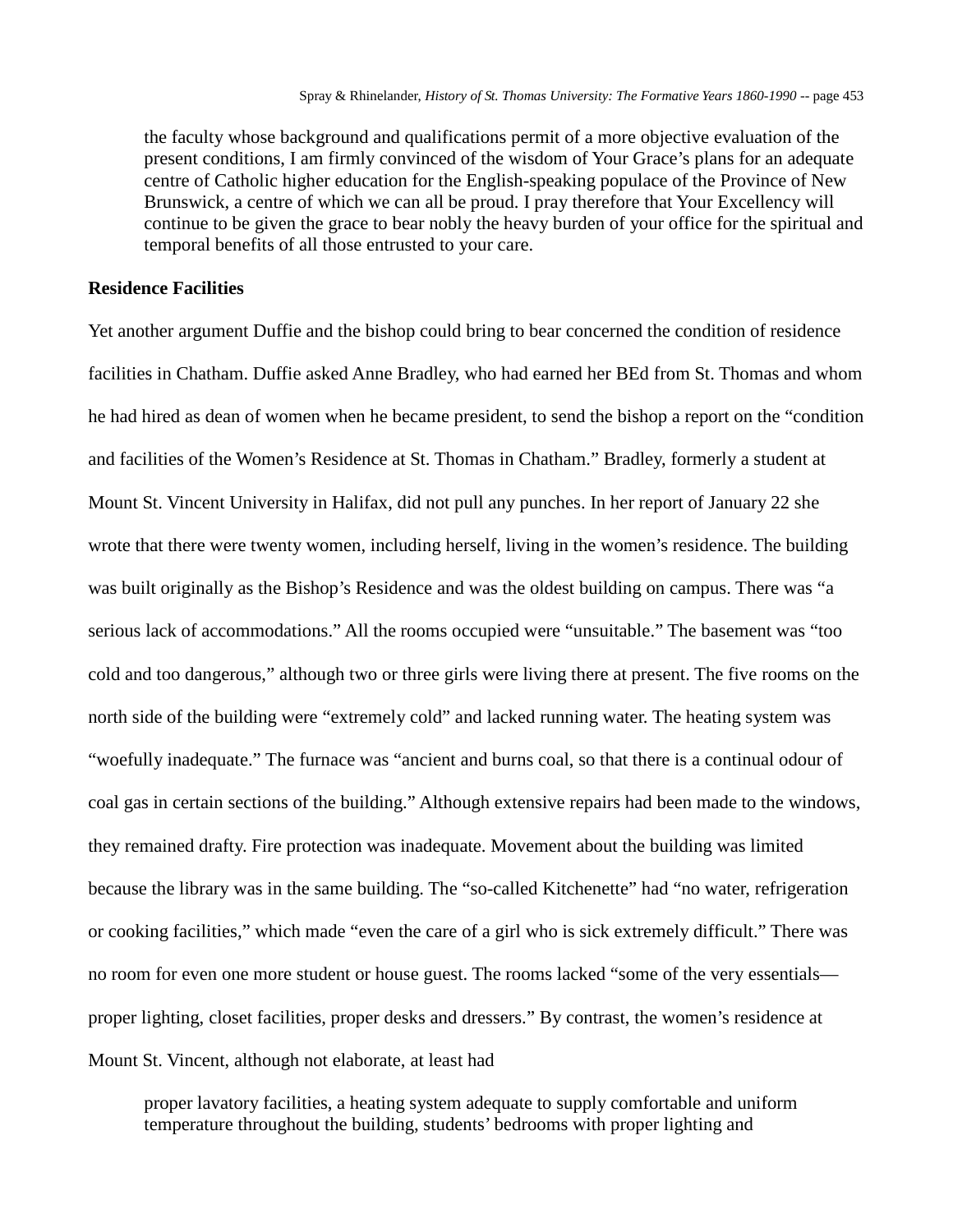ventilating facilities and furniture, a proper Kitchenette, and rooms that could be used as lounges and reception rooms.

None of these, concluded Bradley, were present in the women's residence in Chatham. If she "had not been assured these quarters were just temporary," she would suggest that "the building could no longer be used as a women's residence."

#### **The Bishop Restates the Case for the Prosecution**

Having gathered these and other testimonials, and fortified with Duffie's exhortations, Leverman finally responded to Baggio on February 2, 1963. He explained that it had taken "some time to gather the details" that the apostolic delegate requested. Under separate cover he would send even more information that would "substantiate the decision already made to effect a radical change in the status of this College." He belatedly thanked Baggio for the "gracious reception and consideration" he had given to his questions and for obtaining a positive decision from the Holy See for St. Thomas's relocation.

Leverman then launched into a lengthy review and justification of all he had done since the Holy See's positive decision the previous spring. In his mind, it "served only to prove that such a decision was wise, and [that] the only course for us to follow was according to the recommendations of the Royal Commission." He expounded his own involvement with St. Thomas: "Altho' in the beginning I went ahead seriously and sincerely to establish a small college in that area, I saw immediately when the Commission came in that we were up against an impossible situation." He had explored all possible alternatives, but in the end realized the only way to save the university and keep English-speaking Catholic education alive was to join with UNB, and as soon as possible; only then could St. Thomas share in public financial support for postsecondary education. The protesters, he wrote, wanted him to delay action for five years. That was impossible. It would only widen the gap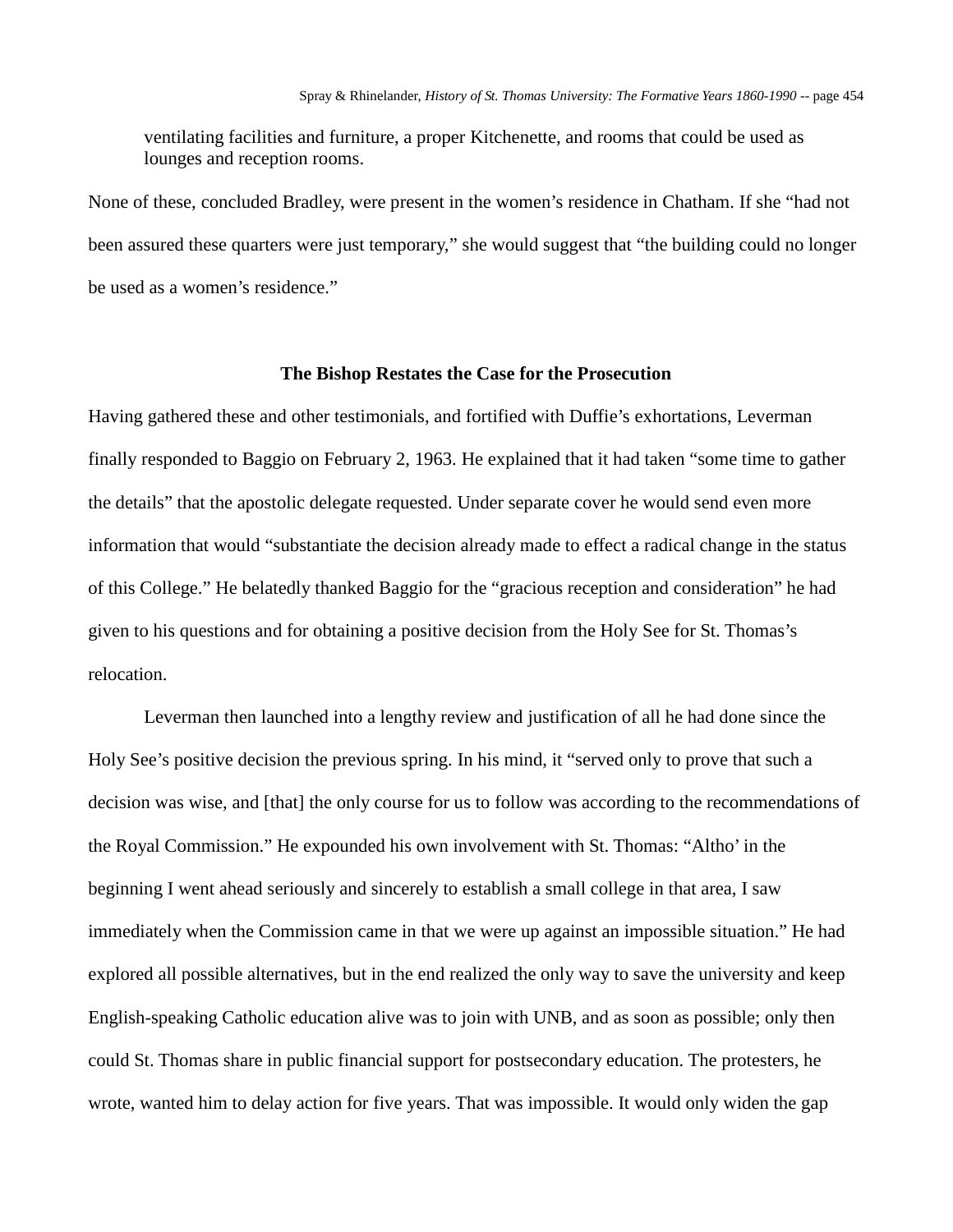between St. Thomas and the other universities. St. Thomas "would lose out completely," while the other universities "went ahead." The cost of education was mounting all the time. As other universities expanded, there was a shortage of professors: it was difficult to find qualified teaching staff, and even if available, nearly impossible to attract them to Chatham. StFX, he said, because of inadequate facilities had been unable to attract chemistry professors from the US. All the smaller Maritime universities were in financial trouble; affiliation with UNB offered an exceptional opportunity for St. Thomas: "To support St. Thomas with our resources would be to pour water into a sieve. This is our opportunity and if lost the same chance may never come again. We have no choice and we cannot wait." If the deal did not go through, the approximately 300,000 Catholics in the province would be shocked and disappointed.

Leverman now returned to his earlier arguments and justifications. The move, he reiterated, was being challenged only by a small minority. No one who signed the last petition was

worthy of consideration....They have dealt in lies, slander, disobedience and disrespect. They do not know the actual facts and will not listen to reason. The years of their isolation and running their own business is now showing up. We are paying the price for it. It is so important for the future for the spiritual and intellectual welfare of these people. It is a shame, for they are wonderful people, and the priests, but a few are now showing the results of long running their own show and they resent anyone interfering with them. This cannot go on indefinitely. It is providential that at last someone has to shake them of this narrow sectionalism. It is not easy to be the one to try it.

In his opinion, those opposed to the move would "simply have to get over it." He concluded his letter to Baggio with the following sentiment, which at the time the wise Baggio must have understood to be more wishful thinking than accurate self-analysis: "As for my own attitude towards the situation, I remember the words of St. Jean Eudes: 'La patience et mansuétude.' I have kept quiet, carried on no controversy and intend just not to be aggravated by the whole matter."

Leverman gathered some additional information and included it in a letter written four days later, February 6. He reminded Baggio of the agony he had suffered as chancellor of St. Thomas.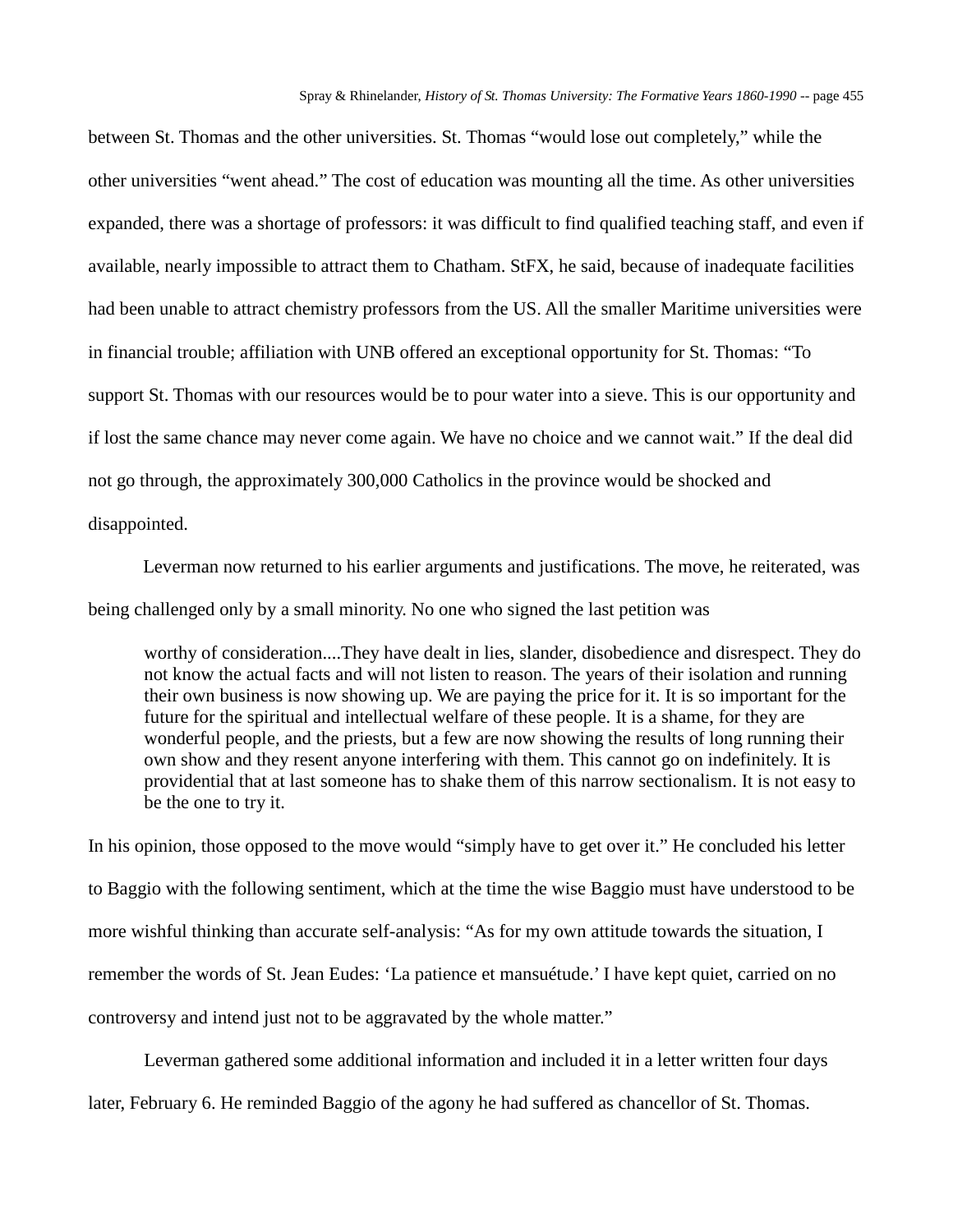Originally it had been the Deutsch Commission that caused him to change his mind, "or at least to pause and consider calmly the need to do something about the College very different from my first hopes and dreams."

The developments of the past few months all resulted from that change of heart. Now he was convinced that moving St. Thomas to Fredericton offered a great opportunity. He enclosed a copy of the tentative agreement with UNB, "an excellent agreement." He had been assured that no radical changes would be made to it. (The final version would not be made public until July 1.) He regretted the trend, he told Baggio, toward state universities,

with their materialism and potentially political connotations, [but] it is difficult to see how a Catholic institution of higher learning can exist independently in an isolated area within the confines of a state which is becoming more and more welfare.

It was unclear how the provincial government would deal with a federation between St. Thomas and UNB, but so far they were going along with the recommendation of the commission: "A 'sine qua non' is that the government will have to compensate us for the buildings we have already built in Chatham. There is no way we can undertake the move without that understanding."

Leverman had stated his case. Now the bishop and the president could only wait to see if the winds were blowing their way.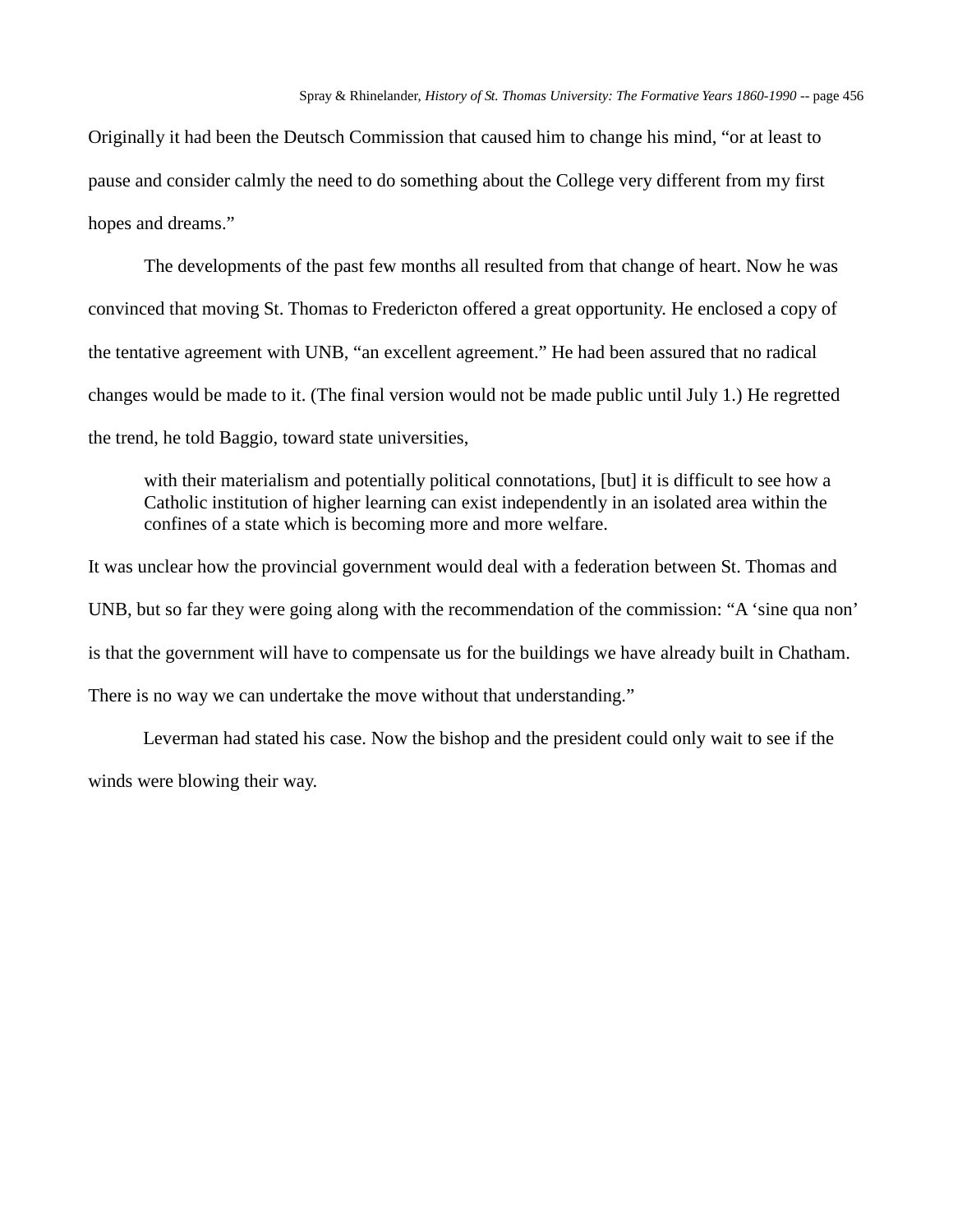# **Appendices to Chapter 8**

# **Appendix I: Listed signatories of the September 21, 1962, board meeting resolution:**

- Most Reverend A. B. Leverman, D.D., Bishop of Saint John and Chancellor of St. Thomas University;
- Very Reverend Donald C. Duffie, President, St. Thomas University;
- Right Reverend F. A. Cronin, Vicar-General, Diocese of Saint John, Member of the Board of Governors;
- Monsignor J. M. Gallagher, J.C.D., Chancellor, Diocese of Saint John, Member of the Board of Governors;
- Reverend Henry McGrath, Secretary to the Board of Governors;
- Henry Ryan, Solicitor for St. Thomas University, Member of the Board of Governors;
- Ann Clinch, Secretary to the Meeting.

# **Appendix II: The Faculty 1962-63**

[**bold type** indicates new appointment to faculty that year] John Brander, BA (UNB), MA (Queens) Economics J. Edward Butler, MA (STU) History rev. Edmund Casey, BA (STU); MEd, Cand PhD (St. Louis U) (on leave) Education J. Sheldon Currie, BA (StFX), MA (UNB) (on leave) English Lit Rev. **Vincent Donovan**, BA (STU), MA (Fordham) Latin & Classics Leonard Doucette, BA (London), Cand PhD (Brown) Mdn Langs Msgr. Donald Duffie, BA (St. Joseph's), BCL (UNB), BCL (Oxford), JCD (Laval) Political Science Charles Dugas, BSc (StFX), BEd (Sacré-Coeur), BComm (Laval) Phys & Biology Leo Ferrari, BSc (Sydney), PhD (Laval) Phil & Physics Rev. **R. A. Grattan**, BA (STU) Latin Rev. George Harrington, MA (Catholic Univ of America) Sociology Rev. **A. J. Kandathil**, BSc, MSc (Madras); BPh, LPh, BD, LD (Kandy); PhD (Notre Dame) Chemistry Rev. **George Martin**, BA (STU) English Lit Rev. Henry McGrath, BA (STU) Chemistry Rev. Thomas McKendy, BA (STU), MSc (Fordham) Theology Rev. J. Winfield Poole, BA (St. Joseph's), BEd (STU), STD (UofMontreal), MA (Fordham) Mathematics Pierre Sallenave, BA (Potiers) French & Spanish Vance Toner, BA (STU), MS (Springfield) Education Rev. J. Edward Troy, BA (StFX); PhL, PhD (Louvain) Philosophy Rev. W. D. Walsh, BA (STU), Cand MA (Fordham) History